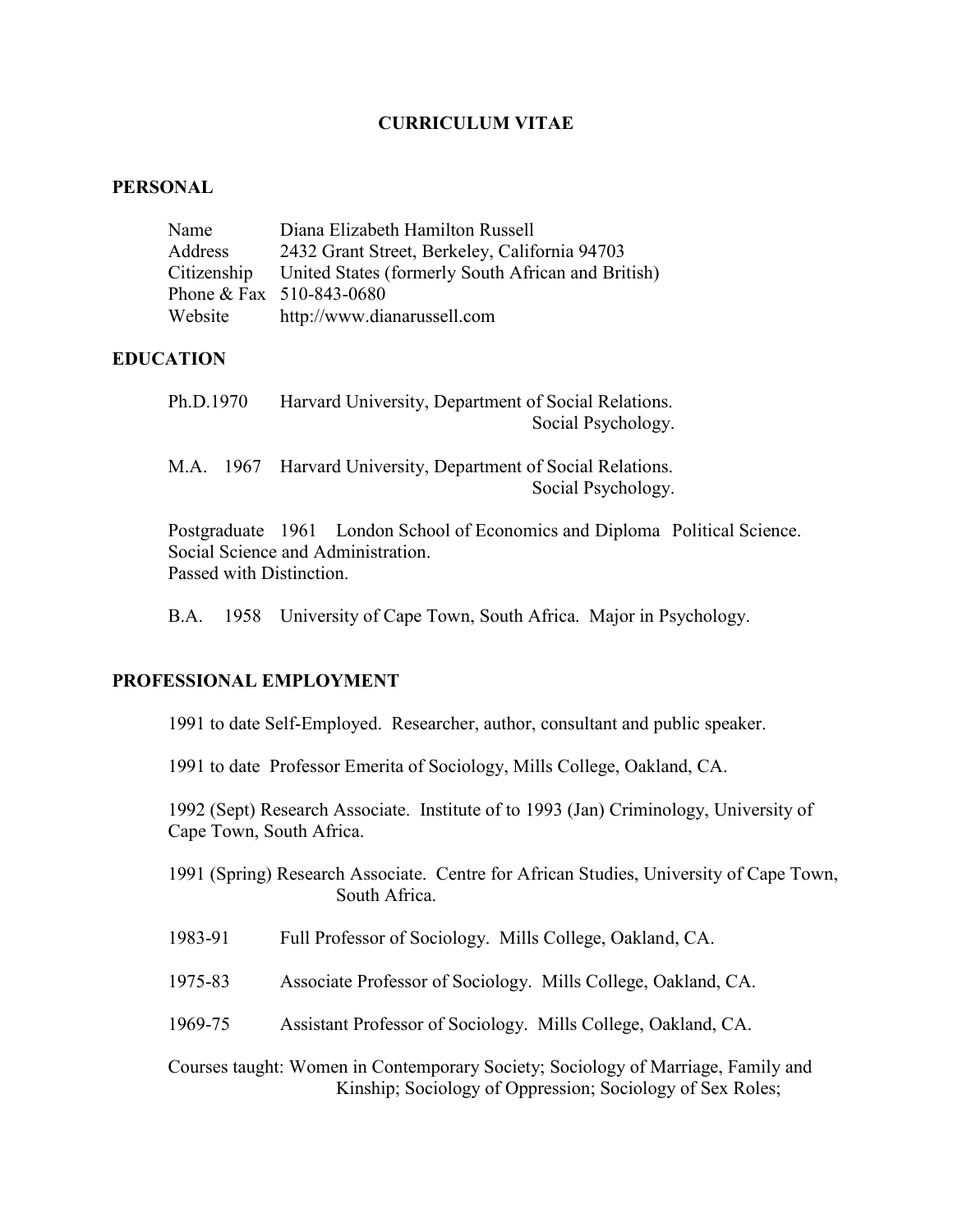Human Sexuality; Social Movements and Social Change; Violence Against Women.

| 1967-68 | Research Associate. Center of International Studies, Princeton University.                                                                       |
|---------|--------------------------------------------------------------------------------------------------------------------------------------------------|
| 1963-64 | Research Assistant. Professor Talcott Parsons, Department of Social<br>Relations, Harvard University.                                            |
| 1961-62 | Research Assistant. Professor Raymond Firth, Department of Social<br>Anthropology, London School of Economics and Political Science,<br>England. |

# **MAJOR RESEARCH GRANTS**

| 1992-93 | Principal Investigator.<br>Funder: Human Sciences Research Council.<br>Project title: An exploratory sociological study of incestuous abuse<br>in South Africa.<br>Funding: South African Rand 25,000.                                                                                                                                                      |
|---------|-------------------------------------------------------------------------------------------------------------------------------------------------------------------------------------------------------------------------------------------------------------------------------------------------------------------------------------------------------------|
| 1980-82 | Principal Investigator.<br>Funder: Department of Health and Human Services Grant,<br>National Center on Child Abuse and Neglect, Grant 90-CA-813/01<br>Project title: Intrafamily child sexual abuse: A San Francisco<br>survey. Secondary analysis of data on the impact of intrafamily<br>child sexual abuse in San Francisco.<br>Funding: \$70,000.      |
| 1977-79 | Principal Investigator.<br>Funder: National Institute of Mental Health Grant, National Center<br>for the Prevention and Control of Rape, Grant RO1MH28960.<br>Project title: The prevalence of rape and sexual assault. Designed<br>and implemented a survey of the prevalence of rape and other<br>sexual assault in San Francisco.<br>Funding: \$180,000. |

# **AWARDS**

- Recipient of the "Humanist Heroine" Award for 2001 by the American Humanist Association, May 18, 2001.
- Recipient of the Olympe de Gouges Award for Women's Human Rights at the 7th International Congress on Women at the University of Tromso, Tromso, Norway, on June 20, 1999.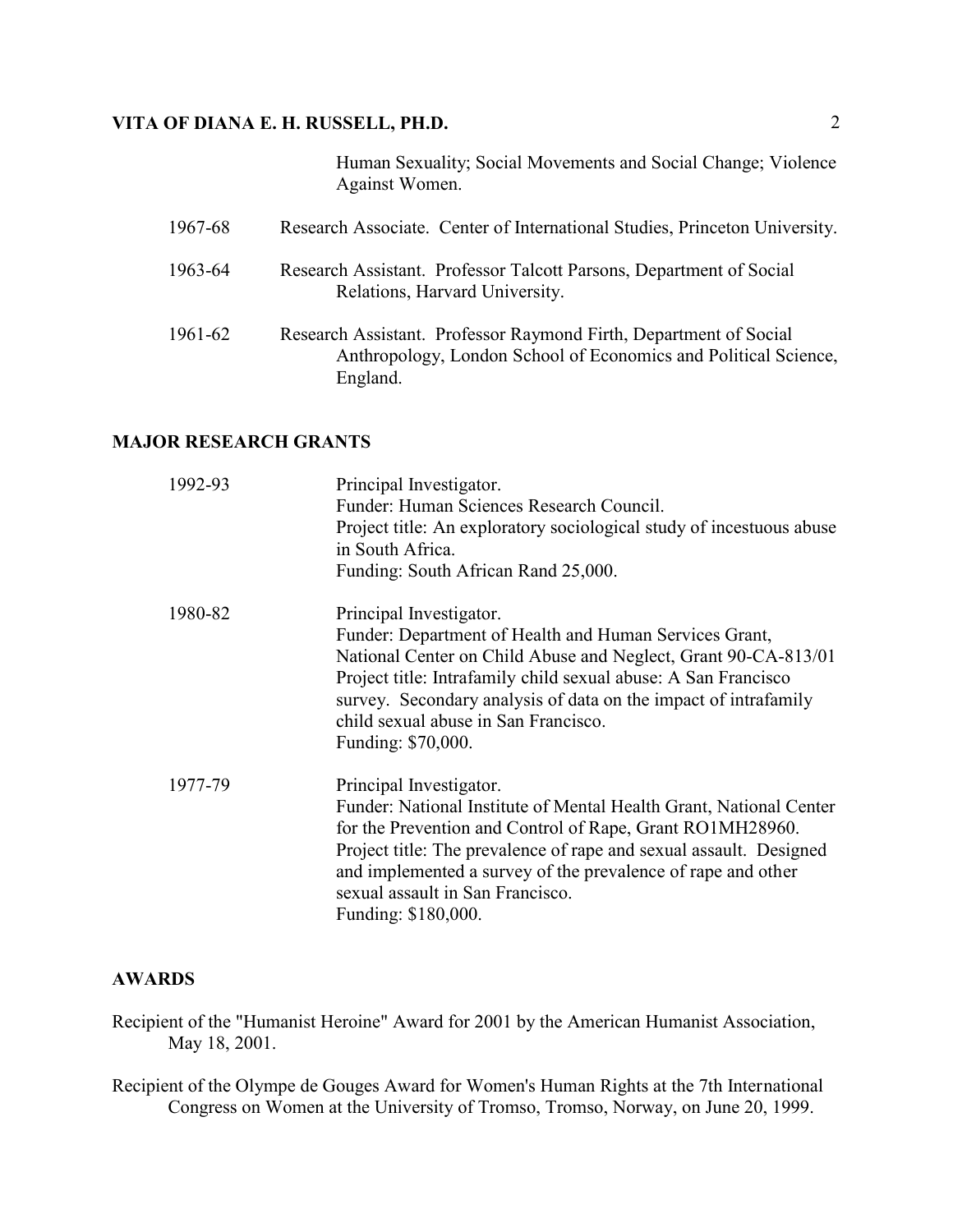- Exposing Nuclear Phallacies designated an Outstanding Book on human rights in the United States by the Gustavus Myers Center, Fayetteville, Arizona, on December 10, 1990.
- Recipient of the 1988 Pioneer Award conferred yearly by the California Governor's Victim Service Awards Program "to recognize distinguished leadership and outstanding contributions in furthering the field of victim services."
- Co-recipient of the 1986 C. Wright Mills Award for The Secret Trauma: Incest in the Lives of Girls and Women. Awarded by the Society for the Study of Social Problems for a book that exemplifies outstanding social science research on a significant social problem. This is the most prestigious award in sociology.
- Recipient of the 1986 American Journal of Nursing Book of the Year Award for The Secret Trauma: Incest in the Lives of Girls and Women.
- Recipient of the Research Award given by the Los Angeles Commission on Assaults Against Women, 1986.

#### **HONORS AND FELLOWSHIPS**

- Named "Asshole of the Month" by Larry Flynt in Hustler, February 2005 (p. 13). Other feminists, such as Andrea Dworkin, Dorchen Liedholdt, Gloria Allred and Catharine MacKinnon were similarly honored in previous issues. I was also attacked in several articles in the same issue.
- Recipient of the Medal awarded to the Veteran Feminists on America's Honor Roll for Feminist Writers, 2002.
- Recipient of a Certificate of Appreciation by the Oakland/Eastbay Chapter of the National Organization for Women to honor my service and dedication to women's lives. April 14, 2002.
- Recipient of the "Humanist Heroine" Award for 2001 conferred by the American Humanist Association, May 18, 2001.
- Exhibition of Photographs of women heroines in the South African liberation struggle taken by D.E.H. Russell and Marie Hart in 1987 and published in Lives of Courage: Women for a New South Africa (1989); it was launched on South Africa's National Women's Day, August 9, 1998, in the Cape Town Castle, after which it was shown in many other major cities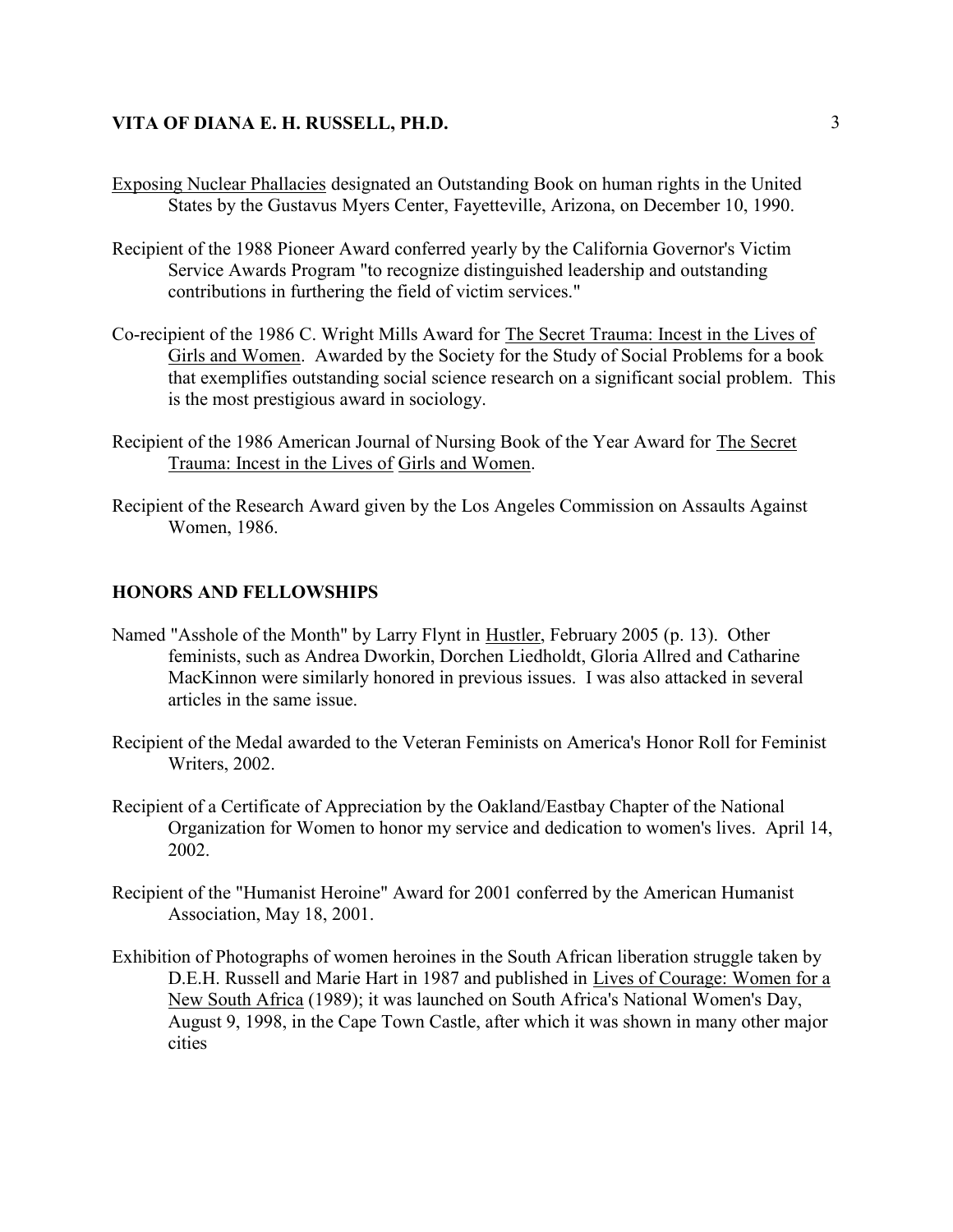D.E.H. Russell. The incidence and prevalence of intrafamilial and extrafamilial sexual abuse of female children, published in *Child Abuse and Neglect: The International Journal*, Vol. 7, No. 2, 1983, pp. 133-146:

- -- This article was ranked fourth out of 50 child abuse journal articles and book chapters by an international group of 104 child protection professionals in 1997. These professionals were asked to rank order 15 of the 50 publications that they considered to be the most important in the field.
- -- This article was the fifth most frequently cited of the 30 highest ranking papers on child abuse in the Science Citation Index and in the Social Science Citation Index from 1984 to 1993.
- -- This article was one of only four papers that were included in the top 10 articles for the citation survey and the professional survey combined. R. K. Oates and A. C. Donnelly, Influential papers in child abuse, *Child Abuse and Neglect: The International Journal*, Vol. 21, No. 3, 1997, pp. 319-326.
- Overseas Research Fellowship funded by the Centre for Science Development, Human Sciences Research Council, South Africa, in 1992.
- Photographic portrait of me in the Oakland Museum History Department for the 1991 Gifted Woman Project, "to celebrate the contributions of the region's most influential and accomplished women." Prints available at Vision Gallery in San Francisco. Published in Gifted Woman (San Francisco, CA: Pacific Photographic Press, 1992).
- Research Consultant on sexual violence for the California Commission on Crime Control and Violence Prevention, 1981-1982.
- Harvard Fellowships, 1963-64, 1965-66.
- Recipient of the Mostyn Lloyd Memorial Prize, awarded to the best student studying for the Postgraduate Diploma in Social Science and Administration at the London School of Economics in 1961.

### **PUBLISHED BOOKS** (from the most recent to the least recent)

- Russell, D.E.H. and R. Harmes. Eds. *Femicide in Global Perspective*. New York: Teachers College Press, 2001.
- *Feminicidio: Una Perspective Global.* Introduction to the Spanish edition by Marcela Lagarde y de los Rios. Translated into Spanish by Guillermo Vega Saragoza. Mexico, D.F.: Universidad Nacional Autonoma de México, 2006.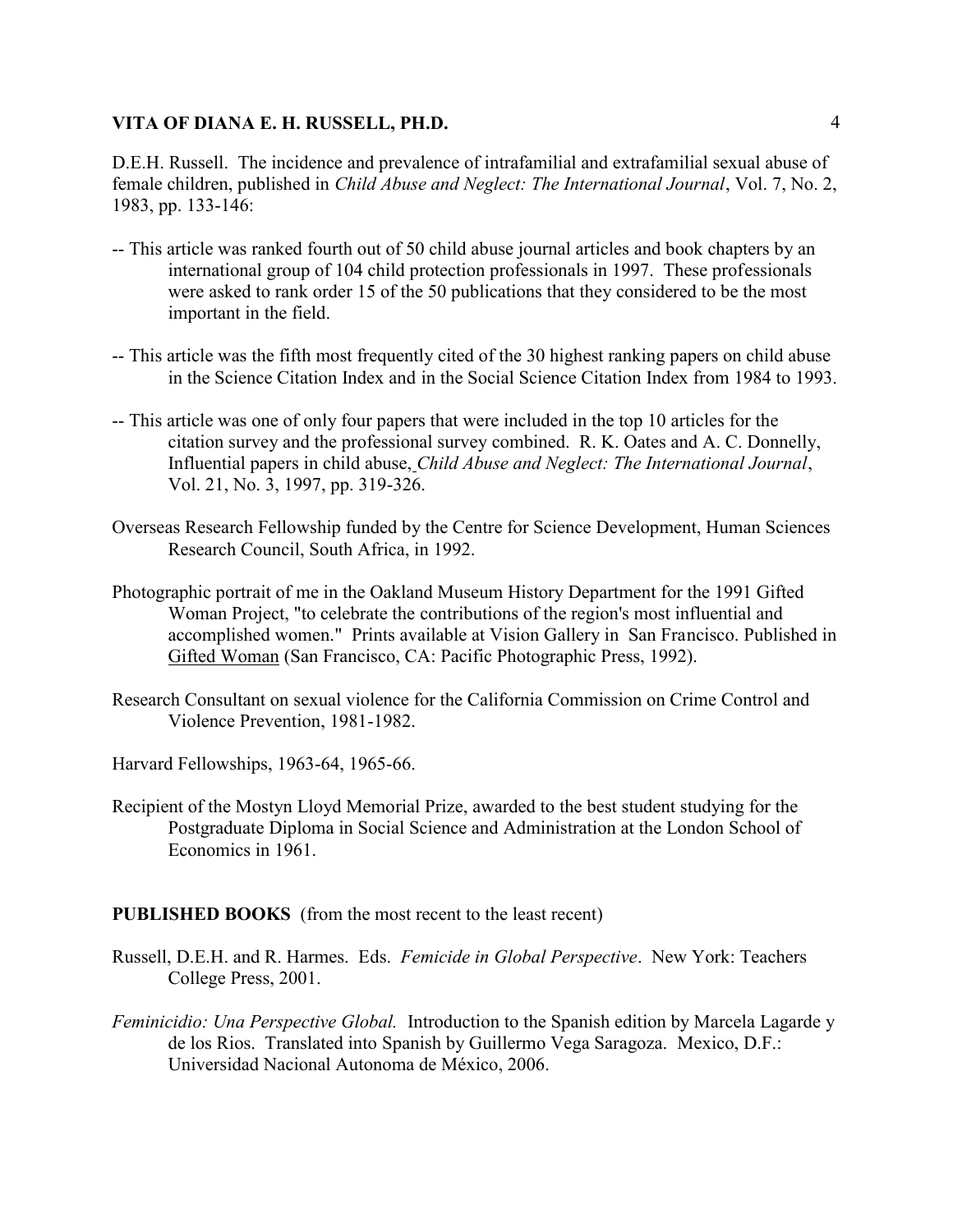- Russell, D.E.H. and R. M. Bolen. *The Epidemic of Rape and Child Sexual Abuse in the United States.* Newbury Park, California: Sage Publications, 2000.
- Russell, D.E.H. *The Secret Trauma: Incest in the Lives of Girls and Women*. Second edition with a new introduction. New York: Basic Books/Perseus Press, 1999. (First edition, Basic Books, 1986.)

Translated into Japanese by Satoru Saito, Ph.D. Tokyo, Japan: Health Work Association, 2002.

- Russell, D.E.H. *Dangerous Relationships: Pornography, Misogyny, and Rape.* Newbury Park, California: Sage Publications, 1998; and London, England: Sage Publications, 1998. Revised, expanded edition (containing descriptions of pornography, not porn pictures) of *Against Pornography: The Evidence of Harm*, Berkeley, CA: Russell Publications, 1994.
- Russell, D.E.H*. Behind Closed Doors in White South Africa: Incest Survivors Tell Their Stories.* Basingstoke, Hampshire, U.K., Macmillan Press, 1997. US Edition: New York: St. Martin's Press, 1997.
- Russell, D.E.H*. Incestuous Abuse: Its Long-Term Effects.* Pretoria, South Africa: The Human Sciences Research Council Publishers, 1995. (Out of print)
- Russell, D.E.H. *Against Pornography: The Evidence of Harm*. Berkeley, California: Russell Publications, 1994.
- Russell, D.E.H. (Ed.). *Making Violence Sexy: Feminist Views on Pornography*. New York: Teachers College Press, 1993, and Buckingham, England: Open University Press, 1993. (Both editions out of print.)
- Radford, J., and Russell, D.E.H. (Eds.). *Femicide: The Politics of Woman Killing*. New York: Twayne Publishers, 1992, and Buckingham, England: Open University Press, 1992. (Both editions out of print.)
- Russell, D.E.H., and Radford, J. (Eds.). *Feminicidio: La Politica del Asesinato de las Mujeres*. Introduction to the Spanish edition by Marcela Lagarde y de los Rios. Translated into Spanish by Tlatolli Ollin. Mexico, D.F.: Universidad Nacional Autonoma de México, 2006.
- Russell, D.E.H. *Rape in Marriage*. Revised/expanded edition. Bloomington, Indiana: Indiana University Press, 1990. (First edition, Macmillan, New York, 1982.)
- Russell, D.E.H. *Lives of Courage: Women for a New South Africa.* New York: Basic Books, 1989; Cape Town, South Africa: David Philip Publishers, 1990; London, England: Virago Press, 1990. Republished by iUniverse, Lincoln, NE, 2003.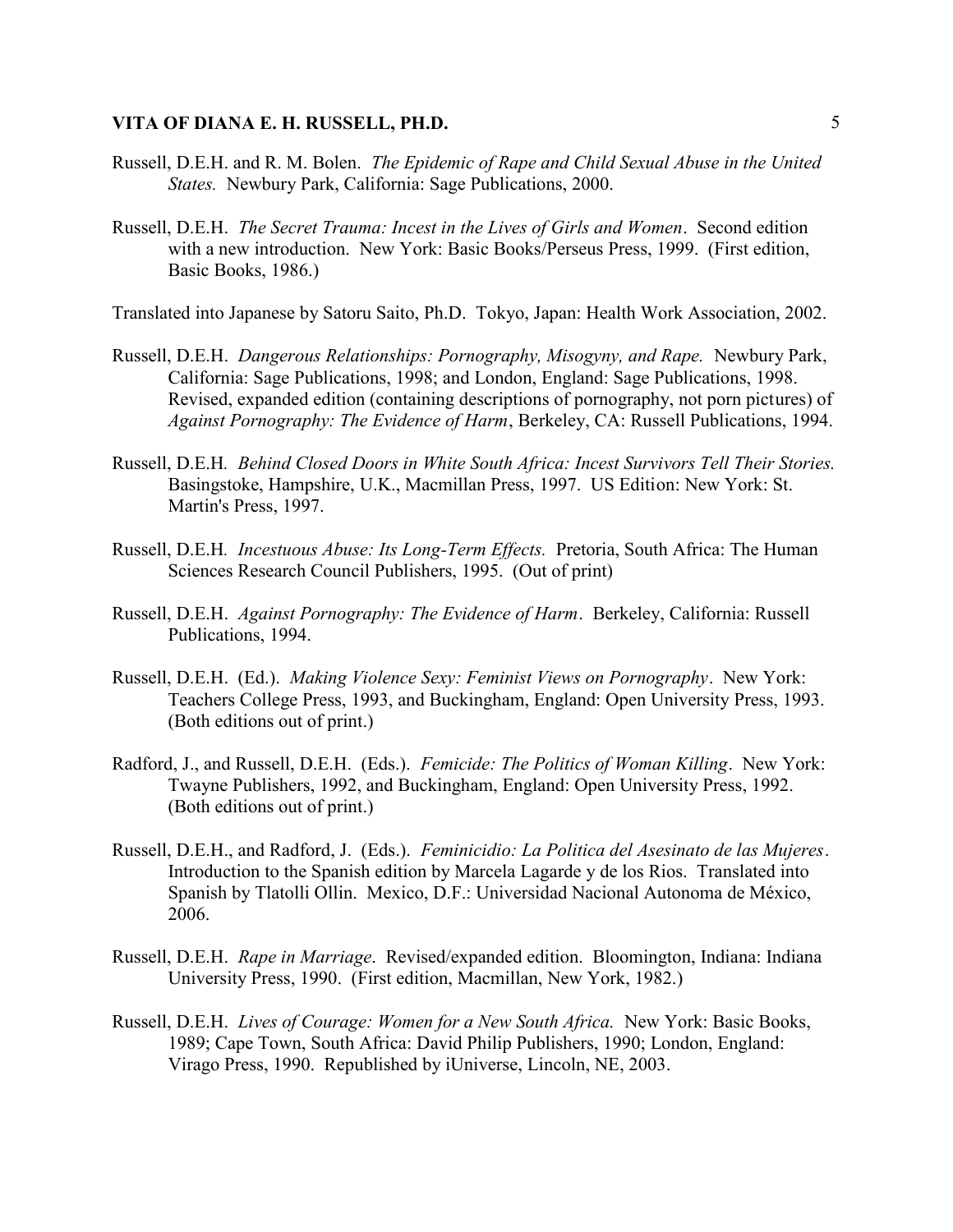- Edited edition translated into French by F. Siety*: Apartheid: Winnie Mandela et des Femmes d'Afrique du Sud racontent* .... Paris, France: First Inc., 1991. (Out of print.)
- Russell, D.E.H. (Ed.). *Exposing Nuclear Phallacies*. New York: Teachers College Press, 1989. (Out of print.)
- Russell, D.E.H. *Sexual Exploitation: Rape, Child Sexual Abuse,* and *Workplace Harassment* (8th printing). Newbury Park, California: Sage Publications, 1984; and London, England: Sage Publications, 1984. (Both editions out of print)
- Russell, D.E.H., with R. Linden, D. Pagano, L. Star (Eds*.). Against Sadomasochism: A Radical Feminist Analysis.* San Francisco, California: Frog in the Well, 1982. (Out of print.)
- Russell, D.E.H., and N. Van de Ven. *Crimes Against Women: The Proceedings of the International Tribunal.* First edition. Millbrae, California: Les Femmes Publishing, 1976. Second edition. East Palo Alto, California: Frog in the Well, 1984. Distributed by Russell Publications, 2432 Grant Street, Berkeley, California 94703.
- Translated into Italian by N. Casperini: *Crimini Contra le Donne: Atti del Tribunal Internazionale,* 1977. (Out of print)
- Translated into Dutch: *Misdaden Tegen de Vrouw: Tribunal Brussel 1976*. Amsterdam: Feministiese Uitgeverij de Bonte Was, 1977. (Out of print)
- Russell, D.E.H*. The Politics of Rape*. New York: Stein & Day, 1975. New York: Madison Books, 1884. Republished by iUniverse, Lincoln, NE, 2003.
- Edited edition translated into Italian by C. Paloschi: *La Politica dello Stupro*. Rome: Stampato in Proprio- Limehetimena, 1976.
- Russell, D.E.H. *Rebellion, Revolution and Armed Force: A Comparative Study of Fifteen Countries with Special Emphasis on Cuba and South Africa.* New York: Academic Press, 1974. (Out of print)

This book was banned in South Africa as "undesirable."

#### **BOOKS IN PROGRESS**

Russell, D.E.H. An autobiography about my South African childhood.

#### **FUTURE BOOKS PLANNED**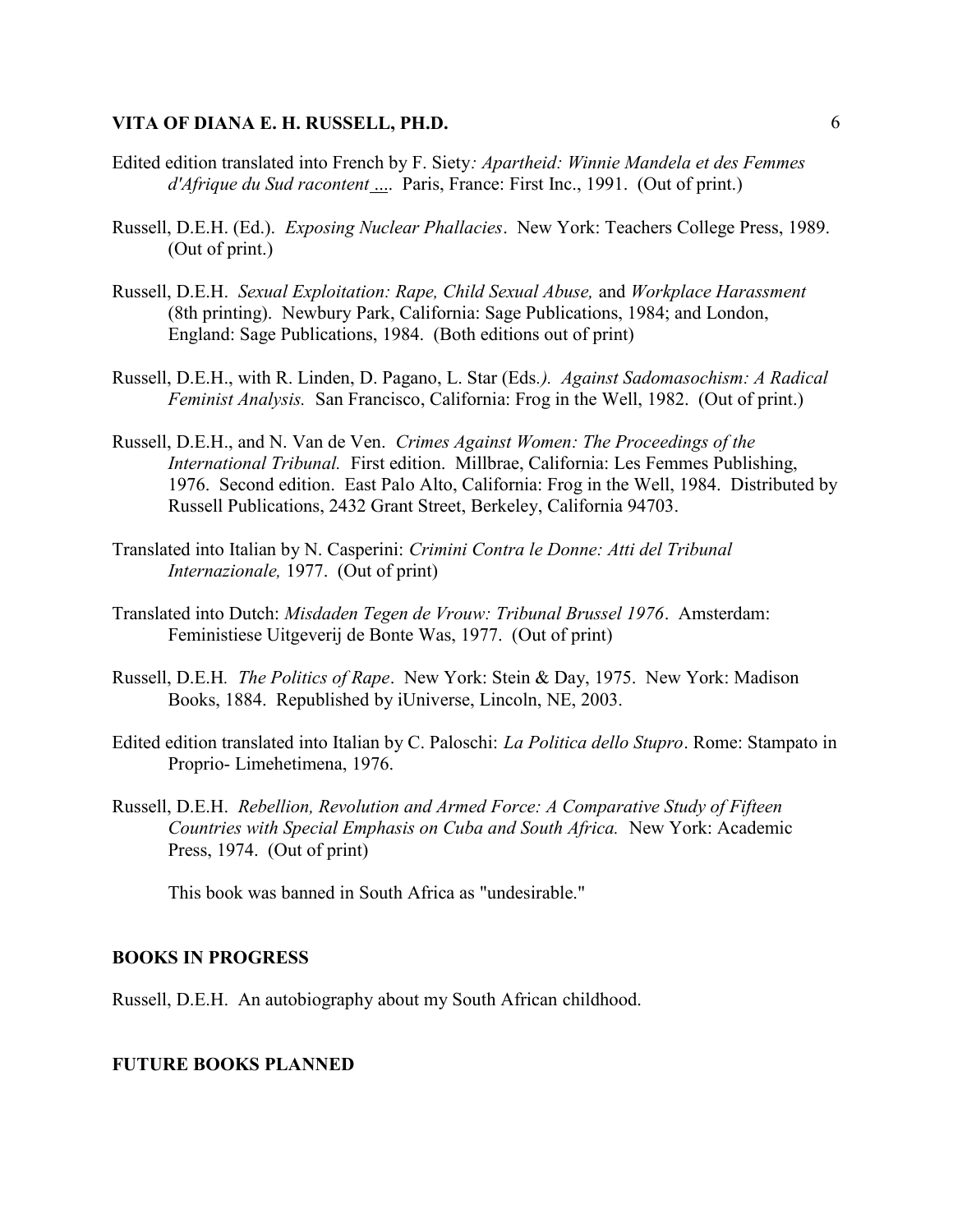- Russell, D.E.H. *The Many Faces of Violence Against Women.* This volume will include some of my best known previously published articles/chapters on violence against females in the United States, some of my important but neglected pieces, as well as new material. All types of male violence against women will be covered, including sexual harassment, rape by husbands and other less intimate perpetrators, woman battery, incestuous and extrafamilial child sexual assault, torture, femicide and pornography-related violence.
- Russell, D.E.H. *A National Crisis: Violence and Sexual Victimization of Women and Girls in South Africa.* This book is about 75 percent completed.
- Russell, D.E.H*. Incest Secrets: South African Survivors Break Their Silence*. This book is about 75 percent completed.
- Russell, D.E.H*. Lethal Hate Crimes: Femicide in the United States.* This is an anthology of accounts of femicide.

#### **INCOMPLETE, UNPUBLISHED BOOK**

Russell, D.E.H. *Stolen Innocence: The Devastating Effects of Child Porn*. Seeking Co-Author to Update and Complete Manuscript.

#### **FINAL REPORTS AND DISSERTATION**

Russell, D.E.H. Incestuous Abuse in South Africa: An Exploratory Study. Final Report for the Human Sciences Research Council, Pretoria, South Africa, October 1994.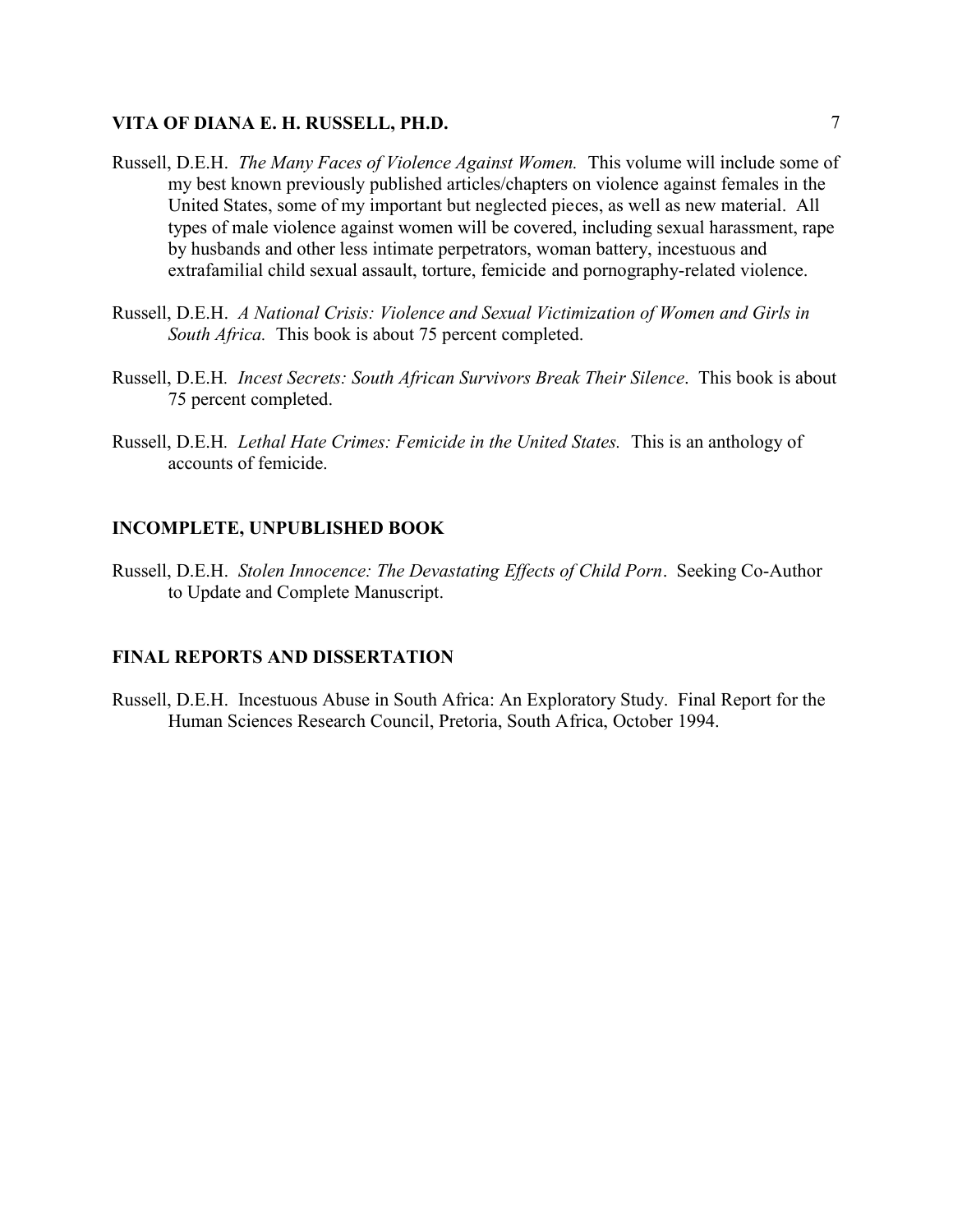- Russell, D.E.H. Intrafamilial Child Sexual Abuse: A San Francisco Survey. Final Report for the National Center on Child Abuse and Neglect, Department of Health and Human Services, Washington, D.C. April 1983.
- Russell, D.E.H. Rape, Child Sexual Abuse, and Sexual Harassment in the Workplace: An Analysis of the Prevalence, Causes, and Recommended Solutions. Final Report for the California Commission on Violence Prevention and Crime Control, Sacramento, November 1982.
- Russell, D.E.H. A Comparative Study of the Relation between the Loyalty of the Armed Forces and the Outcome of Mass Rebellions in the Twentieth Century. Doctoral dissertation, Harvard University, 1970.

## **SCHOLARLY ARTICLES, CHAPTERS, INTRODUCTIONS: PUBLISHED/IN PRESS/ACCEPTED FOR PUBLICATION**

- Russell, D.E.H. Russell's theory: Exposure to child pornography as a cause of child sexual victimization. In M. Reist and A. Bray (Eds.) Big Porn Inc.: Exposing the Harms of the Global Pornography Industry. Melbourne, Australia: Spinifex Press, 2011, pp. 181-194.
- Russell, D.E.H. Spotlight on research: An interview with Diana E. H. Russell. In M. Stombler, D. Baunach, E. Burgess, D. Donnelly, and W. Simonds (Eds.), Sex Matters: The Sexuality and Society Reader. (2nd & 3rd editions) Allyn & Bacon, August 2007.
- Russell, D.E.H. The damaging effects of exposure to child pornographpy. In D.E. Guinn & J. DiCaro (Eds.), Pornography: Driving the Demand in International Sex Trafficking. Los Angeles, CA: Captive Daughters Media, 2007, pp. 179-199.
- Russell, D.E.H. The contribution of feminism to my research on rape. In S. N. Hesse- Biber & P.L. Leavy (Eds.), Feminist Research Practice: A Primer. Newbury Park, CA: Sage Publications, 2007, pp. 38-43.
- Russell, D.E.H. and Natalie J. Purcell. Exposure to pornography as a cause of child sexual victimization. In N. Dowd, D.G. Singer, and R.F. Wilson (Eds.), Handbook of Children, Culture, and Violence. Newbury Park, California: Sage Publications, 2006, pp. 59-83.
- Russell, D.E.H. Contributor to Feminists Who Changed America, 1963 1975, edited by Barbara Love. Champaign, IL: University of Illinois Press, 2006.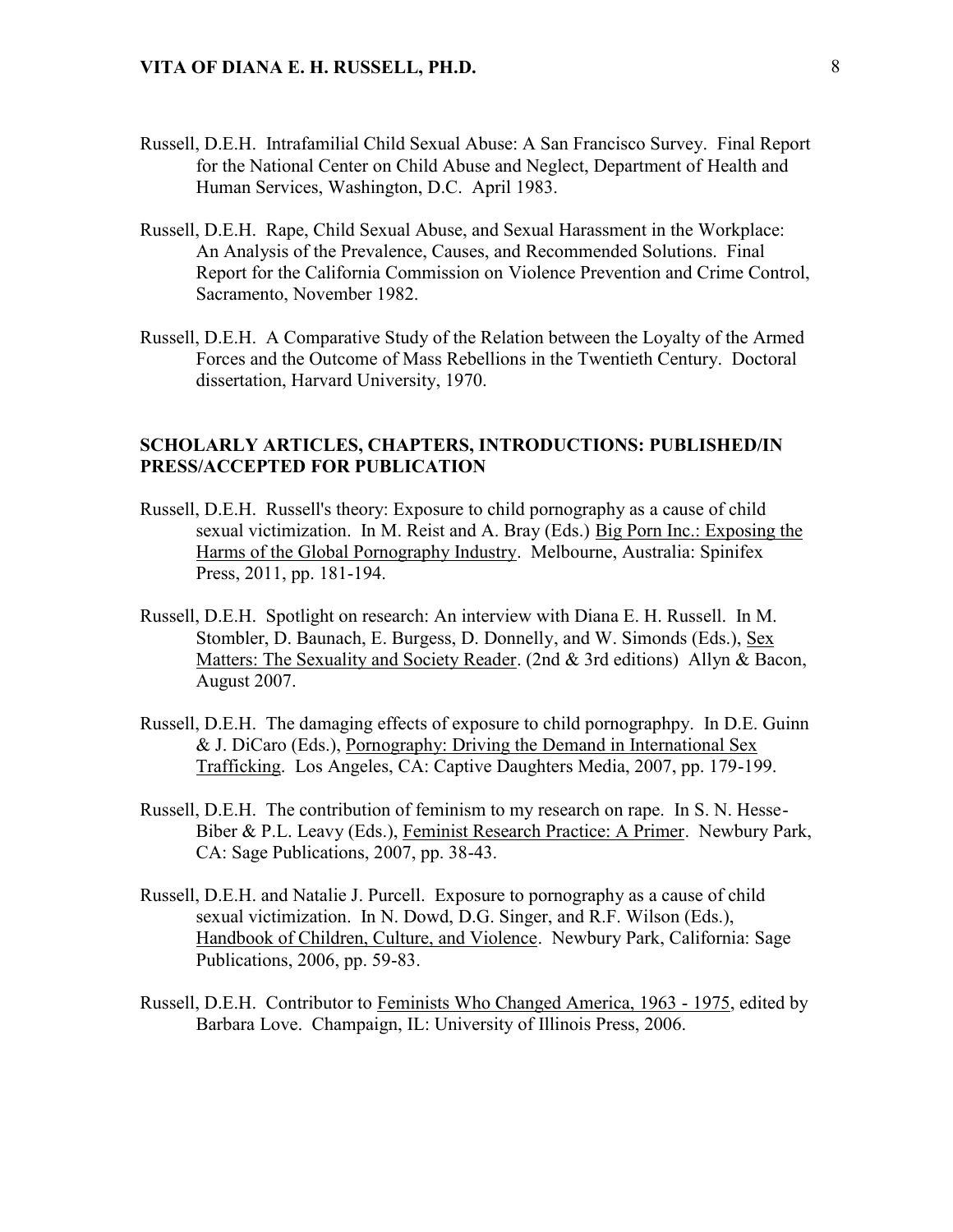- Russell, D.E.H. Why write a book on rape in marriage. In C. Renzetti, J. Edleson and R. Kennedy Bergen (Eds.), Violence Against Women: Classic Papers. Boston, MA: Pearson Education, 2005, pp. 98-107.
- Russell, D.E.H. Pornography and violence. Excerpt from Against Pornography: The Evidence of Harm. Berkeley, CA: Russell Publications, 1994. In H. Cothran (Ed.), Pornography: Opposing Viewpoints. San Diego, CA: Greenhaven Press, 2002.
- Russell, D.E.H. Pornography as a cause of rape. Excerpt from Dangerous Relationships: Pornography, Misogyny, and Rape. Newbury Park, California: Sage Publications, 1998. In M. Williams (Ed.), Rape: Contemporary Issues Companion. San Diego, CA.: Geenhaven Press, 2001, pp. 85-94; and in R.P. Halgin (Ed.), Taking Sides: Clashing Views on Controversial Issues in Abnormal Psychology. Guilford: Connnecticut: Dushkin/McGraw-Hill, 2000, pp. 200-212.

Russell, D.E.H. Defining femicide and related concepts. In D.E.H. Russell and Roberta A. Harmes (Ed.), Femicide in Global Perspective. New York, NY: Teacher's College Press, 2001, pp. 12-28.

Russell, D.E.H. Femicide by gunfire: A year of lethal hate crimes in the United States. In D.E.H. Russell and R.A. Harmes (Ed.), Femicide in Global Perspective. New York, NY: Teacher's College Press, 2001, pp. 31-40.

Russell, D.E.H. Femicidal pornography. In D.E.H. Russell and R.A. Harmes (Ed.), Femicide in Global Perspective. New York, NY: Teacher's College Press, 2001, pp. 50- 62.

Russell, D.E.H. AIDS as mass femicide: Focus on South Africa. In D.E.H. Russell and R.A. Harmes (Ed.), Femicide in Global Perspective. New York, NY: Teacher's College Press, 2001, pp. 100-114.

Russell, D.E.H. Femicide: An international speakout. In D.E.H. Russell and R.A. Harmes (Ed.), Femicide in Global Perspective. New York, NY: Teacher's College Press, 2001, pp. 128-137.

Russell, D.E.H. Femicide: some men's "final solution" for women. In D.E.H. Russell and R.A. Harmes (Ed.), Femicide in Global Perspective. New York, NY: Teacher's College Press, 2001, pp. 176-188.

Bolen, R.M., Russell, D.E.H., and Scannapeico, M. Child sexual abuse prevalence: A review and reanalysis of relevant studies. In C. Itzin (Ed.), Home Truths About Child Sexual Abuse: Influencing Policy and Practice. London, England: Routledge, 2000, pp. 169-196.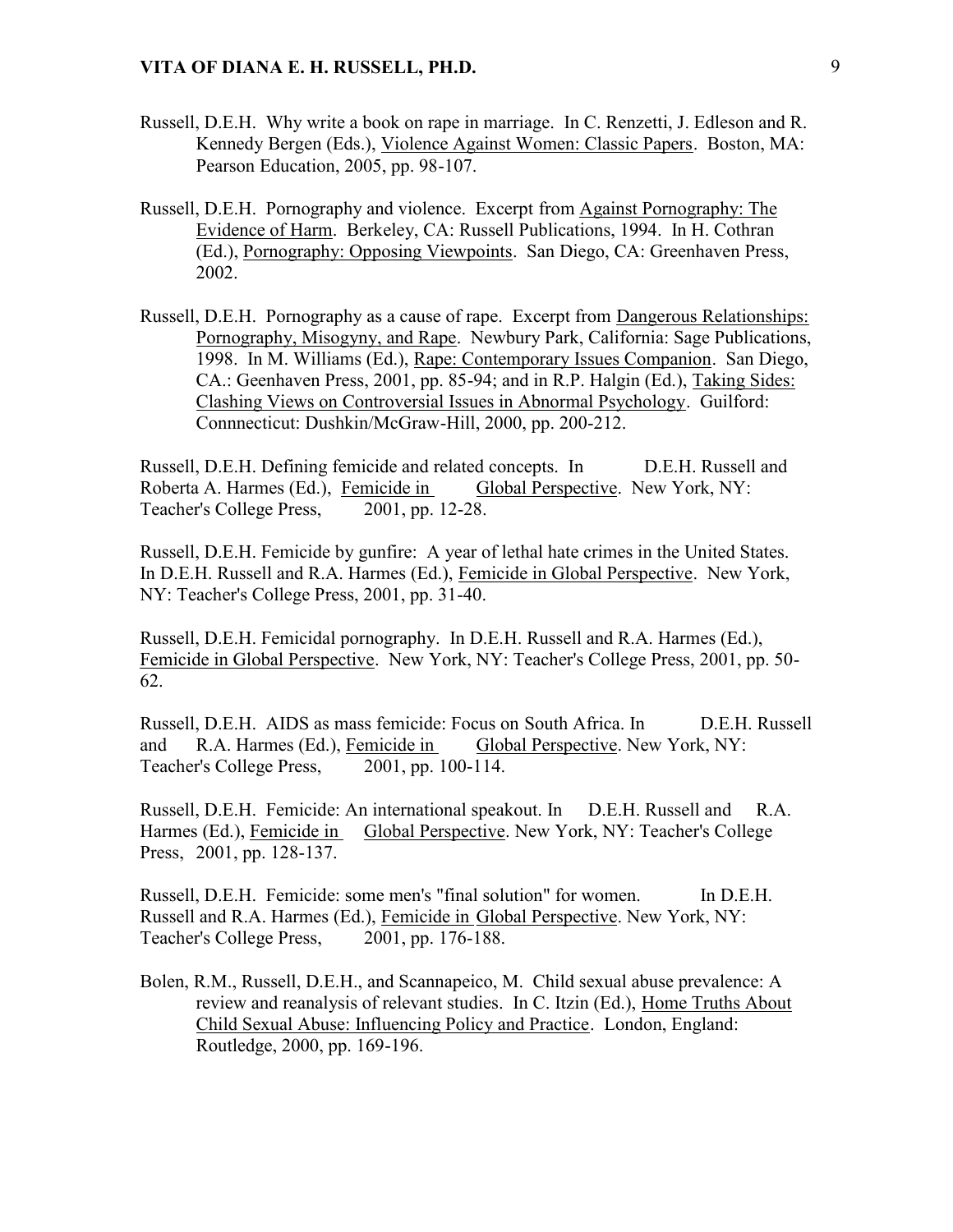Russell, D.E.H. The backlash: feminists blamed for creating a phantom epidemic of rape and child abuse. In Russell, D.E.H. and Rebecca M. Bolen, The Epidemic of Rape and Child Sexual Abuse in the United States. Thousand Oaks, CA: Sage Publications, 2000, pp. 239-254.

- Russell, D.E.H. The great incest war: Moving beyond polarization. Introduction to the second edition of The Secret Trauma: Incest in the Lives of Girls and Women. New York: Basic Books/Perseus Press, 1999, pp. xvii-xlii. Reprinted in Coalition Commentary: A Publication of the Illinois Coalition Against Sexual Assault, Spring 2000, pp. 1, 3-15.
- Russell, D.E.H. Second letter responding to Neil Malamuth's critique of first letter in Journal of Interpersonal Violence, Vol. 13, No. 6, 1998, pp. 763-764.
- Russell, D.E.H. Letter responding to Neil Malamuth's critique of D.E.H. Russell's chapter, The experts cop out, in Making Violence Sexy. Journal of Interpersonal Violence, Vol. 13, No. 4, 1998, pp. 535-537.
- Russell, D.E.H. Femicide. In H. Tierney (Ed.), Women's Studies Encyclopedia. Second revised and expanded edition. Westport, CT., Greenwood Press, 1998.
- Russell, D.E.H. Incest. In H. Tierney (Ed.), Women's Studies Encyclopedia. Second revised and expanded edition. Westport, CT., Greenwood Press, 1998.
- Russell, D.E.H. Rape. In H. Tierney (Ed.), Women's Studies Encyclopedia. Second revised and expanded edition. Westport, CT., Greenwood Press, 1998.
- Russell, D.E.H. Incest. In W. Mankiller, G. Mink, M. Navarro, B. Smith and G. Steinem (Eds.), The Reader's Companion to U.S. Women's History. New York: Houghton Mifflin, Boston, 1998, pp. 609-611.
- Russell, D.E.H. Intimacy for sale. In M. Hall (Ed.), Sexualities. Women & Therapy, Vol. 19, No. 4, 1996, pp. 15-25; and in M. Hall (Ed.), Sexualities. Binghamton, NY: Haworth Press, 1996, pp. 15-25.
- Russell, D.E.H. Politicizing sexual violence: A voice in the wilderness. In P. Chesler, E. Cole and E. Rothblum (Eds.), Feminist Foremothers in Women's Studies, Psychology, and Mental Health, Part II, Women & Therapy, Vol. 17, Nos. 3/4, 1995, pp. 425-434; and in P. Chesler, E. Cole, and E. Rothblum (Eds.). Feminist Foremothers in Women's Studies, Psychology, and Mental Health. Binghamton, NY: Haworth Press, 1995, pp. 425-434.
- Russell, D.E.H. "I didn't remember for 33 years": An incest survivor tells her story. The Journal of Psychohistory, Vol. 23, No. 2, Fall, 1995, pp. 149-190.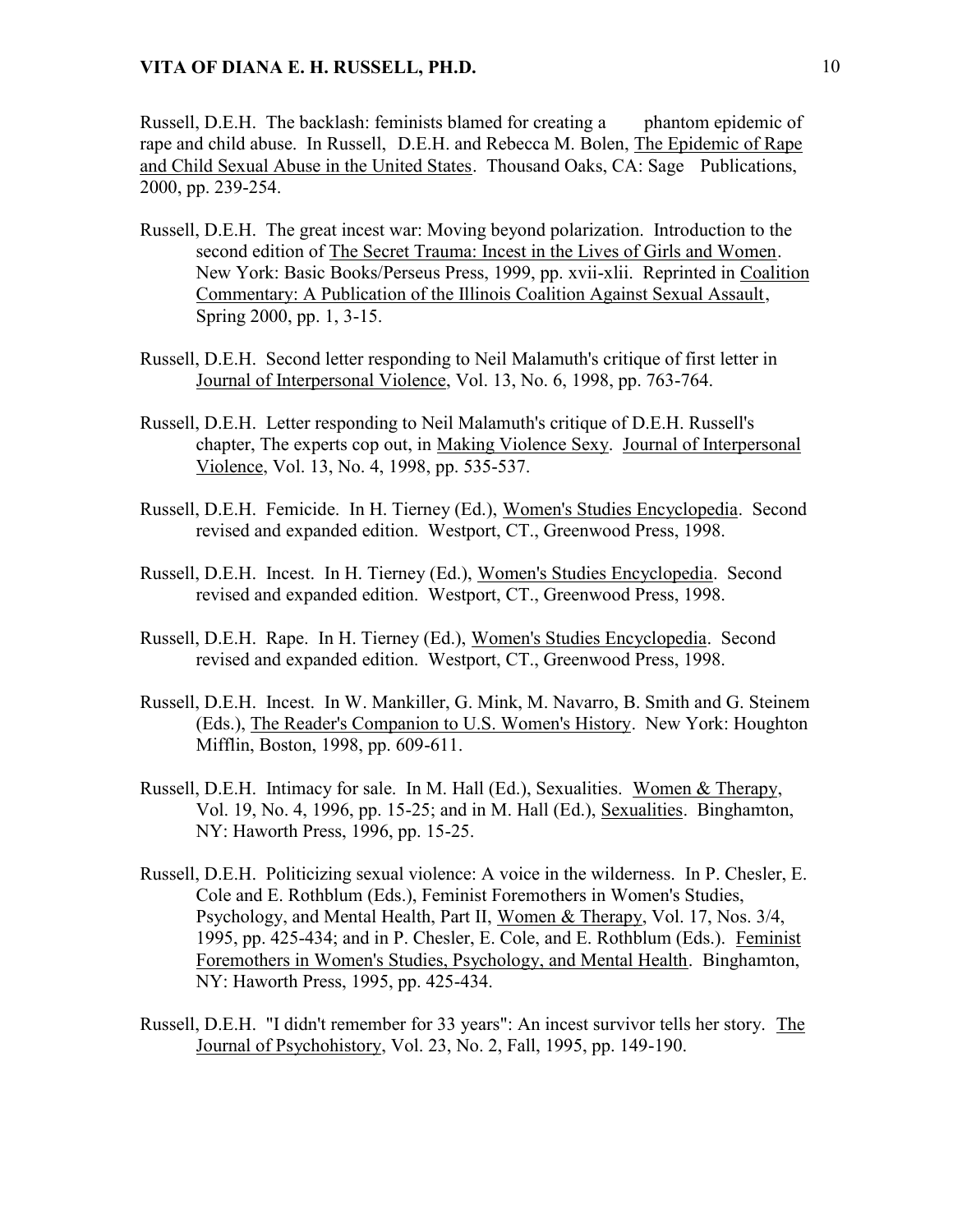- Russell, D.E.H. The prevalence, trauma and socio-cultural causes of incestuous abuse of females: A human rights issue. In R. Kleber, C. Figley and B. Gersons (Eds.), Beyond Trauma: Cultural and Societal Dynamics. New York: Plenum Publishing, 1995, pp. 171-186.
- Russell, D.E.H. From Nazi Germany to South Africa: A personal story of incest and "necklace" murder. The Journal of Psychohistory, Vol. 23, No. 1, Summer, 1995, pp. 73-91.
- Russell, D.E.H. The making of a whore. Violence Against Women: An International and Interdisciplinary Journal, Vol. 1, No. 1, 1995, pp. 77-98. Reprinted in R. Bergen (Ed.), Issues in Intimate Violence. Newbury Park, California: Sage Publications, 1998, 65-76.
- Russell, D.E.H. The trauma of rape: The case of Ms. X. In P. Searles and R. Berger (Eds.), Rape and Society: Readings on the Problem of Sexual Assault. Boulder, CO: Westview Press, 1995, pp. 9-15. Reprint of chapter in D.E.H. Russell, The Politics of Rape, 1975.
- Russell, D.E.H. White man wants a black piece. In P. Searles and R. Berger (Eds.), Rape and Society: Readings on the Problem of Sexual Assault. Boulder, CO: Westview Press, 1995, pp. 129-138. Reprint of chapter in D.E.H. Russell, The Politics of Rape, 1975.
- Mayall, A., and D.E.H. Russell. Racism in pornography. In G. Dines and J. Humez (Eds.), Gender, Race and Class in Media. Thousand Oaks, CA: Sage Publications, 1995, pp. 287-297.
- Reprint of article with same title in D. E. H. Russell (Ed.), Making Violence Sexy: Feminist Views on Pornography. New York, NY: Teachers College Press, pp. 167-178, 1993.
- Russell, D.E.H. The experts cop out. In D. E. H. Russell (Ed.), Making Violence Sexy: Feminist Views on Pornography. New York, NY: Teachers College Press, 1993, pp. 151-166.
- Russell, D.E.H. and Karen Trocki. Evidence of harm. In D. E. H. Russell (Ed.), Making Violence Sexy: Feminist Views on Pornography. New York, NY: Teachers College Press, 1993, pp. 194-216.
- Russell, D.E.H. From expert witness to jail inmate. In D. E. H. Russell (Ed.), Making Violence Sexy: Feminist Views on Pornography. New York, NY: Teachers College Press, 1993, pp. 231-238.
- Russell, D.E.H. From witches to bitches: sexual terrorism begets Thelma and Louise. In D. E. H. Russell (Ed.), Making Violence Sexy: Feminist Views on Pornography. New York, NY: Teachers College Press, 1993, pp. 254-270.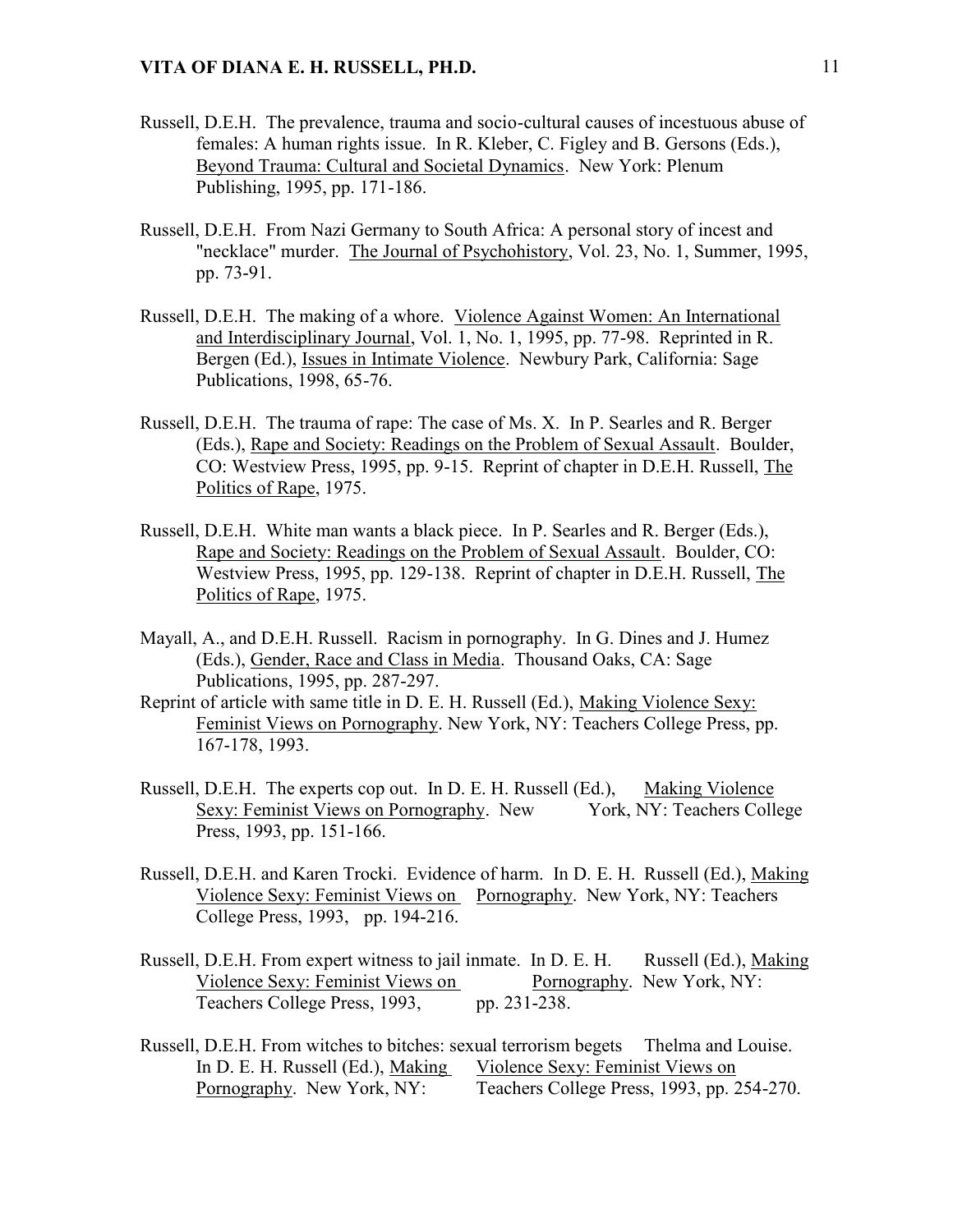- Russell, D.E.H. Expert testimony on the implications for incest and rape survivors of anti-abortion legislation enacted in the state of Utah in Jane L. v. Bangerter, No. 91-C-345-G (D. Utah), 1992.
- Russell, D.E.H. The prevalence of sexual assault on females in the United States. Reproductive Life: Advances in Research in Psychosomatic Obstetrics and Gynaecology. In K. Wijma and B. von Schoultz (Eds.). Park Ridge, NJ: Parthenon Publishing Group, 1992, pp. 501-507.
- Russell, D.E.H. The sociocultural causes of sexual assault. Reproductive Life: Advances in Research in Psychosomatic Obstetrics and Gynaecology. In K. Wijma and B. von Schoultz (Eds.). Park Ridge, NJ: Parthenon Publishing Group, 1992, pp. 487- 492.
- Harmes, R., and D.E.H. Russell. Selected bibliography on marital rape. Violence Update, Vol. 2, June, 1992, pp. 6-7.
- Russell, D.E.H. My turn: A response to Neil Gilbert. Violence Update, Vol. 2, No. 7, 1992, pp. 6, 11.
- Caputi, Jane and D.E.H. Russell. Femicide: Sexist terrorism against women. In Jill Radford and D.E.H. Russell (Eds.), Femicide: The Politics of Woman Killing. New York, NY: Twayne Publishers, 1992, pp.13-24.
- Russell, D.E.H. (Compiler). Femicidal lynching in the United States. In Jill Radford and D.E.H. Russell (Eds.), Femicide: The Politics of Woman Killing. New York, NY: Twayne Publishers, 1992, pp.53-61.
- Russell, D.E.H. and Candida Ellis. Annhilation by murder and by the media: The other Atlanta femicides. In Jill Radford and D.E.H. Russell (Eds.), Femicide: The Politics of Woman Killing. New York, NY: Twayne Publishers, 1992, pp.161- 162.
- Russell, D.E.H. Femicidal rapist targets Asian women. In Jill Radford and D.E.H. Russell (Eds.), Femicide: The Politics of Woman Killing. New York, NY: Twayne Publishers, 1992, pp.163-166.
- Russell, D.E.H. Slavery and femicide. In Jill Radford and D.E.H. Russell (Eds.), Femicide: The Politics of Woman Killing. New York, NY: Twayne Publishers, 1992, pp.167-169.
- Russell, D.E.H. Fay Stender and the politics of murder. In Jill Radford and D.E.H. Russell (Eds.), Femicide: The Politics of Woman Killing. New York, NY: Twayne Publishers, 1992, pp.289-302.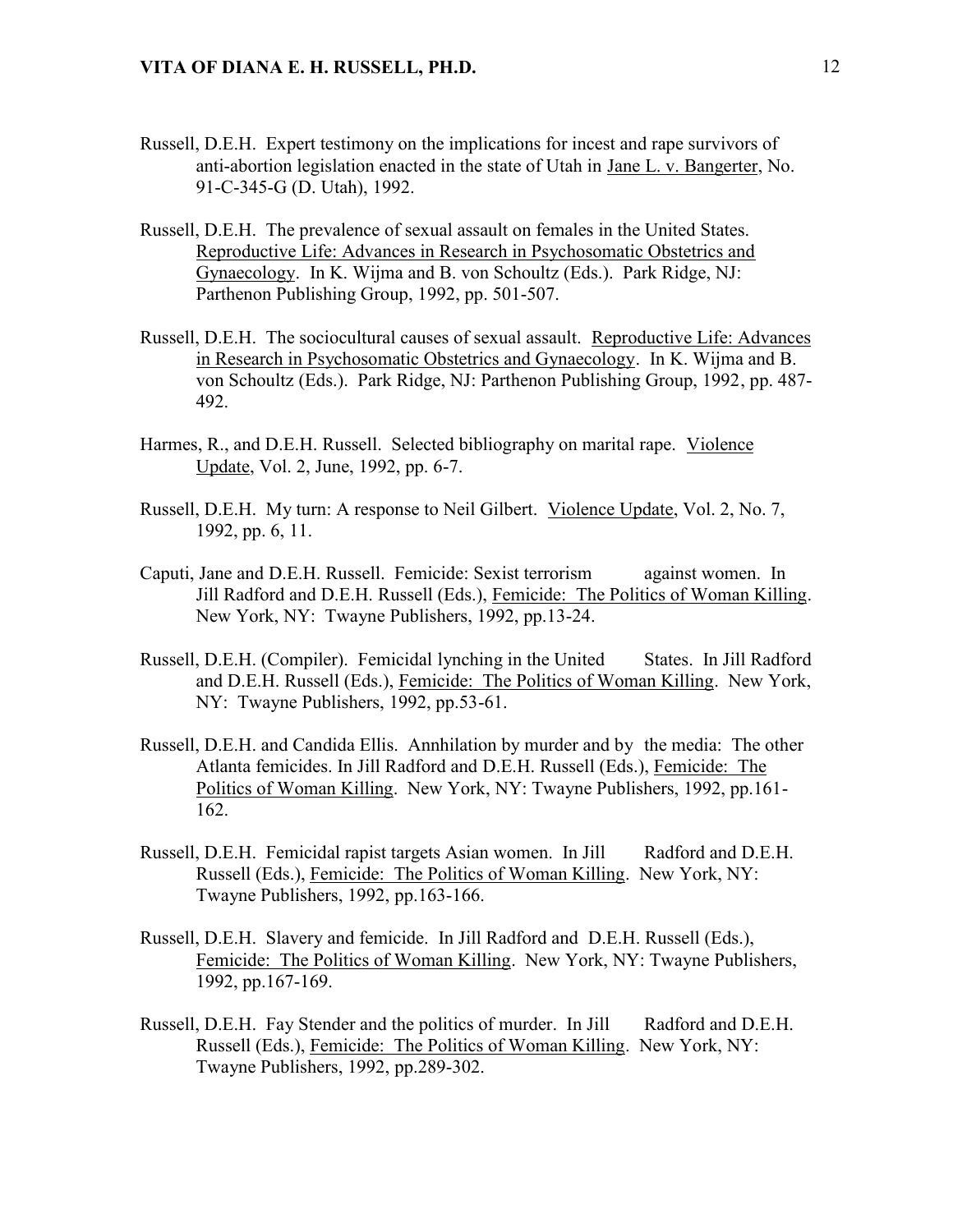- Russell, D.E.H. Wife rape. In Andrea Parrot and Laurie Bechhofer (Eds.), Acquaintance Rape: The Hidden Crime. New York: John Wiley, 1991, pp. 129-39.
- Russell, D.E.H. Fatima Meer: South African community leader and fighter against apartheid. Sage: A Scholarly Journal on Black Women, Vol. 5, No. 2, 1989, pp. 69-73.
- Russell, D.E.H. South African feminism through the eyes and life of Tozi Ntuli. Feminist Issues, Vol. 9, No. 2, Fall 1989, pp. 51-80.
- Russell, D.E.H. Incest. In H. Tierney (Ed.), Women's Studies Encyclopedia, Vol. 1. Westport, CT: Greenwood Press, 1989, pp. 187-189.
- Russell, D.E.H. Rape. In H. Tierney (Ed.), Women's Studies Encyclopedia, Vol. 1. Westport, CT: Greenwood Press, 1989, pp. 312-316.
- Russell, D.E.H. Unnumbing ourselves. In D.E.H. Russell (Ed.), Exposing Nuclear Phallacies. Elmsford, NY: Pergamon Press, 1989, pp. 29-39.
- Russell, D.E.H. Sexism, violence and the nuclear mentality. In D.E.H. Russell (Ed.), Exposing Nuclear Phallacies. Elmsford, NY: Pergamon Press, 1989, pp. 63-74.
- Russell, D.E.H. The Puget Sound women's peace camp: Interviews with two activists. In D.E.H. Russell (Ed.), Exposing Nuclear Phallacies. Elmsford, NY: Pergamon Press, 1989, pp.223-235.
- Russell, D.E.H. FANG a feminist anti-nuclear group. In D.E.H. Russell (Ed.), Exposing Nuclear Phallacies. Elmsford, NY: Pergamon Press, 1989, pp.257-259.
- Rosenbluth, Helene and D.E.H. Russell (Ed.) Feminist visions in action: Interview with Simone Wilkerson. In D.E.H. Russell (Ed.), Exposing Nuclear Phallacies. Elmsford, NY: Pergamon Press, 1989, pp. 292-307.
- Russell, D.E.H. Beyond nuclear phallacies. In D.E.H. Russell (Ed.), Exposing Nuclear Phallacies. Elmsford, NY: Pergamon Press, 1989, pp. 308-318.
- Russell, D.E.H. Detention in South Africa: A woman's experience. Feminist Issues, Vol.8, No. 2, 1988, pp. 3-24.
- Russell, D.E.H., R.A. Schurman, and K. Trocki. The long-term effects of incestuous abuse: A comparison of Afro-American and White-American victims. In G. Wyatt and G. Powell (Eds.), The Lasting Effects of Child Sexual Abuse. Beverly Hills, CA: Sage Publications, 1988, pp. 119-134.
- Russell, D.E.H. Foreword. K. Yllo and M. Bograd (Eds.), Feminist Perspectives on Wife Abuse. Beverly Hills, CA: Sage Publications, 1988, pp. 7-9.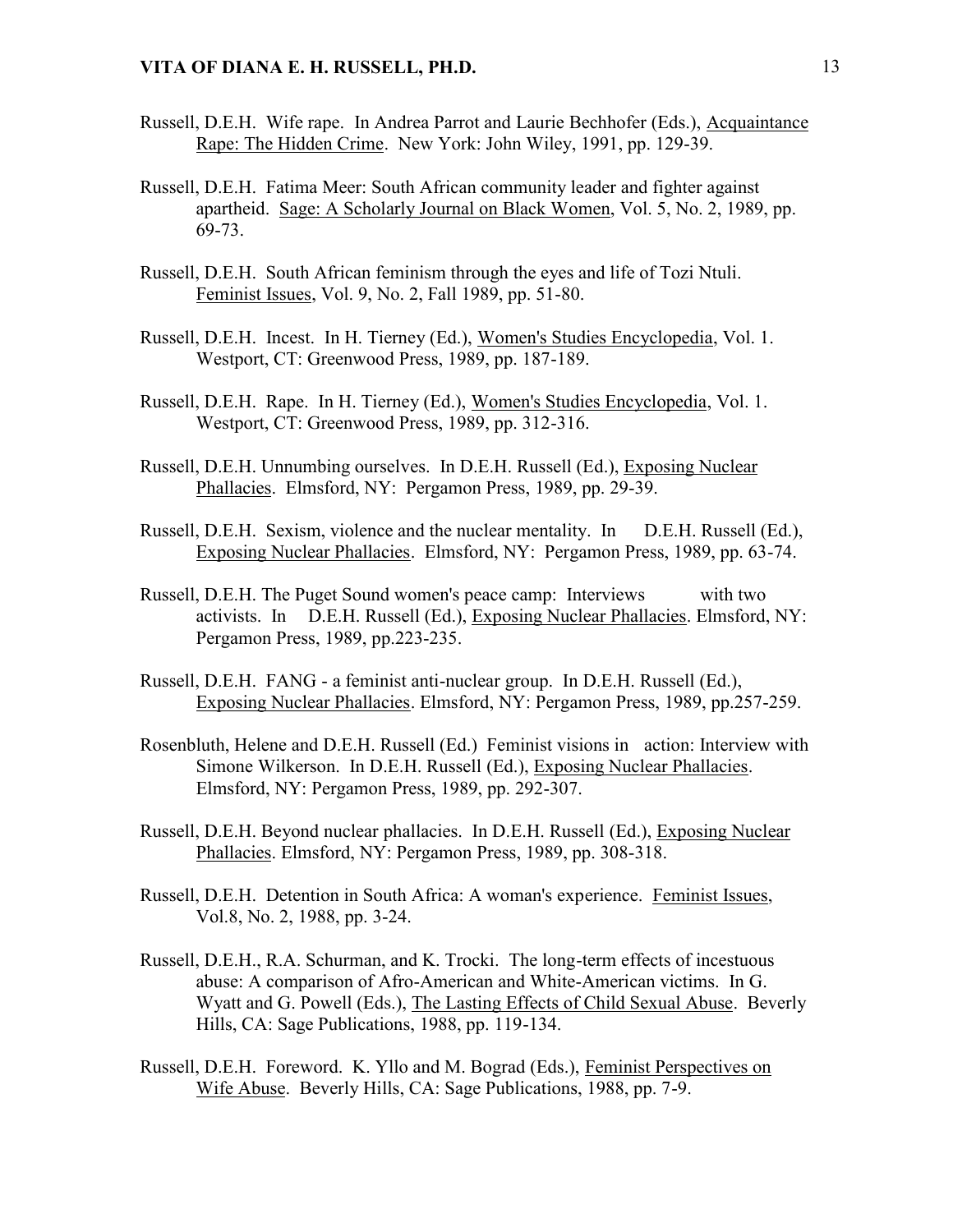- Russell, D.E.H. Pornography and rape: A causal model. Political Psychology, Vol. 9, No. 1, 1988, pp. 41-73.
- Revised version in C. Itzin (Ed.), Pornography: Women, Violence and Civil Liberties. Oxford, England: Oxford University Press, 1992. Revised version reprinted in C. Swift (Ed.), Prevention in Human Services, Vol. 5, No. 2, 1995; and C. Swift (Ed.), Sexual Assault and Abuse: Sociocultural Context of Prevention. Binghamton, NY: Haworth Press, 1995, pp. 45-91. Revised version entitled "Pornography causes harm to women," reprinted in M. R. Walsh (Ed.), Women, Men, and Gender: Ongoing Debates. New Haven: Yale University Press, 1996, pp. 158-169. Revised version in D. Cornell (Ed.), Feminism & Pornography. Oxford: England: Oxford University Press, 2000, pp. 48-93.
- Russell, D.E.H. The nuclear mentality: An outgrowth of the masculine mentality. Atlantis: A Women's Studies Journal, Vol. 12, No. 2, 1987, pp. 10-16.
- Herman, J., D.E.H. Russell, and K. Trocki. The long-term effects of incestuous abuse in childhood. American Journal of Psychiatry, Vol. 143, No. 10, 1986, pp. 1293-1296.
- Russell, D.E.H., C. Anderson, S. Cooper, C. Plummer, and L. Sanford. The sexually abused boy: A critique. Preventing Sexual Abuse, Vol. 1, No. 4, 1986, pp. 12-13.
- Russell, D.E.H. The prevalence and seriousness of incestuous abuse: Stepfathers vs. biological fathers. Child Abuse and Neglect: The International Journal, Vol. 8, No. 1, 1984, pp. 15-22.
- Russell, D.E.H., and Finkelhor, D. The gender gap among perpetrators of child sexual abuse. In D.E.H. Russell, Sexual Exploitation: Rape, Child Sexual Abuse, and Workplace Harassment (8th printing). Newbury Park, California: Sage Publications, 1984, pp. 215-231. A slightly different version of this article was published in Finkelhor, D., and Russell, D.E.H. Women as perpetrators. In D. Finkelhor, Child Sexual Abuse: New Theory and Research. New York: Free Press, 1984, pp. 171-187.
- Russell, D.E.H. The incidence and prevalence of intrafamilial and extrafamilial sexual abuse of female children. Child Abuse and Neglect: The International Journal, Vol. 7, No. 2, 1983, pp. 133-146. Reprinted in Lenore Walker (Ed.), Handbook on Sexual Abuse of Children. New York: Springer, 1988.
- Russell, D.E.H. Research on how women experience the impact of pornography. In D. Copp and S. Wendell (Eds.), Pornography and Censorship: Scientific, Philosophical and Legal Studies. Buffalo, NY: Prometheus Books, 1983.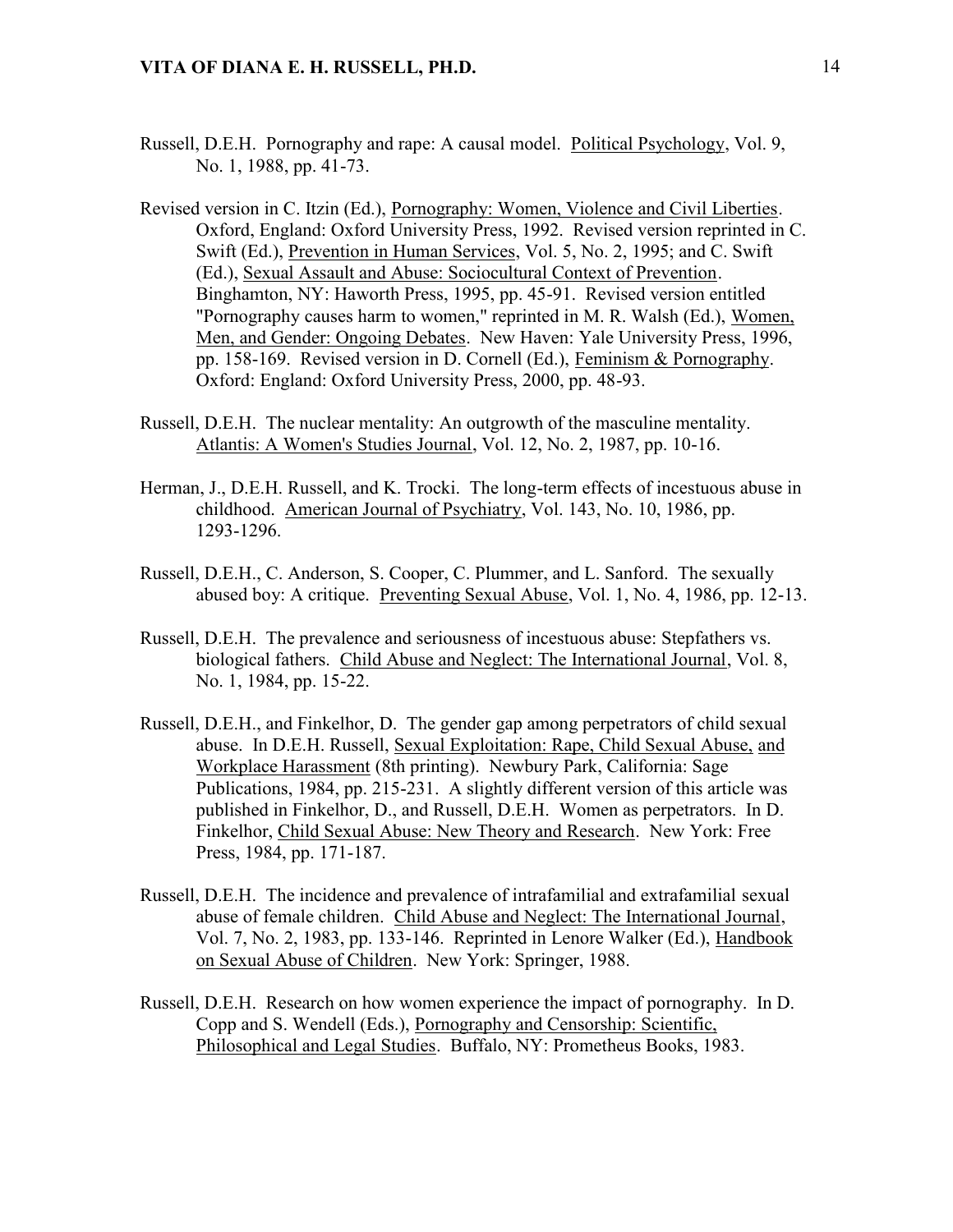- Russell, D.E.H., and N. Howell. The prevalence of rape in the United States revisited. Signs: Journal of Women in Culture and Society, Vol. 8, No. 4, Summer 1983, pp. 688-695.
- Russell, D.E.H. The prevalence and incidence of forcible rape and attempted rape of females. Victimology: An International Journal, Vol. 7, No. 1-4, 1982, pp. 81-93.
- Russell, D.E.H. Sadomasochism: A contra-feminist activity. In R.R. Linden, D.R. Pagano, D.E.H. Russell, S.L. Star (Eds.). Against Sadomasochism: A Radical Feminist Analysis. East Palo Alto, CA: Frog in the Well, 1982.
- Russell, D.E.H. Pornography and violence: What does the new research say? In L. Lederer (Ed.), Take Back the Night: Women on Pornography. New York: William Morrow, 1980, pp. 218-238.
- Russell, D.E.H. Pornography and the women's liberation movement. In L. Lederer (Ed.), Take Back the Night: Women on Pornography. New York: William Morrow, 1980, pp. 301-306. Reprinted in L. Richardson and V. Taylor (Eds.) Feminist Frontiers: Rethinking Sex, Gender, and Society, New York: Random House, 1987.
- Russell, D.E.H. Rape. The Academic American Encyclopedia, Princeton: Areté Publishing Company, 1980, p. 88.
- Russell, D.E.H. Introduction to Battered Wives, by D. Martin. San Francisco: Glide Publications, 1976.
- Armor, D.J., J.B. Giacquinta, R. Gordon McIntosh, and D.E.H. Russell. Professors' attitudes toward the Vietnam War. Public Opinion Quarterly, Vol. 31, No. 2, 1967, pp. 159-175.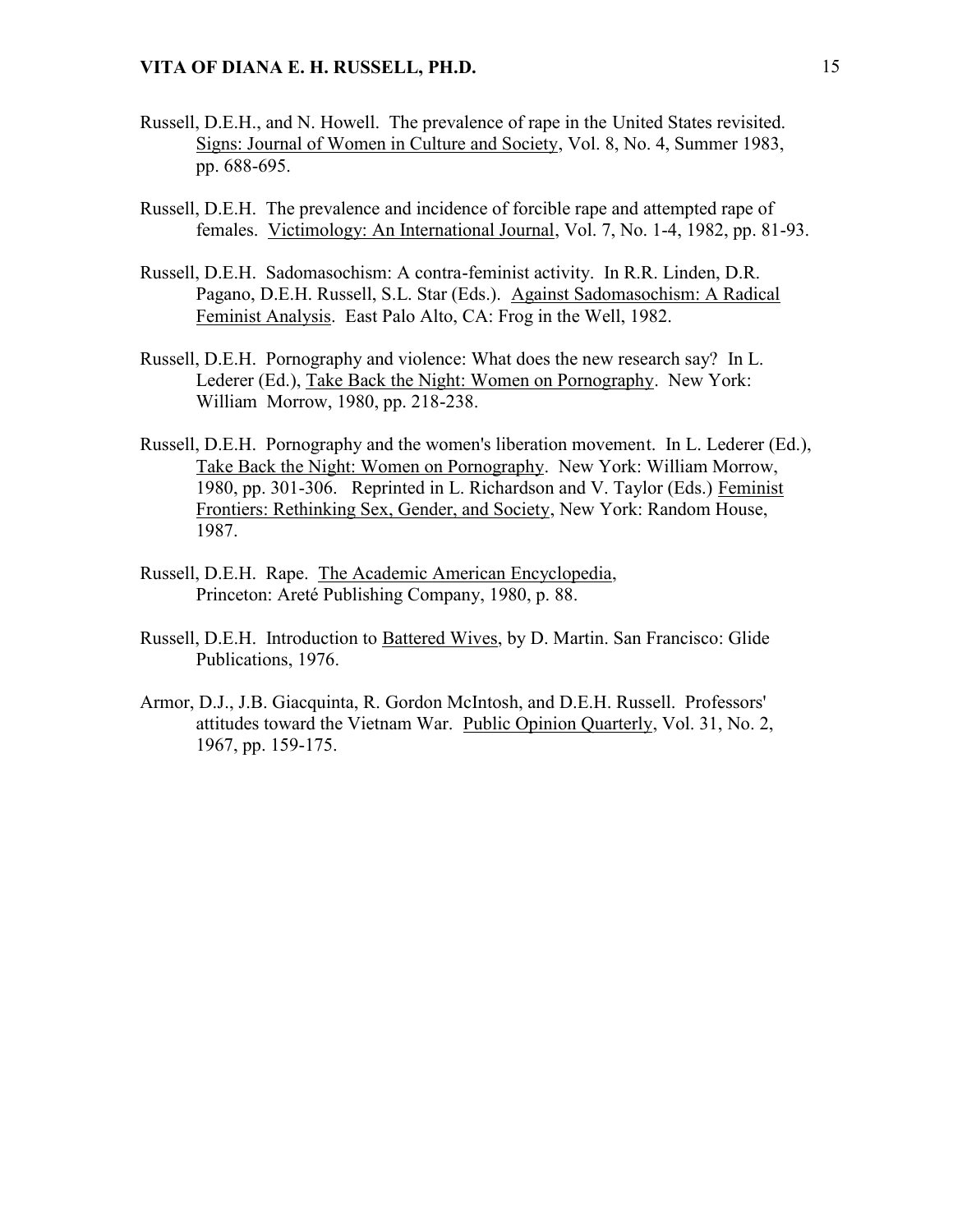#### **JOURNALISTIC ARTICLES, USA**

- Russell, D.E.H. "Femicide" -- The power of a name. Women's Media Center, On-line, October 5, 2011
- Russell, D.E.H. Lone Radical Feminist Actions. Rain and Thunder: A Radical Feminist Journal of Discussion and Activism. Issue #45, 2009, pp. 16-22.
- Russell, D.E.H. Feminists threaten Larry Flynt: My personal contribution. Rain and Thunder: A Radical Feminist Journal of Discussion and Activism. Issue #29, 2005, pp. 23-27.
- Russell, D.E.H. Fighting patriarchal oppression. Rain and Thunder: A Radical Feminist Journal of Discussion and Activism. Issue #26, 2005, pp. 26-29.
- Russell, D.E.H. Being a radical feminist activist in the 21st Century: Protesting sexual slavery in Berkeley, California. Rain and Thunder: A Radical Feminist Journal of Discussion and Activism. Issue #21, Winter Solstice 2003, pp. 15-19.
- Russell, D.E.H. San Francisco should say no to child porn: New Hustler Club opening reflects poorly on the city. San Francisco Examiner, March 28, 2002, p. A11.
- Russell, D.E.H. AIDS as mass femicide. Off Our Backs, January 2001, Vol. 31, No. 1, pp. 6-9.
- Russell, D.E.H. Why did Chanti die? An activist takes on Berkeley landlord for alleged sex-trafficking. Off Our Backs, Vol. 30, No. 10, November 2000, pp. 10-11, 13.
- Russell, D.E.H. Questions about the death of a young sex slave in Berkeley Remain. San Francisco Chronicle, Open Forum, April 6, 2000, p. A27.
- Russell, D.E.H. The trials and tribulations of writing a book against porn. Merge, March 1999, 12-13, 16.
- Menasche, A. and D.E.H.Russell. Violence, pornography, and women-hating: An interview with Diana Russell. Against the Current, July/August, 1997, pp. 32-35.
- Russell, D.E.H. Sexism was overlooked. Editorial on the verdict in the O.J. Simpson trial. Oakland Tribune, October 8, 1995, p. A23. Also published in Off Our Backs, Vol. 25, No. 10, 1995, p. 16.
- Russell, D.E.H. Nadine Strossen: The pornography industry's wet dream. On the Issues, Vol. 4, No. 3, 1995, pp. 32-34. Also on D.E.H. Russell's website at http://www.dianarussell.com/ Strossen.html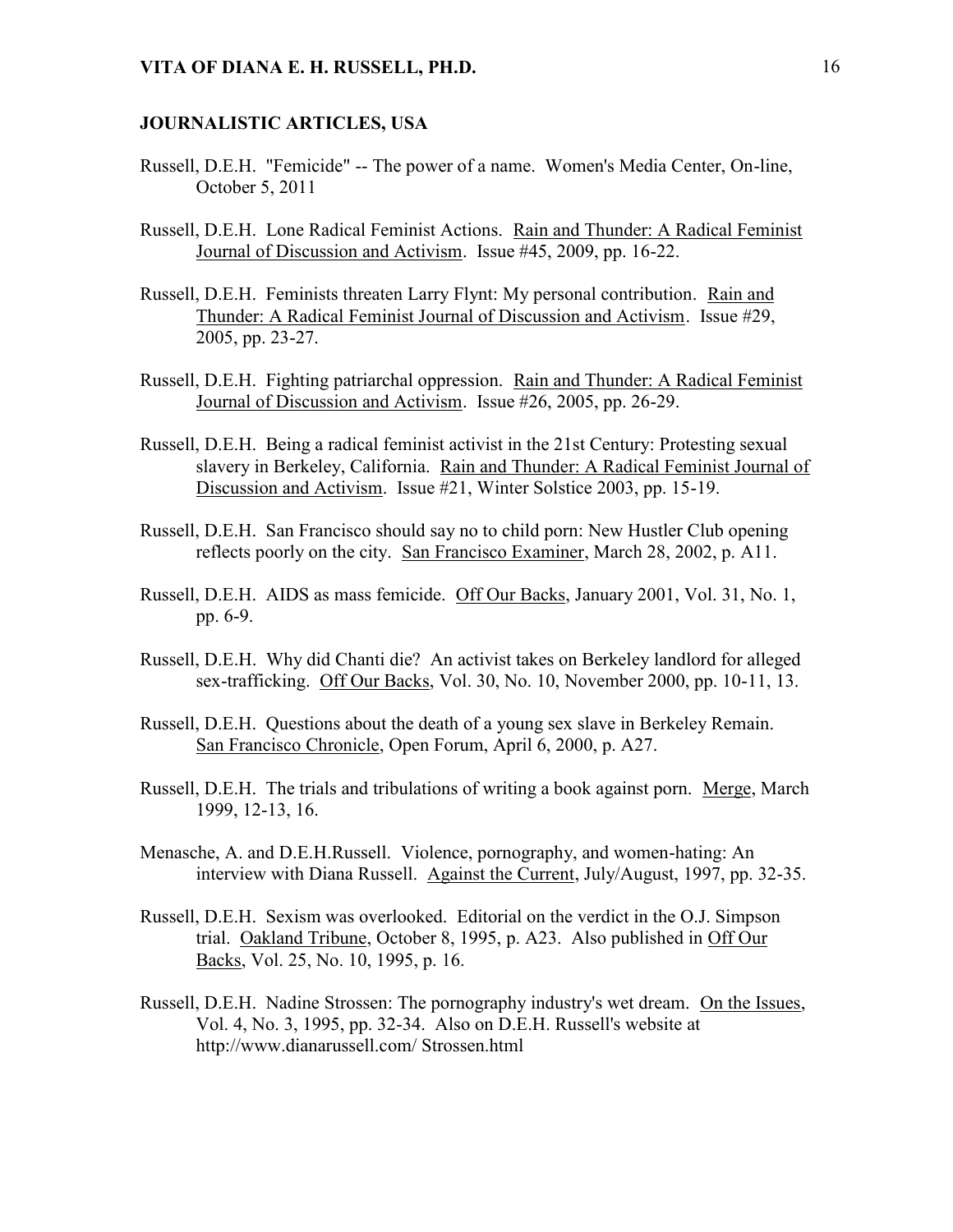- Russell, D.E.H. The divine right of the father: Incest in the white Afrikaner tribe. Off Our Backs, Vol. 23, No. 3, 1993, pp. 10-11.
- Russell, D.E.H. Fay Stender and the politics of murder. On the Issues, Vol. 18, Spring 1991, pp. 28-30, 40-41. Revised version of article in Chrysalis, Vol. 9, 1979, pp. 11-13.
- Russell, D.E.H. The "sinister third force" -- First hand. Christianity and Crisis, Vol. 50, No. 19, January, 1991, p. 419.
- Caputi, J. and D.E.H. Russell. Femicide: Speaking the unspeakable. Ms.: The World of Women, Vol. 1, No. 2, September/October 1990, pp. 34-37.
- Russell, D.E.H. Let's stop pornography -- now. Guest Editorial. The Oakland Tribune, Oakland, September 28, 1990. Longer version: From expert witness to jail inmate. Off Our Backs, Vol. 20, No. 10, November 1990, p. 4.
- Russell, D.E.H., and J. Caputi. Canadian massacre: It was political. New Directions for Women, March/April, 1990, p. 17.
- Caputi, J., and D.E.H. Russell. Killed for a cause. Open Forum, San Francisco Chronicle, December 14, 1989, p. A39. Expanded version in Sojourner: The Women's Forum, January 1990, p. 7.
- Russell, D.E.H. The incest legacy. The Sciences, March/April 1986, pp. 28-32.
- Russell, D.E.H. Violence and sexual abuse: A report from Nairobi. Sexual Coercion and Assault: Issues and Perspectives, Vol. 1, No. 1, 1986, pp. 14-17.
- Russell, D.E.H. Nuclear Madness as a feminist issue. Plexus, Vol. 11, No. 2, April 1984, pp. 4-5.
- Russell, D.E.H. Censorship issue is muting the feminists' attack on pornography. The Center Magazine, Vol. XIV, No. 5, May/June 1981.
- Russell, D.E.H., and L. Lederer. Questions we get asked most often. In L. Lederer (Ed.), Take Back the Night: Women on Pornography. New York: William Morrow, 1980.
- Russell, D.E.H. Banned and house-arrested in South Africa: A personal account. Worldview, Vol. 23, No. 5, May 1980, pp. 6-9.
- Russell, D.E.H. A commentary on the International Tribunal. Quest, Vol. 4, No. 2, February 1978.
- Russell, D.E.H. Crimes against women. Ms. Magazine, February 1977, pp. 81-83, 86.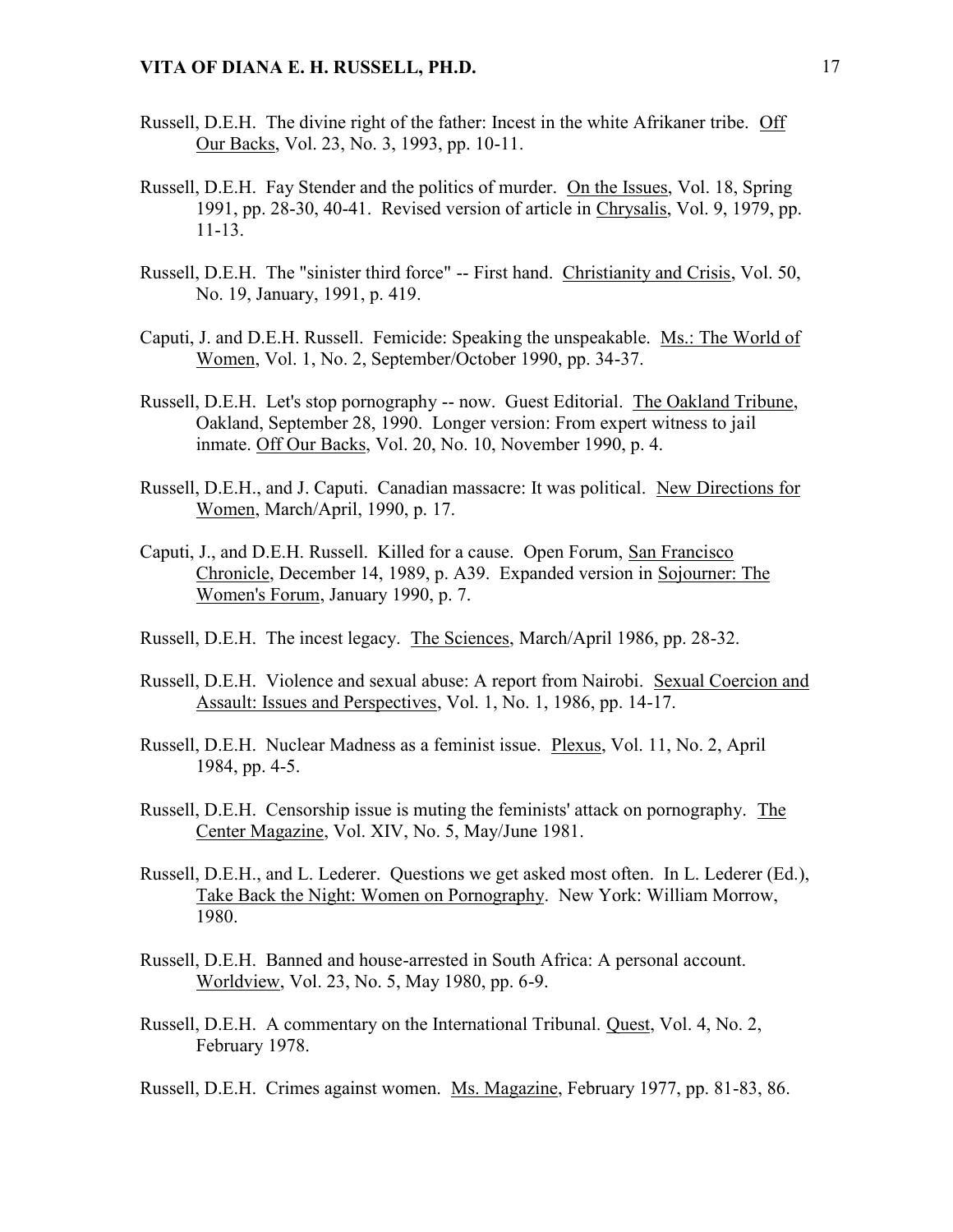Russell, D.E.H. On pornography. Chrysalis, No. 4, 1977, pp. 11-15.

- Russell, D.E.H. Report on the International Tribunal on Crimes Against Women. Signs: Journal of Women in Culture and Society, Vol. 2, No. 2, Winter 1976, pp. 476-482, and republished in Frontiers: A Journal of Women Studies, Vol. II, No. 1, Spring 1977.
- Russell, D.E.H. I never set out to rape anybody. . . . Ms. Magazine, December 1972. Reprinted in the British edition of Cosmopolitan, May 1973, p. 37.

#### **ARTICLES IN FOREIGN COUNTRIES**

#### **Australia**

- Russell, D.E.H. Russell's Theory: Exposure to child pornography as a cause of child sexual victimization. In M.T. Reist and A. Bray (Eds.), Big Porn: Exposing the Harms of the Global Pornography Industry. To be published by Spinifex Press, North Melbourne, Australia, in September 2011.
- Russell, D.E.H. U.S. pornography invades South Africa: A content analysis of Playboy and Penthouse. In D. Bell and R. Klein (Eds.), Radically Speaking: Feminism Reclaimed. Melbourne, Australia: Spinifex Press, 1996, pp. 429-435. (Edited version of article with same title published in S. Jagwanth, P. Schwikkasd, and B. Grant (Eds.), Women and the Law. Pretoria, South Africa: Human Sciences Research Council Publishers, 1994, pp. 285-323.)

#### **Belgium**

Russell, D.E.H. La sororité internationale est plus puissante. Les Cahiers du Grif, December 14/15, 1976, pp. 74-76.

### **Canada**

- Russell, D.E.H., and J. Caputi. The list of victims grows daily. Toronto Sun, December 9, 1989.
- Russell, D.E.H. The birth of FANG -- A feminist anti-nuclear group. Atlantis: A Women's Studies Journal, Vol. 12, No. 1, 1986, pp. 173-174.

### **Chile**

Russell, D.E.H. Femicide in Chile: The increasing prevalence of a debastating crime. La Nacion (National Newspaper in Chile), October 3, 2007.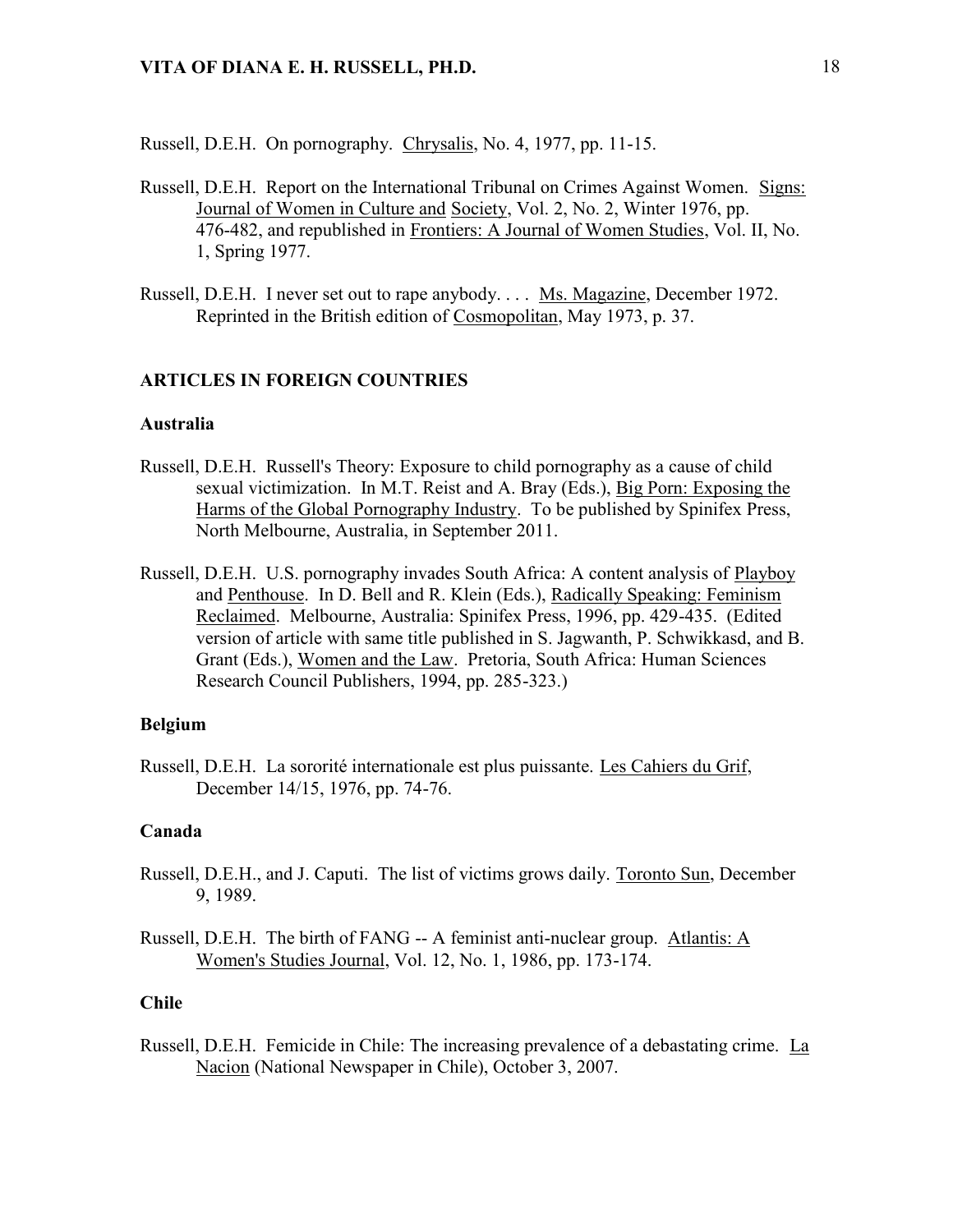Russell, D.E.H. Femicidio: La politica del asesinato de mujeres (Femicide: The politics of killing females), La Nacion (National Newspaper in Chile), November 24, 2006.http://www.lanacion.cl/prontus\_noticias/site/artic/20061123/pags/20061123 220239.html

# **China**

Russell, D.E.H. Rape in marriage. Translated into Chinese. Women's Study. Vol 1, No. 14, 1991, pp. 28-30.

#### **Denmark**

- Russell, D.E.H. Femicide: Politicizing the killing of women as the first step to organizing against these crimes. Unpublished article to inform journalist Louise Albers' for her newspaper article in Fyens Stiftstidende (circulation 77,000), December 2008.
- Russell, D.E.H. Sexisme, vold og atomkrigsmentalitet (Sexism, violence and the nuclear mentality). Translated into Danish by E. Strandgaard. In Susan Possing (Ed.), Angst og mod to Sider af samme sag, NYT Forum, October 1990, pp. 15-29.

#### **El Salvador**

- Russell, D.E.H. Causas socio culturales del incesto y abuso contra las mujeres. (Some of the socio-cultural causes of incestuous abuse of females.) Translated into Spanish. Violencia de género contra las mujeres y feminicidio: un reto para el Estado salvadoreño. San Salvador: Organización de Mujeres Salvadoreñas por la Paz (ORMUSA), 2008. 75-79.
- Russell, D.E.H. Marco conceptual sobre feminicidio, causas, misoginia, patriarcado y pornografía. (Speech: Femicide: causes, misogyny, patriarchy, and pornography.) II Seminario sobre Violencia contra las Mujeres y Feminicidio / Feminicidio: Cuando la violencia mata a las mujeres. San Salvador: Red Feminista frente a la violencia contra las Mujeres, Capítulo El Salvador, 2008. 38-58.

#### **France**

Russell, D.E.H. Quand les hommes sont fascinés par les missiles. Nouvelles Questions Feministes, Vol. 11-12, 1985, pp. 87-94.

#### **Great Britain**

Russell, D.E.H. Between a rock and a hard place: The politics of white feminists conducting research on black women in South Africa. Feminism and Psychology, Vol. 6, No. 2, May 1996, pp. 176-180. Also in S. Wilkinson and C. Kitzinger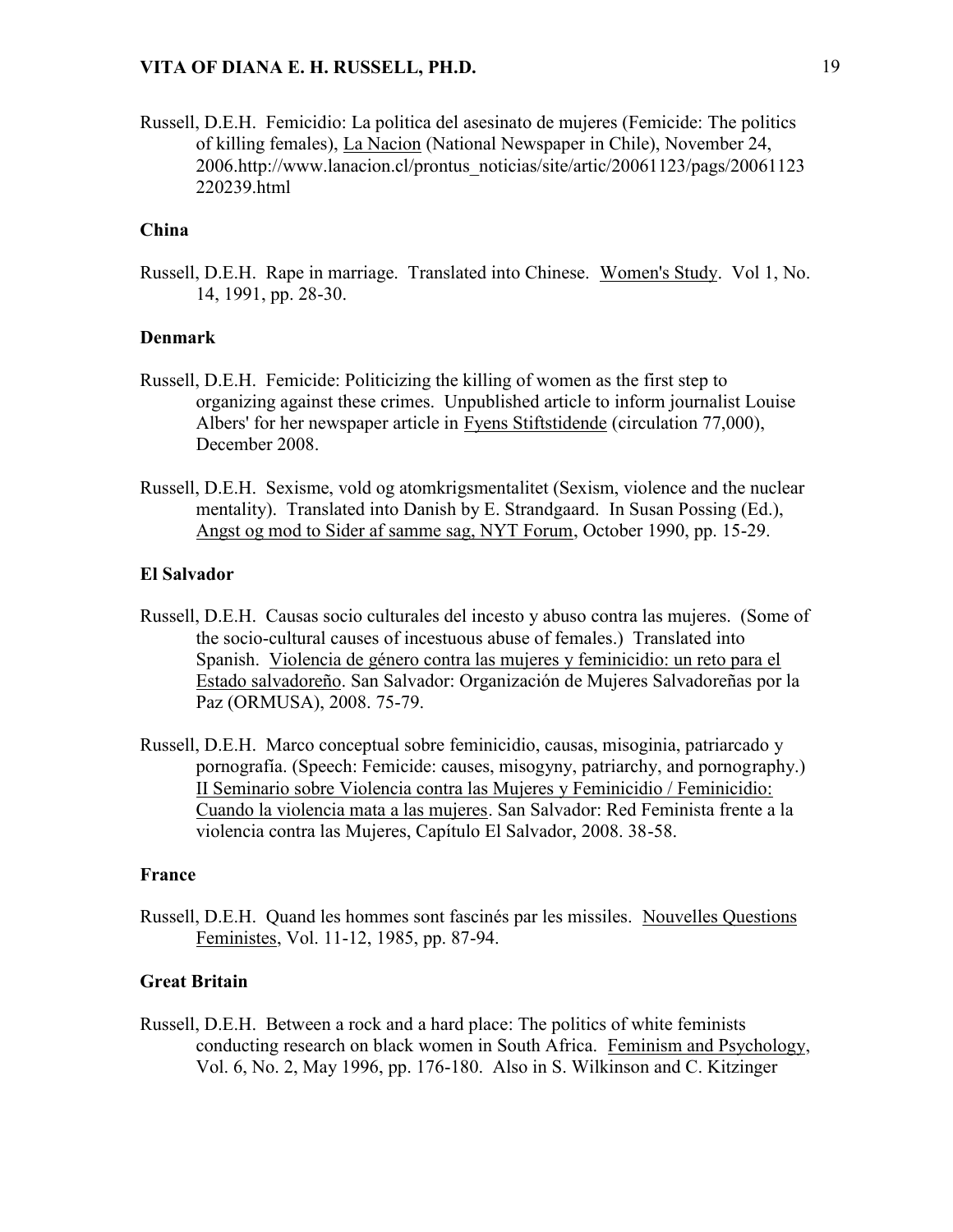(Eds.), Representing the Other: A Feminism and Psychology Reader. Sage Publications, London: England, July 1996, pp. 89-93.

- Russell, D.E.H. Organizing against incestuous abuse in South Africa. Feminist Forum in Women's Studies International Forum, Vol. 17, No. 1, January 1994, pp. X-X11.
- Mayall, A., and D.E.H. Russell. Racism in pornography. Feminism and Psychology: An International Journal, Vol. 3, No. 2, 1993, pp. 275-281. An edited version of a chapter with the same title in D. E. H. Russell (Ed.), Making Violence Sexy: Feminist Views on Pornography, New York: Teachers College Press, 1993.
- Russell, D.E.H. Gang rape in the townships. Trouble & Strife, Vol. 24, Summer 1992, pp. 30-34.
- Russell, D.E.H. From expert witness to jail inmate. Feminist Forum: Women's Studies International Forum, Vol. 14, No. 1/2, 1991, pp. xx-xxii.
- Russell, D.E.H. Life in a police state: A black South African woman speaks out. Women's Studies International Forum, Vol. 12, No. 2, 1989, pp. 157-166.

### **India**

Russell, D.E.H. Protesting sexual slavery in Berkeley. Op Ed article for ThinkIndia, an on-line newspaper. Front page story for a week. ThinkIndia.com, October 10, 2000. Formerly at http://www.thinkindia.com/channels/news/index.asp

#### **Latin America**

Russell, D.E.H. La tortura de la esposa en un Hogar-Carçel (Torture in marriage). Cosmopolitan (Spanish Edition), Vol. 19, No. 1, January 1991, pp. 62-65.

#### **The Netherlands**

- Russell, D.E.H. Pornografie en de vrouwenbewegig (Pornography and the women's liberation movement). Translated into Dutch by Ruben Heule. Wetenschap & Samenleving, Vol. 1, January 1980. Vol. 1, January 1980, pp. 26-29.
- Russell, D.E.H. Pornografie in feministisch perspektief (On pornography). Translated into Dutch by F. Albach. Wetenschap & Samenleving, Vol. 1, January 1980, pp. 21-25.

#### **South Africa**

Russell, D.E.H. AIDS as mass femicide: Focus on South Africa. In D.E.H. Russell and R.A. Harmes (Ed.), Femicide in Global Perspective. New York, NY: Teacher's College Press, 2001, pp. 100-114.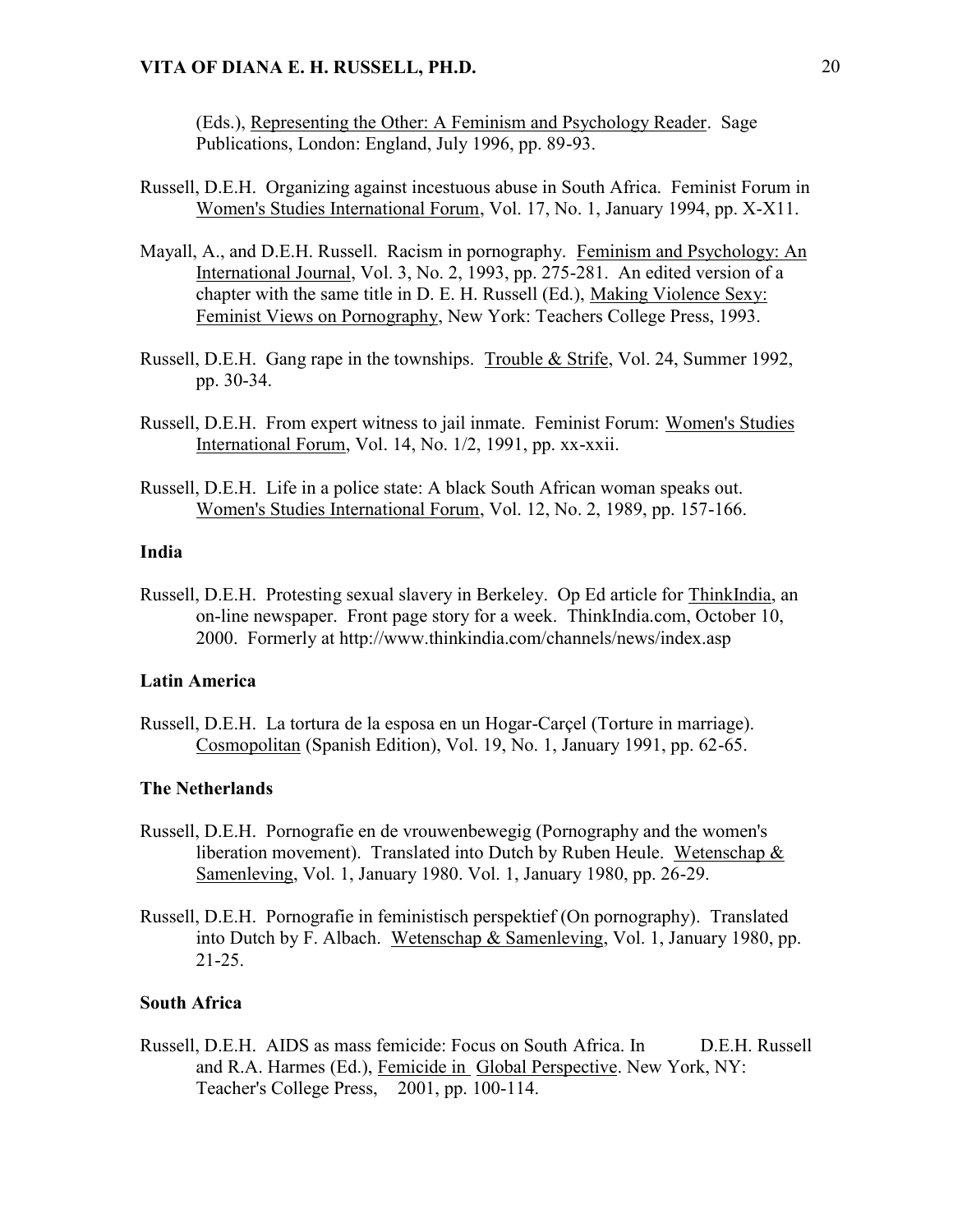- Russell, D.E.H. Pornography and rape: A comparison of South Africa and other nations. Women's Studies, Vol. 10, No. 1, 1998, pp. 27-39.
- Russell, D.E.H. Pornography: Towards a non-sexist policy in the new South Africa. Agenda: Empowering Women for Gender Equity, No. 36, March, 1998, pp. 58- 67.
- Russell, D.E.H. Comment on the verdict in the O.J. Simpson trial (Revised form of the editorial published in USA). The Weekly Mail, December, 1995.
- Russell, D.E.H. Towards justice for incest survivors in the new South Africa: Some proposals. Agenda: Empowering Women for Gender Equity, No. 27, October, 1995, pp. 62-73.
- Hansson, D., and D.E.H. Russell. A bibliography on patriarchal force in South Africa. In S. Jagwanth, P. Schwikkasd, and B. Grant (Eds.), Women and the Law. Pretoria, South Africa: Human Sciences Research Council Publishers, 1994, pp. 431-474.
- Russell, D.E.H. Pornography and rape: A causal model. Revised version of article previously published in USA. In S. Jagwanth, P. Schwikkasd, and B. Grant (Eds.), Women and the Law. Pretoria, South Africa: Human Sciences Research Council Publishers, 1994, pp. 102-129.
- Russell, D.E.H. U.S. pornography invades South Africa: A content analysis of Playboy and Penthouse. In S. Jagwanth, P. Schwikkasd, and B. Grant (Eds.), Women and the Law. Pretoria, South Africa: Human Sciences Research Council Publishers, 1994, pp. 285-323.
- Russell, D.E.H. Wife rape and battery as torture. In S. Jagwanth, P. Schwikkasd, and B. Grant (Eds.), Women and the Law. Pretoria, South Africa: Human Sciences Research Council Publishers, 1994, pp. 324-346.
- Russell, D.E.H. A political approach to incestuous abuse. In Children for Africa: Second African Conference on Child Abuse and Neglect. Cape Town: South African Society for the Prevention of Child Abuse and Neglect, 1994, pp. 170-176.
- Russell, D.E.H. Pornography and violence against women: A critique of visuals in Playboy and Penthouse magazines. In Children for Africa: Second African Conference on Child Abuse and Neglect. Cape Town: South African Society for the Prevention of Child Abuse and Neglect, 1994, pp. 261-265.
- Hansson, D., and Russell, D.E.H. Made to fail: The mythical option of legal abortion for survivors of rape and incest. The South African Journal on Human Rights, Vol. 9, No. 3, 1993. Also available at http:www.jutastat.co.za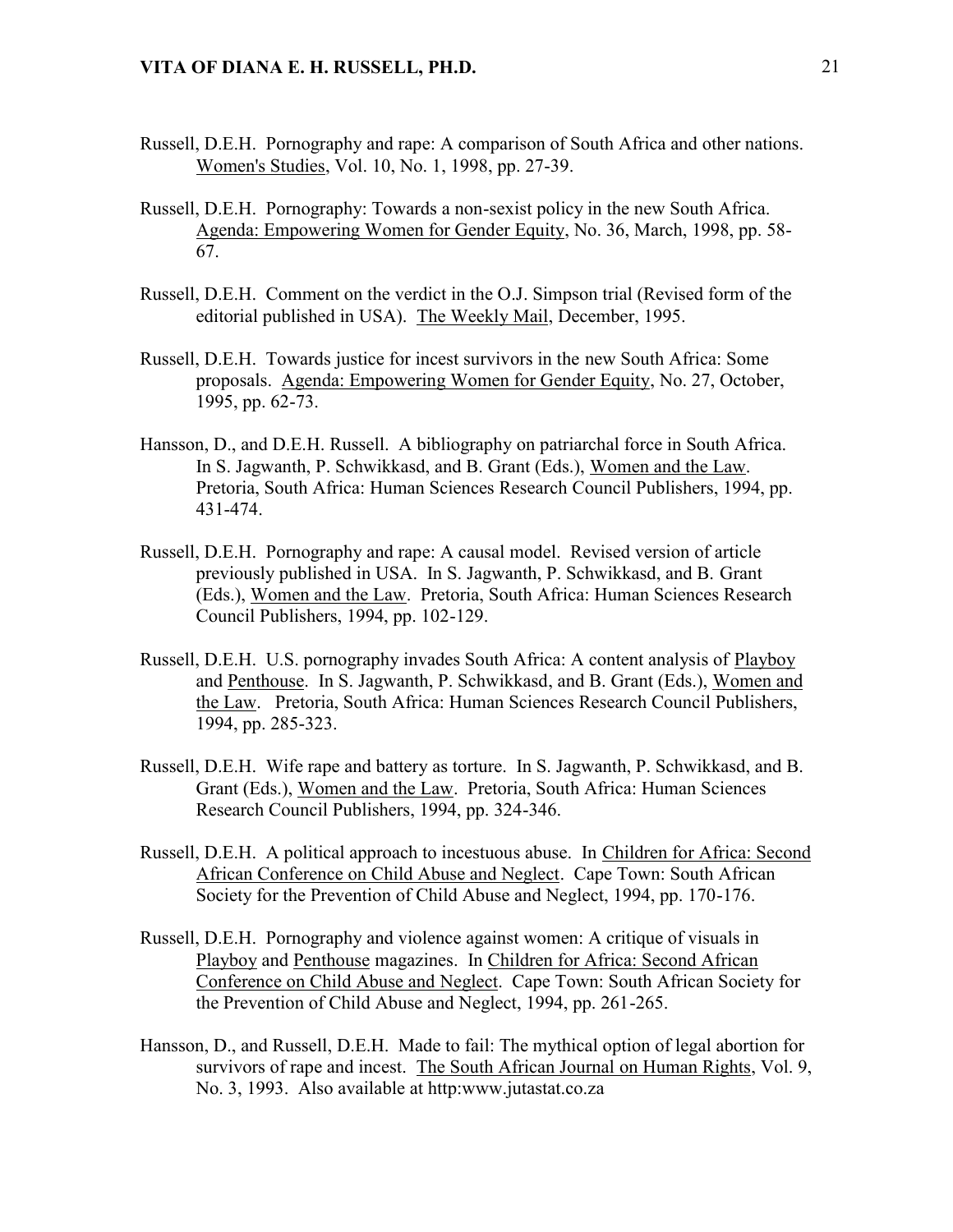- Russell, D.E.H. All I am saying ... to set the record straight. Agenda: A Journal about Women and Gender, No. 18, 1993, pp. 58-61.
- Russell, D.E.H. Fatima Meer: An interview. Revised version of article previously published in USA. Women's Studies, Vol. 5, No. 2, 1993, pp. 61-69.
- Russell, D.E.H. Campus rape: Catch 22 for women. Work in Progress, Volume 88, April/May, 1993, pp. 23-26.
- Russell, D.E.H. The story of Lulu Diba: Acquaintance rape at a rural university. Agenda: A Journal about Women and Gender, No. 16, 1993, pp. 67-80.
- Russell, D.E.H. Bloedskande: Die donker geheime van die Boerepatriarge (Incest: The dark side of the Afrikaner Patriarch). Vrye Weekblad, 29 January-4 February, 1993, pp. 22-23.
- Hansson, D., D.E.H. Russell, and R. Harmes. An international bibliography on marital rape with a comment on the current legal position in South Africa. The South African Journal on Human Rights, Vol. 8, Part 4, 1992, pp. 587-597.
- Russell, D.E.H., D. Hansson, and M. van Zyl. A selected bibliography on male violence against women and girls in South Africa. Occasional Paper, Institute of Criminology, University of Cape Town, South Africa, July 1992.
- Russell, D.E.H. Life in a police state: A black South African woman speaks out. Revised version of article previously published in international journal, in Women's Studies, Umtata, Transkei, South Africa, Vol. 2, August 1992.
- Russell, D.E.H. The damaging effects of discounting the damaging effects: A response to Ann Levett's theories on child sexual abuse. Agenda: A Journal about Women and Gender, No. 11, December 1991, pp. 47-56.
- Russell, D.E.H. Rape and child sexual abuse in Soweto: An interview with community leader Mary Mabaso. South African Sociological Review, Vol. 3, No. 2, 1991, pp. 62-83.
- Russell, D.E.H. South African feminism through the eyes and life of Tozi Ntuli. Revised version of article previously published in USA, in Women's Studies, Umtata, Transkei, South Africa, Vol. 2, June 1991, pp. 81-103.
- Russell, D.E.H. Ruth Mompati: The most powerful woman in the ANC. Excerpt from Lives of Courage. Femina, June 1990, pp. 44-45, 107-108, 129.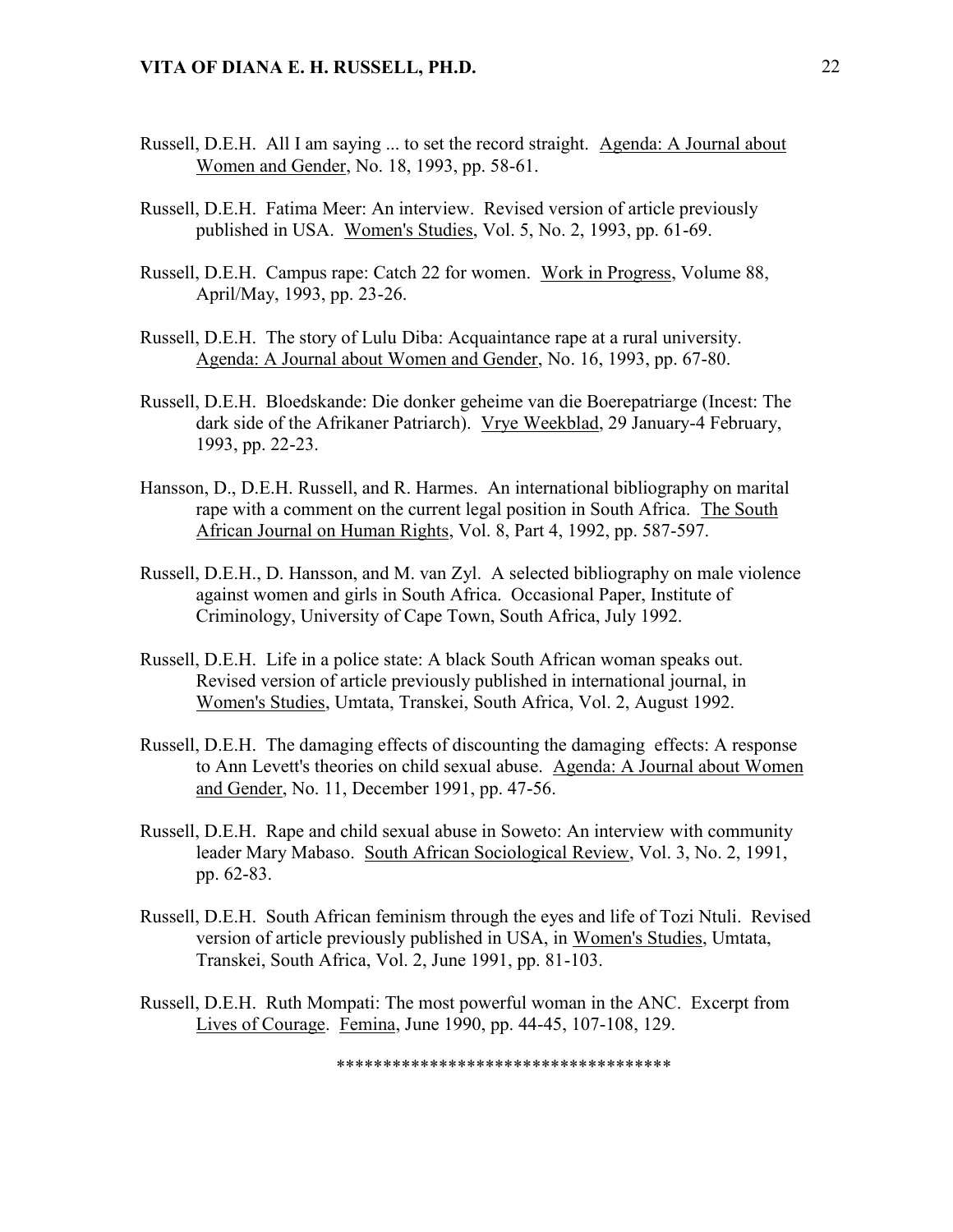#### **BOOK REVIEWS**

- Russell, D.E.H. Sexual Harassment of Working Women, by Catharine MacKinnon. Contemporary Sociology, Vol. 10, No. 2, March 1981. To be reprinted in Jeff Hunter (Ed.), Contemporary Literary Criticism, the Gale Group, New York: Vol. 181 (CLC-180), November 2003. An on-line version also to be available.
- Russell, D.E.H. Understanding Sexual Attacks, by D.J. West, C. Roy and F.L. Nichols. Contemporary Sociology, Vol. 8, No. 5, September 1979.
- Russell, D.E.H. Forcible Rape: The Crime, the Victim, and the Offender, edited by Duncan Chappell, Robley Geis, and Gilbert Geis. Sociology and Social Research, Vol. 63, No. 4, July 1979.
- Russell, D.E.H. Victims and Society, edited by Emilio C. Viano. Signs: Journal of Women in Culture and Society, Vol. 4, No. 2, Winter 1978.
- Russell, D.E.H. Against Our Will: Men, Women and Rape, by Susan Brownmiller. Sex Roles: A Journal of Research, Vol. 4, No. 1, Winter 1978.
- Russell, D.E.H. Wife Beating: The Silent Crisis, by Roger Langley and Richard C. Levy. Victimology: An International Journal, Vol. 2, Nos. 3-4, 1977-78.
- Russell, D.E.H. The Violent Home: A Study of Physical Aggression Between Husbands and Wives, by Richard J. Gelles. Contemporary Sociology, Vol. 6, No. 5, September 1977.
- Russell, D.E.H. Sexual Behavior: Current Issues, edited by Leonard Gross, and Sexual Attractions and Love: An Instrumental Theory, by Richard Centers. Contemporary Sociology, Vol. 5, No. 5, September 1976.
- Russell, D.E.H. Rape in Prison, by Anthony M. Scacco. Contemporary Sociology, Vol. 5, No. 3, May 1976.

#### **ARTICLES ON MY WEBSITE**

Russell, D.E.H. AIDS as mass femicide: Focus on South Africa. In D.E.H. Russell and R. Harmes (Eds.), Femicide in Global Perspective. New York: Teachers College Press, 2001. Also on D.E.H. Russell's website at www.dianarussell.com

Russell, D.E.H. Why did Chanti die? An activist takes on Berkeley landlord for alleged sex-trafficking. Off Our Backs, November 2000, Vol. 30, No. 10, pp. 10-11, 13.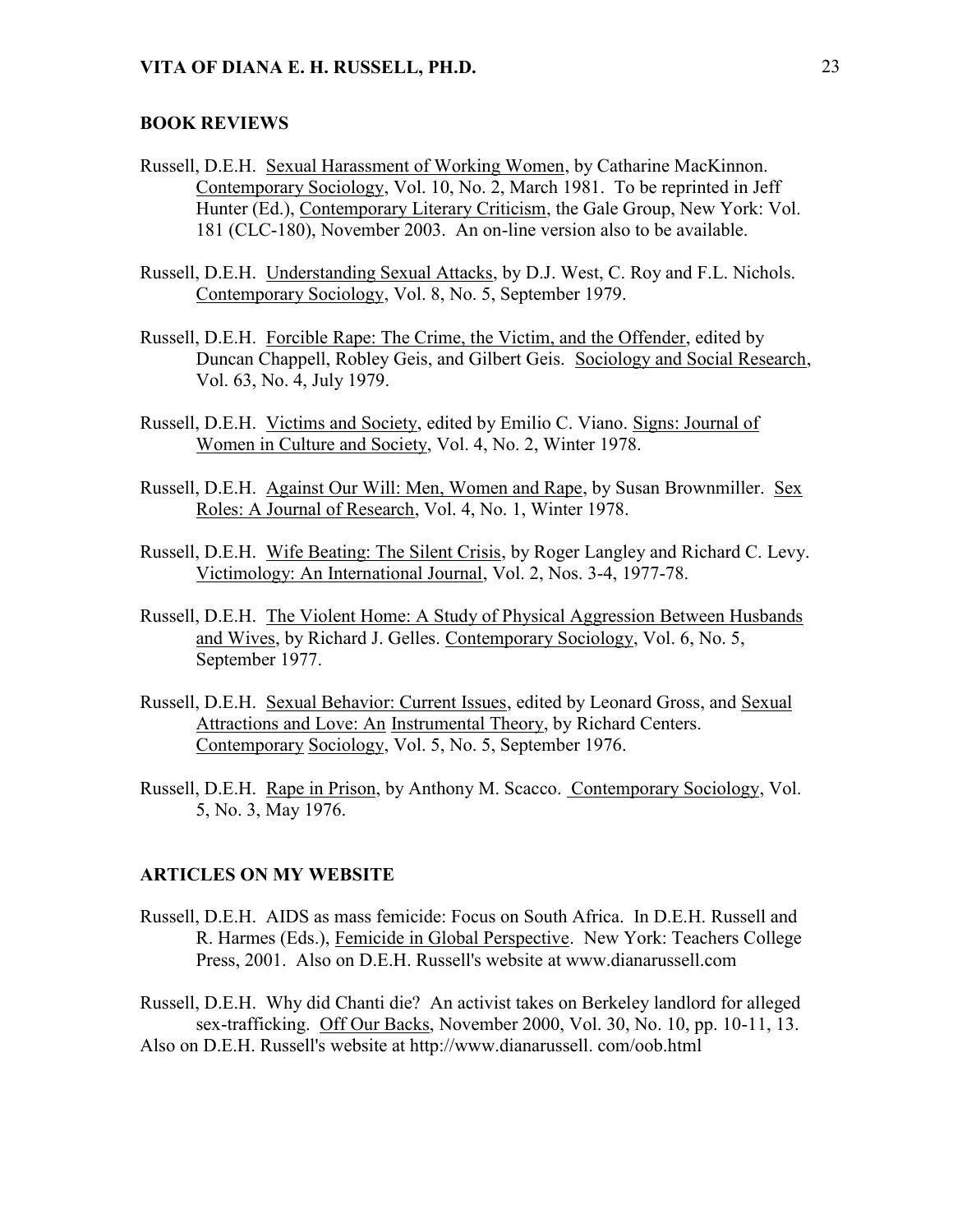- Russell, D.E.H. The trials and tribulations of writing a book against porn. Merge, March 1999, pp. 12-13, 16. Also on D.E.H. Russell's website at www.dianarussell.com
- Russell, D.E.H. Pornography and rape: A causal model. Excerpts from D.E.H. Russell, Against Pornography: The Evidence of Harm. Berkeley, CA: Russell Publications, 1994. Also on D.E.H. Russell's website at www.dianarussell.com
- Caputi, J., and Russell, D.E.H. Femicide: Sexist terrorism against women. In J. Radford and D.E.H. Russell (Eds.), Femicide: The Politics of Woman Killing. New York: Twayne Publishers, 1992. Also on D.E.H. Russell's website at www.dianarussell.com

### **UNPUBLISHED PAPERS/DOCUMENTS**

- Russell, D.E.H. Femicide: Politicizing the Killing of Females. For Conference titled: In Strengthening Understanding of Femicide: Using research to galvanize action and accountability. PATH, InterCambios, MRC, WHO: Washington DC. 2009.
- Russell, D.E.H. "The People vs. Larry Flynt": A feminist critique and protest, 1998. On www.dianarussell.com
- Russell, D.E.H. Affidavit analyzing the contents of videotapes for Interveners Kathleen Mahoney, Professor of Law, and Timothy Danson, Attorney, representing the parents in Her Majesty the Queen v. Paul Bernardo, for a Hearing on the Canadian Media's request to have access to Bernardo's videotapes of his sexual torture of several girls, April 5, 1995.
- Russell, D.E.H. From foreign devils to ubiquitous icon: A photo essay on the Caucasian ideal of femininity in China today. 1991.
- Russell, D.E.H. Media distortions about the massacre of Africans in South Africa today. November 1990.
- Russell, D.E.H. One man one vote: South Africa's idea of universal suffrage. May 1990.
- Russell, D.E.H., and R. Saxton. Putting "women" into women's education. Prepared for the Session on The Academic Future of Mills as a College for Women, 1983 Conference of the Mills College Faculty, November 1983.

#### **CONVOCATION ADDRESS**

Taking responsibility. Convocation address, Mills College, Oakland, September 12, 1979.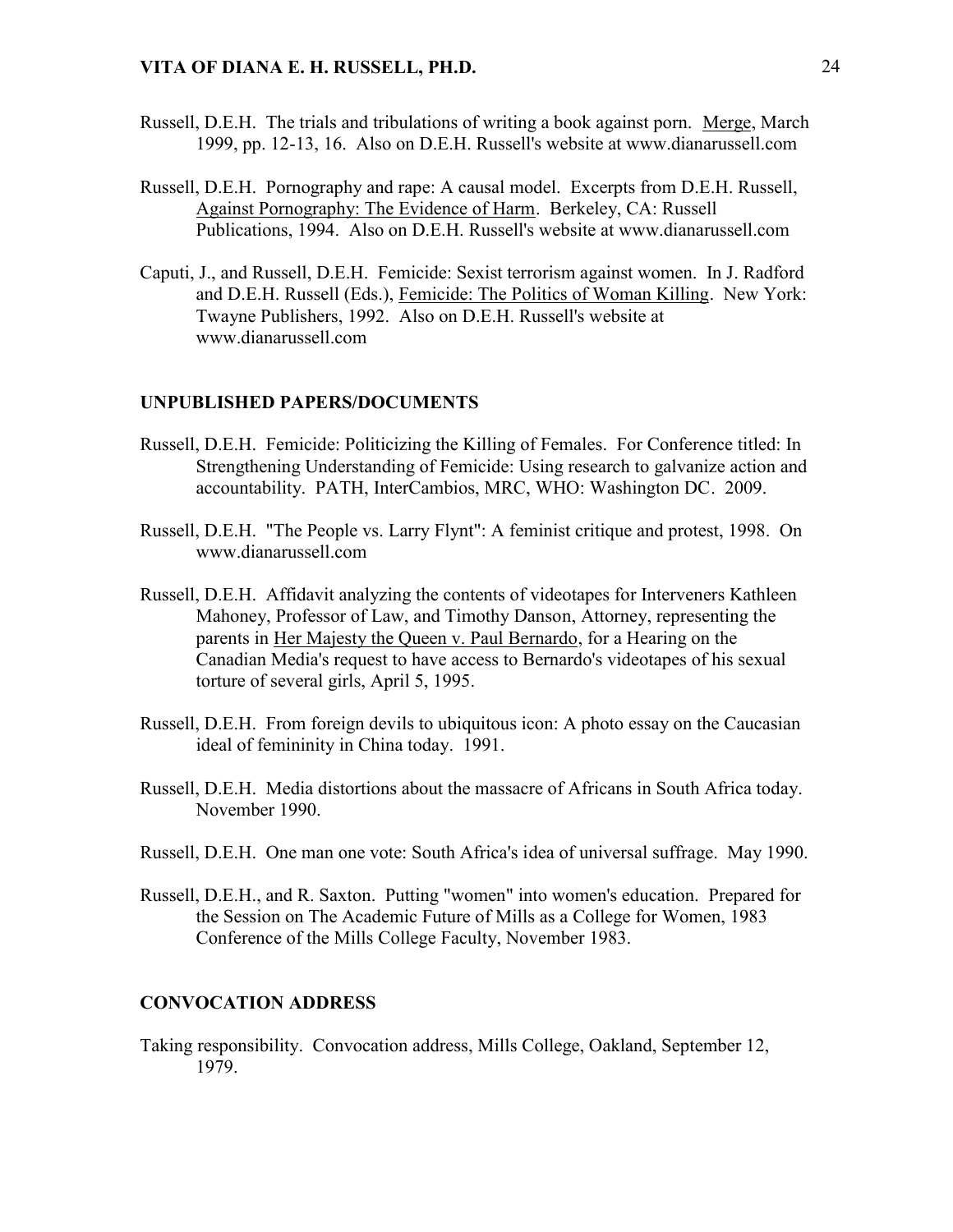#### **PRESENTATIONS AT PROFESSIONAL MEETINGS IN U.S.A.**

- Russell, D.E.H. Femicide: Politicizing the Killing of Females. For Conference titled: In Strengthening Understanding of Femicide: Using research to galvanize action and accountability. PATH, InterCambios, MRC, WHO: Washington DC. 2009.
- Exposure to child pornography as a cause of child sexual victimization. Presentation at session on Child pornography: Issues and controversies related to child sexual victimization. 10th International Conference on Family Violence. San Diego, California, September 20, 2005.
- The harmful effects of adult pornography. Lecture presented at the Investigating and Prosecuting an Obscenity Case Symposium sponsored by the Department of Defence. Columbia, South Carolina, September 15, 2004.
- The damaging effects of child pornography -- on and off the Internet: A new theory and visual presentation. Paper presented at the Victimization of Children and Youth: An International Research Conference. Portsmouth, New Hampshire. July 11-14, 2004.
- The exposure of adult and juvenile males to child pornography as a cause of the sexual victimization of girls. Paper presented at the International Online Child Sexual Victimization Symposium sponsored by the Critical Incident Response Group's National Center for the Analysis of Violent Crime (NCAVC). Lansdowne Resort and Conference Center, Leesburg, Virginia, June 6-11, 2004.
- The divine right of the father: Incest in the white Afrikaner tribe. Paper presented at the 4th Conference for Family Violence Researchers, University of New Hampshire, Durham, New Hampshire, July 22-24, 1995.
- Lives of courage: Women for a new South Africa. Lecture and slide presentation with M. Hart. National Women's Studies Association Conference, Towson State University, Towson, June 16, 1989.
- Pornography and incestuous abuse: A causal model; and, Incest and revictimization. Two presentations at the 3rd Conference for Family Violence Researchers, University of New Hampshire, Durham, New Hampshire, July 6-9, 1987.
- Violence against women: A national epidemic. Keynote speech for the International Society for Research on Aggression, Chicago, July 26, 1986.
- The Brownmiller legacy: A 10-year evaluation of unexplored issues in women and violence. Panelist for a symposium. Association for Women in Psychology Meetings, Oakland, March 9, 1986.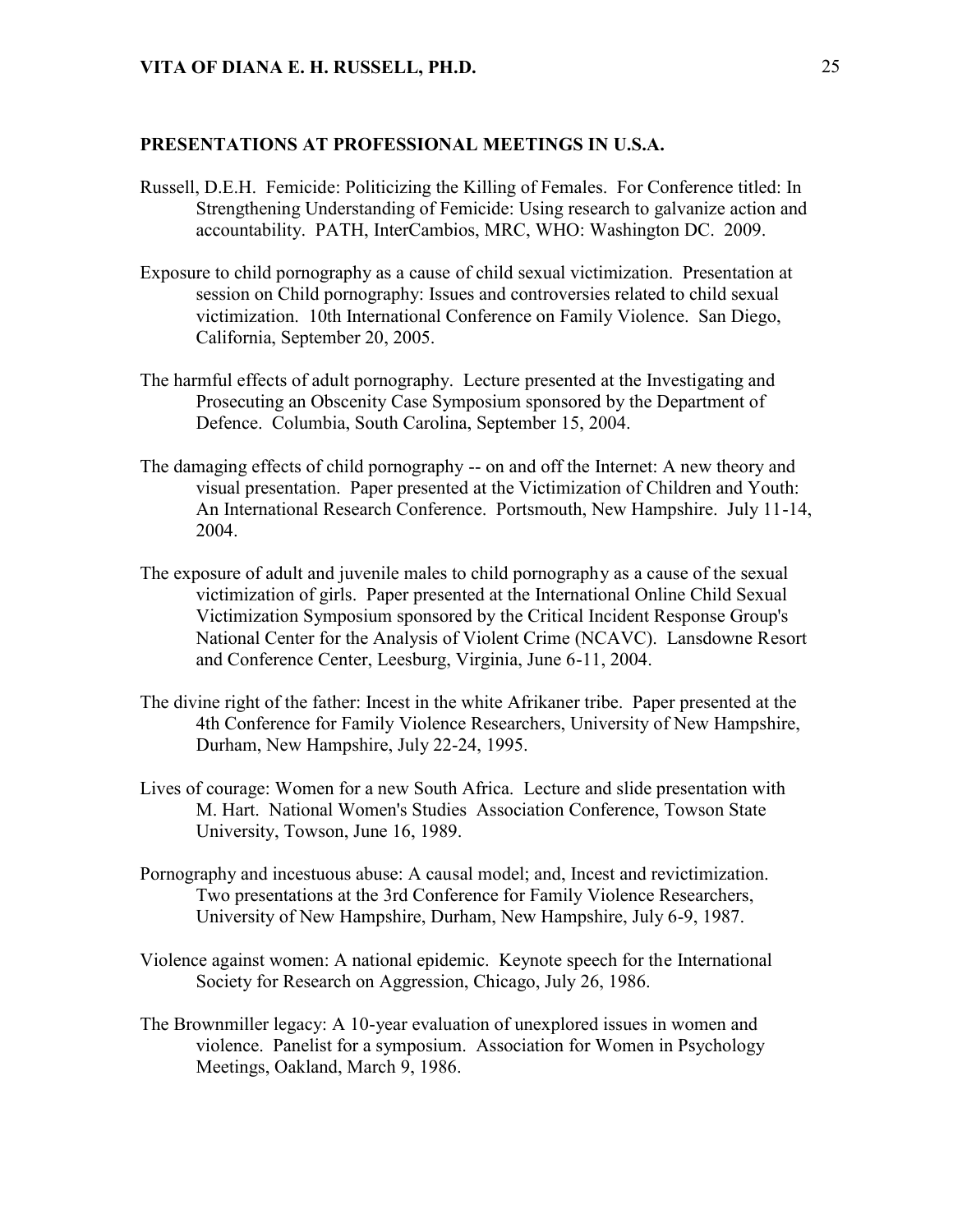- The epidemiology of violence against women. Panelist. American Medical Women's Association, San Francisco, November 9, 1985.
- The sexual exploitation of girls and women: A national epidemic. Keynote speech for Society for the Scientific Study of Sexuality, San Diego, September 20, 1985.
- Recovery from incestuous abuse in childhood. Paper co-authored with J. Herman and K. Trocki, presented at the Annual Meeting of the American Psychiatric Association, Dallas, Texas, May 21, 1985.
- A comparison of the prevalence and seriousness of incest with biological fathers and stepfathers. Paper presented at the Second Conference for Family Violence Researchers, University of New Hampshire, Durham, New Hampshire, August 7-10, 1984.
- New frontiers in sexual abuse research. Paper presented at the Sixth National Conference on Child Abuse and Neglect, Baltimore, Maryland, September 25-28, 1983.
- Rape in marriage. Paper presented at the National Women's Studies Conference, Ohio State University, Columbus, Ohio, June 26-30, 1983.
- The prevalence of sexual abuse of females and selected demographic factors. Paper presented at the Second National Conference on Victimization of Children, Washington, D.C., May 6-8, 1982.
- The effects of aggressive pornography. Discussant. American Psychological Association Meetings, Los Angeles, August 24-28, 1981.
- Rape: Perceptions, behavior and prevention. Discussant. American Psychological Association Meetings, Los Angeles, August 24-28, 1981.
- Rape in marriage: A case against legalized crime. Paper presented for a panel on Victimization of Women: The Family and the State, American Society of Criminology, San Francisco, November 6-8, 1980.
- The prevalence and impact of marital rape in San Francisco. Paper presented for the panel on Marital Rape, American Sociological Association Meetings, New York, August 26-31, 1980.
- Toward a new school of feminist sociology. Paper presented for a panel with the same title, at the Pacific Sociology Meetings, Sacramento, April 20, 1977. Also the organizer of this panel.
- The International Tribunal on crimes against women. Paper presented for panel on International Perspectives on the Women's Movement, International Studies Association Meetings, San Francisco, March 19, 1976.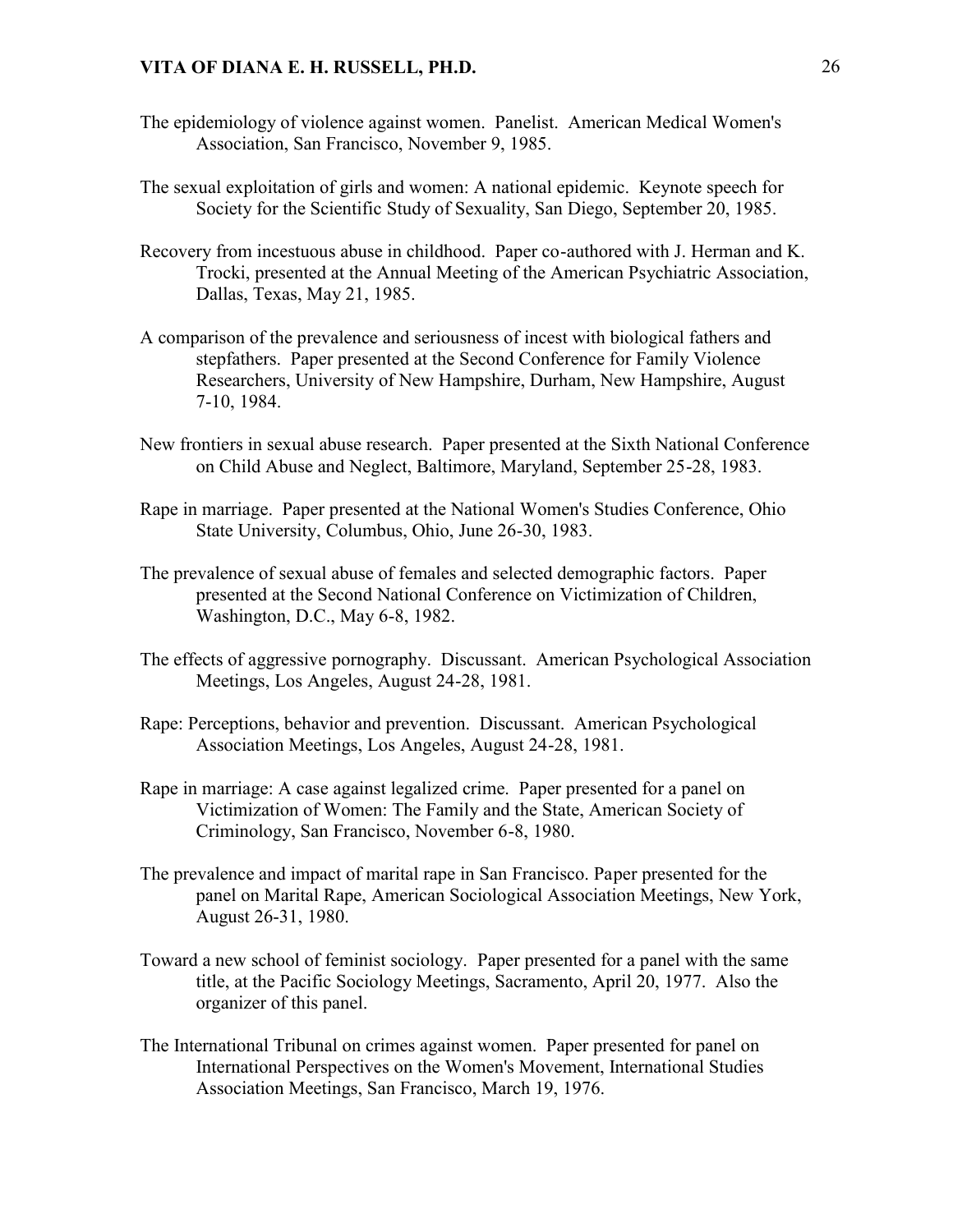Rape and the masculine mystique. Paper presented at the American Sociological Meetings in New York, August 30, 1973.

## **UNIVERSITY SPONSORED LECTURES, PANELS, ETC. IN U.S.A. (SELECTED)**

- Lecture: "The damaging effects of exposure to child pornography," at a conference entitled Pornography: Driving the Demand for International Sex Trafficking. Sponsored by The International Human Rights Law Institute in Chicago and Captive Daughters. Chicago. March 13-15, 2005.
- Colloquium on femicide: The politics of woman killing in global perspective. UC Santa Cruz. October 29, 2001.
- Pornography and sexual violence against women: The visual evidence of harm. Lecture sponsored by the Center for Student Empowerment, Central Washington University, Ellensburg, Washington. May 10, 2001.
- Question-and-Answer about my research and activism. Gender Studies class at the University of Reykjavik, Iceland. March 10, 2000.
- Against pornography: The visual evidence of harm. Lecture/slide presentation at Humboldt State University, Arcata, California. March 7, 1996.
- Against pornography: The evidence of harm. Presentation to class in Women's Studies 39A: Feminism and Pornography, UC Berkeley, Berkeley. February 21, 1995.
- Against pornography: The visual evidence of harm. Lecture/slide presentation for Psychology of Women Colloquium, California School of Professional Psychology, Alameda. October 27, 1994.
- Sexual assault. Lecture delivered at the Michigan State University, E. Lansing, Michigan. May 16, 1992.
- Women in the anti-apartheid movement. Lecture delivered at Smith College, Northhampton, Massachusetts. December 6, 1990.
- Cultural imperialism. Slide presentation on women in China. Faculty Seminar, Mills College, Oakland. November 29, 1990.
- Sexual violence and the college student. Lecture delivered at Albion College, Albion, Michigan. October 31, 1990.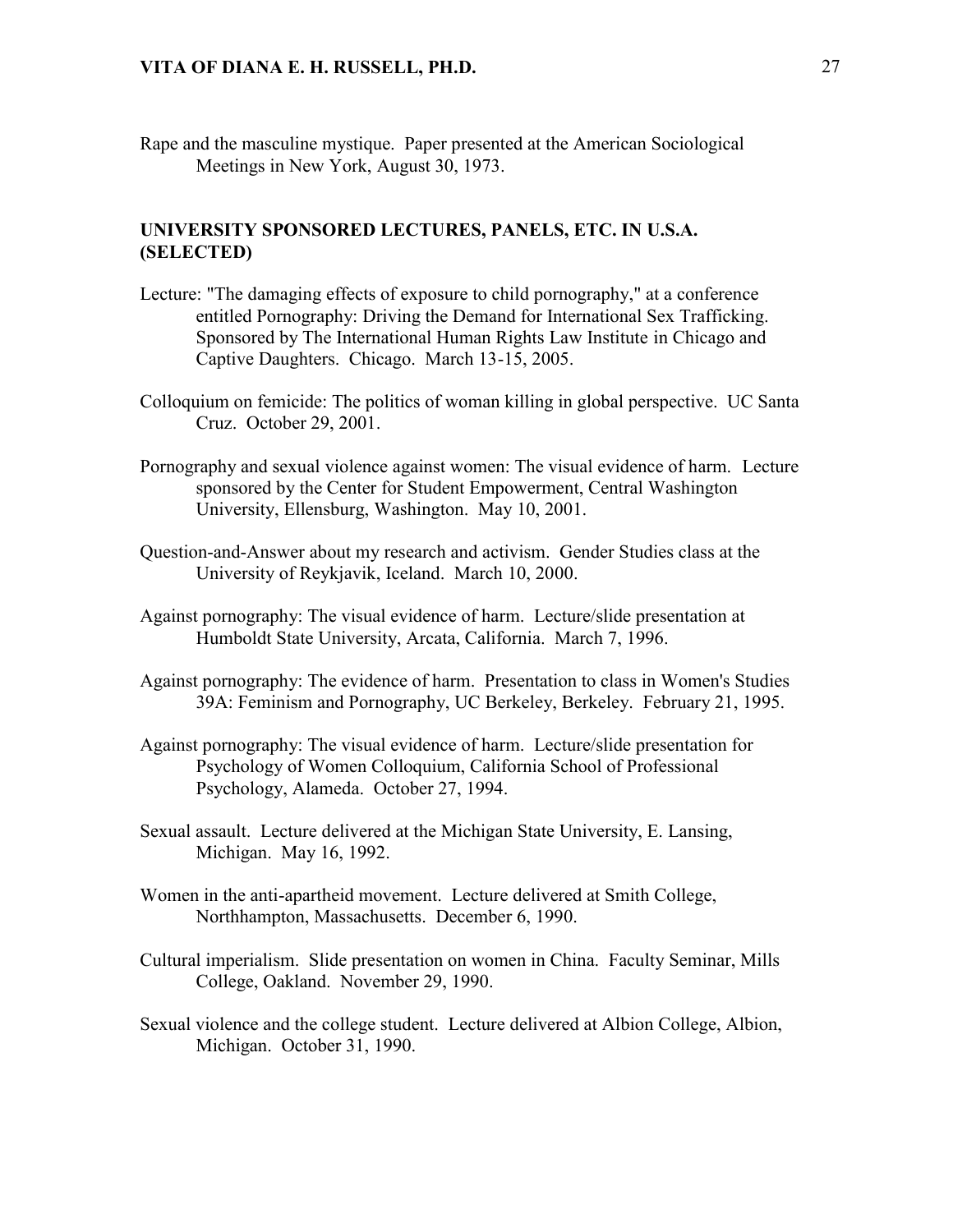- Women in the anti-apartheid movement. Lecture delivered at Drew University, Madison, New Jersey. October 10, 1990.
- Femicide, pornography, and violence against women. Lecture delivered to a sociology class on deviance at Drew University, Madison, New Jersey. October 9, 1990.
- The effects of pornography on violence against women. Lecture sponsored by the Psychology Colloquium Committee and the Psychology Students Association, California State University, Long Beach, April 19, 1989.
- Lives of courage: Women for a new South Africa. Lecture and slide presentation sponsored by Haverford College, Philadelphia, February 21, 1989.
- Incest in the lives of girls and women. Workshop sponsored by University of California Extension, Santa Cruz, May 21, 1988.
- The contribution of feminist theory to research on sexual assault. Lecture to Department of Sociology, University of California, Berkeley, January 23, 1986.
- New research on child sexual abuse and its implications for practice. Lecture sponsored by the Council for the Prevention of Child Abuse and Neglect, Jackson, Michigan, November 15, 1985.
- Incest: New research findings. Lecture sponsored by the Center for Research on Women, Stanford University, May 21, 1984.
- Jeffrey Masson's book, The Assault on Truth: Freud's Suppression of the Seduction Theory. Panelist. Wheeler Auditorium, University of California, Berkeley, February 17, 1984.
- Rape in marriage. Lecture to Institute for the Advanced Study of Human Sexuality, San Francisco, October 14, 1982.
- Pornography and violence against women. Lecture sponsored by the Department of Sociology, University of California, Santa Cruz, February 18, 1981.
- Pornography and violence against women. Lecture to the Hutchins Center for the Study of Democratic Institutions, Santa Barbara, February 3, 1981.
- Pornography and violence against women. Lecture co-sponsored by the Committee on Arts and Lectures and the University of California, Santa Barbara Women's Center, University of California, Santa Barbara, February 3, 1981.
- Pornography and violence against women. Lecture sponsored by the Women's Resource Center and the Law and Society Program, University of California, Riverside, October 31, 1979.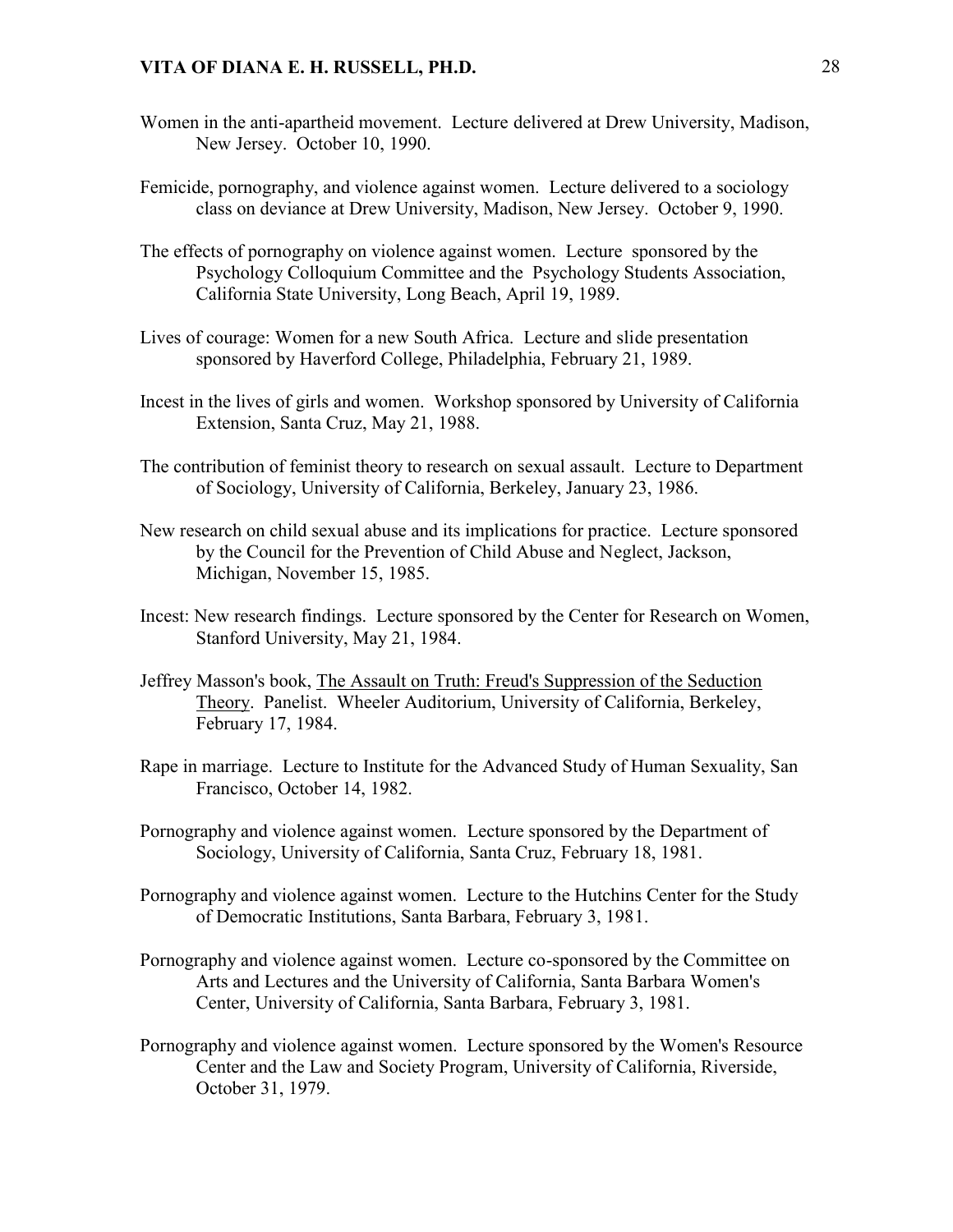- The politics of rape. Lecture sponsored by the University of Hawaii, Campus Center Ballroom, Honolulu, April 7, 1978.
- Rape and the masculine mystique. Lecture to University of California Medical School, San Francisco, March 1975.
- The causes of rape. Lecture sponsored by the Applied Social Psychology Program, University of California, Riverside, April 15, 1974.
- Rape: A sociological perspective. Lecture to University of Washington, Seattle, April 10, 1972.
- Whither South Africa: Successful rebellion or successful coercion? Colloquium for Department of Anthropology, Stanford University, March 1971.

### **KEYNOTE AND PLENARY ADDRESSES IN U.S.A.**

- Sexual violence against women: A national epidemic. Keynote speech for the Annual Conference, Decide to End Sexual Violence. Sponsored by the Florida Council Against Sexual Violence. Orlando, Florida. September 17, 2003.
- Keynote Speech: Rape, incest and pornography, at a Conference on Sexual Assault. Sponsored by the Reach Center. Hudson, New York. November 1, 2002.
- Plenary Speaker: Wife rape: The most neglected form of rape, at the State Wide Coalition on Domestic Violence Conference, Baton Rouge, Louisiana. Sponsored by the Louisiana Coalition Against Domestic Violence. September 3-5, 2002.
- Keynote Speech: The politics of rape: It's impact on our work, at the California Coalition Against Sexual Assault's Statewide Leadership Conference in Sacramento, CA. June 18, 2001.
- "Humanist Heroine, 2001" Award Lecture on "Violence against women globally," at the American Humanist Association 60th Annual Conference, Los Angeles, CA. May 18, 2001.
- Keynote Speech: "Against pornography: The evidence of harm," at the Association for the Treatment of Sexual Abusers, Orlando, Florida. September 22-25, 1999.
- Sexual assault: A national epidemic. Keynote speech for Sexual Assault Awareness Week sponsored by the Office of Women's Affairs, University of Delaware, Newark, Delaware. October 8, 1990.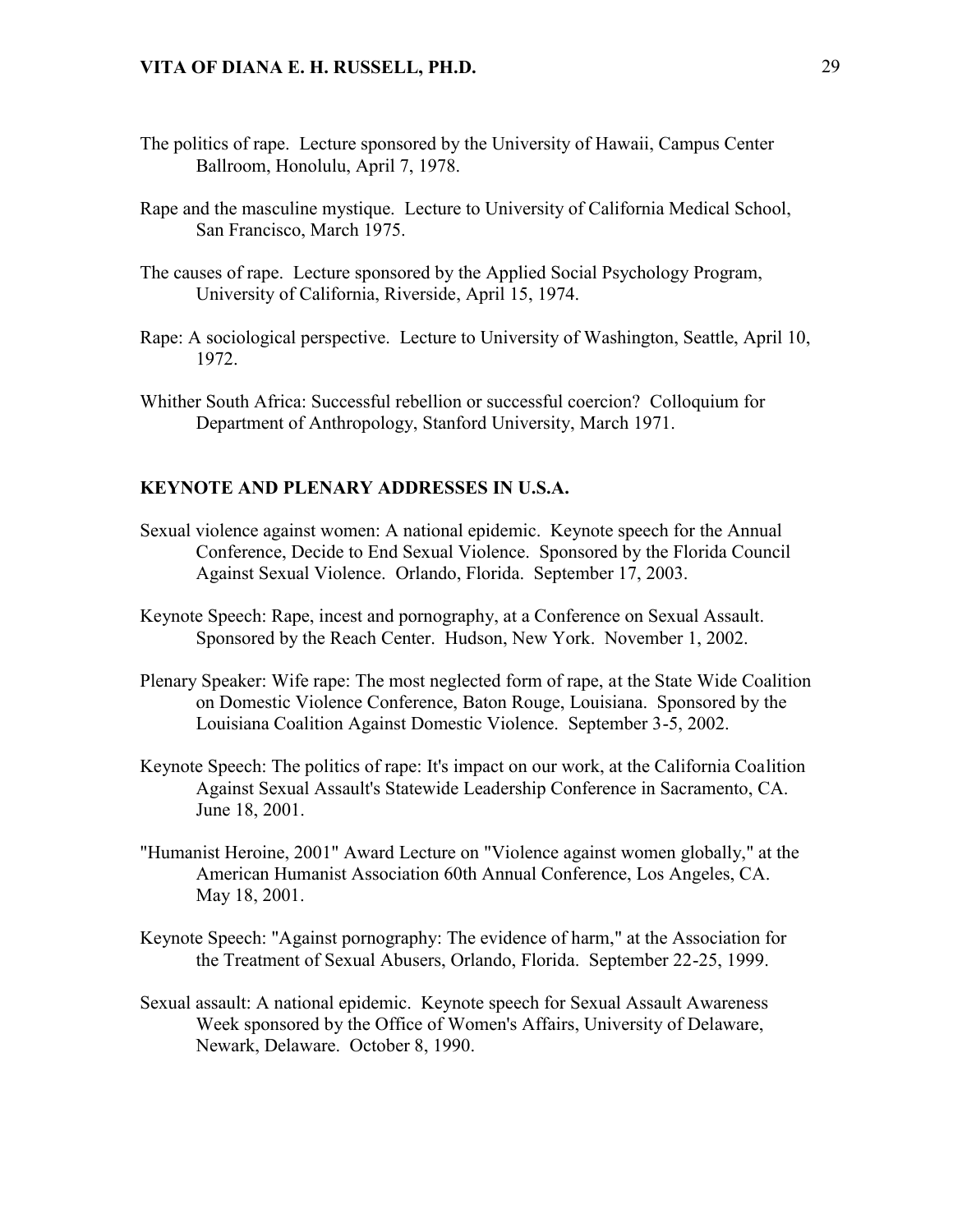- Sexual assault on adolescents. Keynote speech for Conference on Sexual Assault -- The Adolescent Victim: A Multidisciplinary Approach, sponsored by the Department of Human Services and the Chicago Sexual Assault Network, Chicago. April 3, 1990.
- Ending family violence. Keynote speech for the Fall Victim Services Training and Technical Assistance Conference, sponsored by the State of California's Office of Criminal Justice Planning, Palo Alto, California. November 1, 1989.
- Lives on the line: Women for a new South Africa. Keynote speech for National Women's History Month, sponsored by the Women's Resource Center, California State University, Sacramento. March 4, 1988.
- Sexual assault: A national epidemic. Keynote speech for the Wyoming State Conference on Sexual Assault, sponsored by Crisis Intervention Services, Cody, Wyoming. October 15, 1987.
- The relevance of current research findings on child sexual abuse for prevention. Keynote speech for Conference on Child Sexual Abuse Prevention, sponsored by Learning Publications, San Francisco. July 11, 1986.
- Marriage: License to rape. Keynote speech for Conference on Marital Rape, sponsored by the Domestic Violence Project, Ann Arbor, Michigan. November 16, 1985.
- Violence against women: A national epidemic. Keynote speech for Conference on Women, Power and Violence, sponsored by Phoenix South Hasbrook Institute, Phoenix. May 18, 1985.
- Violence against women: A national epidemic. Keynote speech for Conference on Planning to End Violence Against Women, sponsored by the Graduate School of Architecture and Urban Planning, University of California, Los Angeles. May 4, 1985.
- Ending family violence: Challenge for the last frontier. Keynote speech for the Institute on Family Violence, Anchorage, Alaska. December 10, 1984.
- Rape in marriage. Keynote speech sponsored by the Rape and Sexual Assault Center, Minneapolis, Minnesota. May 25, 1984.
- The sexual exploitation of women and girls. Keynote speech sponsored by the Sexual Battery Committee of the Gainesville Commission on the Status of Women, University Center, Gainesville, Florida. May 17, 1984.
- New frontiers in research on incest. Keynote speech for Conference on Women's Theories and Stories of Incest: Survivor Treatment Issues II, sponsored by Women's Family Services, Fort Mason Center, San Francisco. October 30, 1983.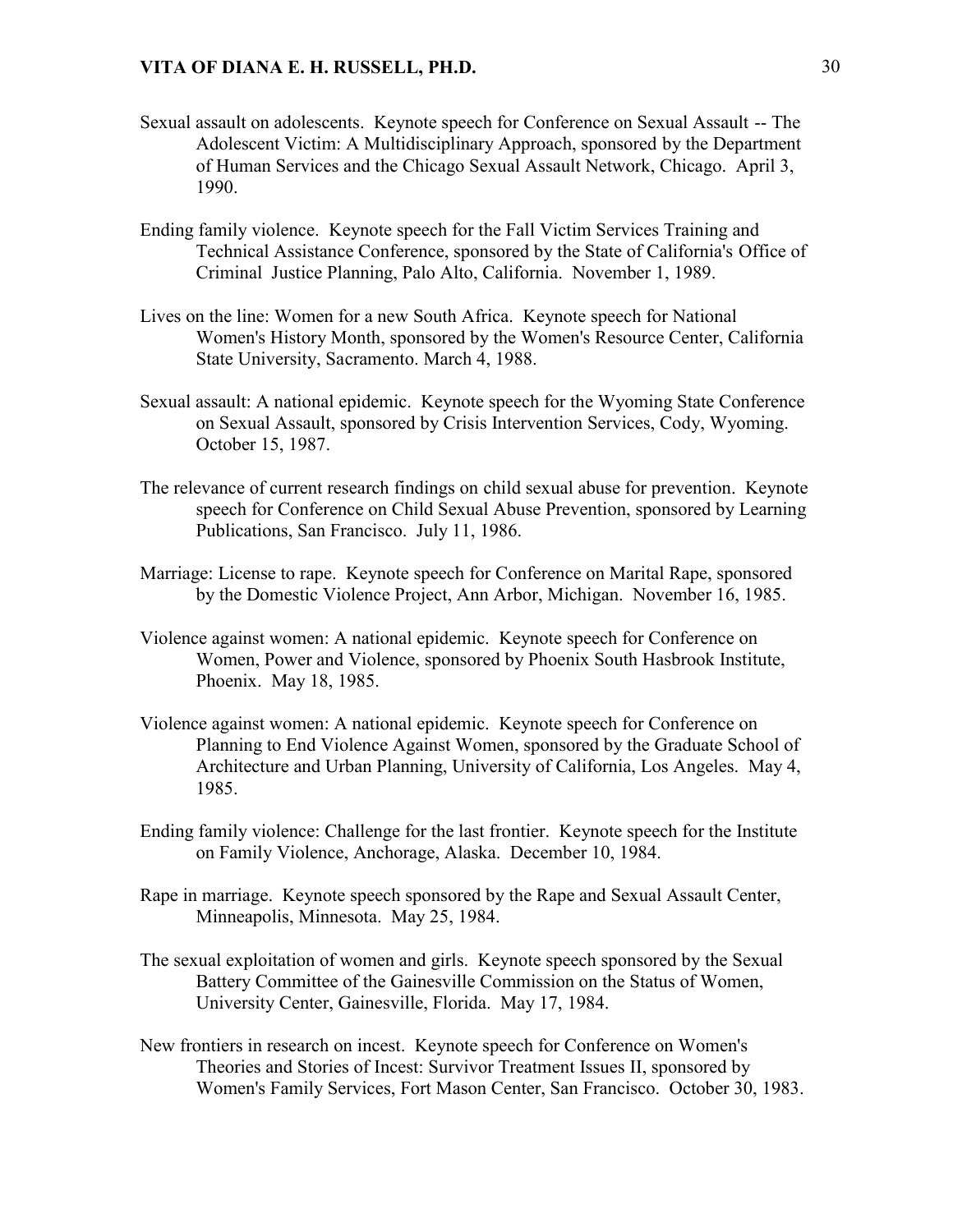- Sexual violence: Is it our social norm? Keynote speech for Facing Rape Week, sponsored by student and community groups, Stanford University, Palo Alto. October 3, 1983.
- Rape in marriage. Keynote speech for Rape Awareness Week, sponsored by Washington Coalition of Sexual Assault Programs and Seattle Rape Relief, University of Washington, Seattle, Washington. April 23, 1983.
- The politics of rape. Keynote speech for Rape Awareness Week, sponsored by the Women's Center and the Special Events Committee, University of Alaska, Fairbanks, Alaska. March 21, 1983.
- The politics of sexual assault. Keynote speech for the California State Coalition of Rape Crisis Centers sponsored by Yolo County Sexual Assault Center, Sacramento. May 9-10, 1980.
- The sexual politics of violence against women. Keynote speech for the Second Northwest Conference on Violence against Women and Children, University of Washington, Seattle, Washington. October 4-5, 1979.
- Cultural roots of violence against women and children. Keynote speech sponsored by Pasadena-Foothill Valley YWCA, Pasadena, California. September 14-15, 1979.
- The politics of sexual violence. Keynote speech at Conference on Sexual Violence: The Treatment of Rape and Incest Victims Within the Mental Health System, Colorado Women's College, Denver. May 17-18, 1978.
- Crimes against women of the world. Keynote speech at Conference, Southern Oregon State College, Ashland, Oregon. March 6, 1978.
- Crimes against women. Keynote speech at Conference on Violence Against Women: A Matter for Public Policy, sponsored by the National Organization of Women, Detroit, Michigan. October 7-8, 1977.
- The politics of rape. Keynote speech at Conference on Helping Rape Victims, Georgia, Atlanta. April 29, 1976.
- Rape and the masculine mystique. Keynote speech at Conference on Rape, University of California, Davis. March 9, 1974.

### **COMMUNITY SPONSORED LECTURES, PANELS, WORKSHOPS, ETC. IN U.S.A.**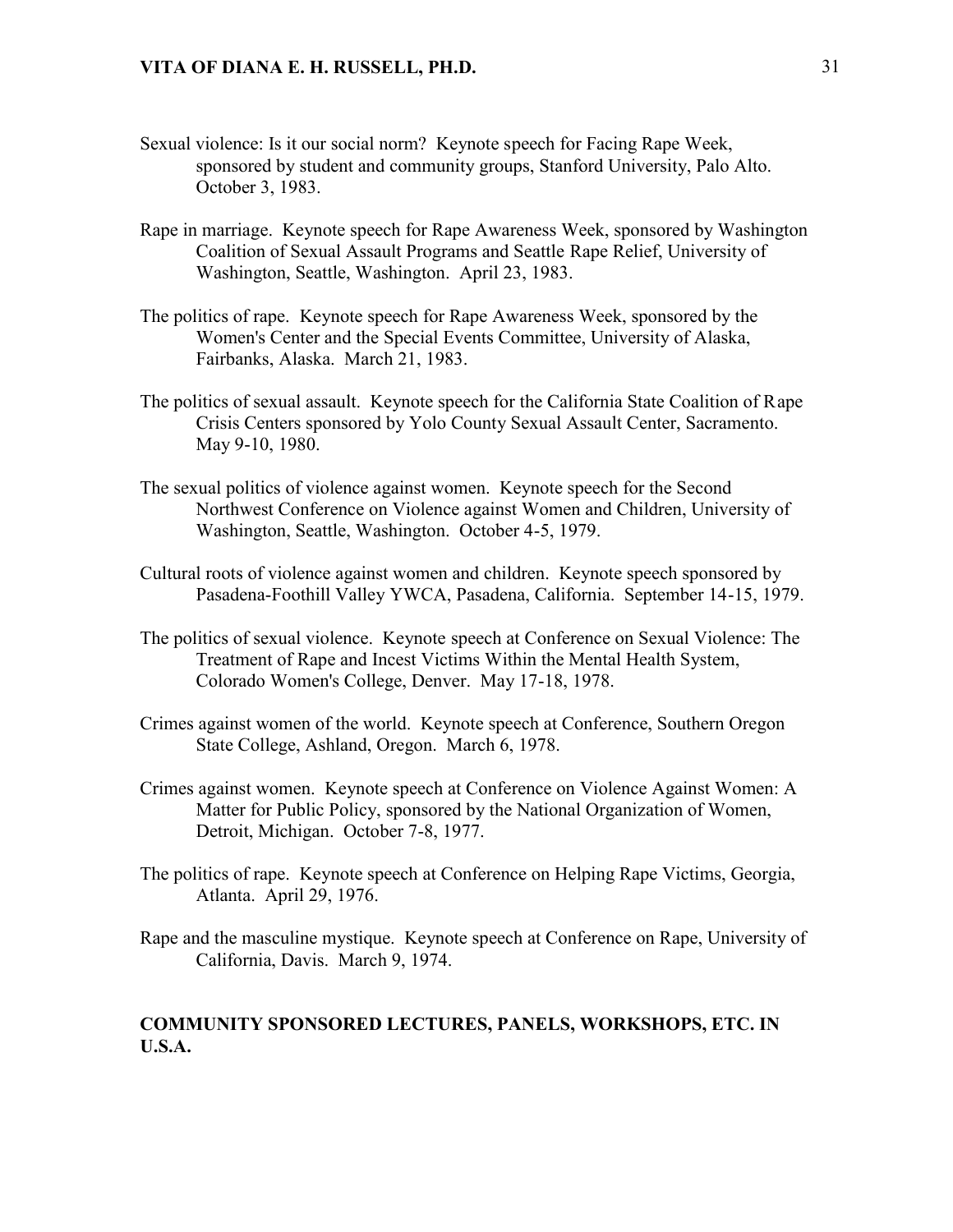- Lecture: Against Pornography: The Visual Evidence of Harm. Women's Coffee House, New York. November 15, 2003.
- One day training session on rape, child sexual abuse, and pornography sponsored by the Guardian Angel Home, Joliet, Indiana. May 3, 2002.
- Speaker about Lakireddy Bali Reddy having gotten away with murder. News Conference honoring Marcia Poole. Pasand Restaurant, Berkeley, California, April 10, 2001.
- Speaker at Civil Disobedience Protest denouncing Bayer Corporation and other pharmaceutical corporations for suing the South African government for their plan to distribute free or inexpensive AIDS drugs to infected mothers in South Africa. Berkeley, March 5, 2001.
- Speaker at the Berkeley City Council in support of their resolution to endorse the boycott of Pasand Restaurant by Women Against Sexual Slavery. December 19, 2001.
- Speaker at the Take Back the Night Rally. Sproul Hall Steps, UC Berkeley Campus, April 20, 2000.
- Lecture: Against Pornography: The Visual Evidence of Harm. Sponsored by Stigamot, an incest center in Reykjavik, Iceland, March 11, 2000.
- Speaker at Rally and march to demand the penalization of Johns -- not prostitutes -- in Tromso, Norway, June 24, 1999.

Speaker at News Conference on "The Truth About 'The People vs. Larry Flynt,'" Holiday Inn Downtown, Los Angeles, March 24, 1997.

Lecture: Violence against women: An overview;

Lecture: Wife rape and femicide;

- Lecture: Pornography and rape: The visual evidence of harm; Lecture: Incestuous abuse and the false memory/recovered memory debate. Annual Sexual Assault Conference sponsored by Converse County Coalition Against Family Violence, Douglas, Wyoming, July 17, 1996.
- Lecture: Incestuous abuse and the false memory/recovered memory debate. Sponsored by the Psychiatry Residency Training Program, San Mateo County General Hospital, San Mateo, May 14, 1996.
- Lecture/slide presentation: Against pornography: The visual evidence of harm. Sponsored by Four Winds Foundation, Education Series, Katonah, New York, April 26, 1996.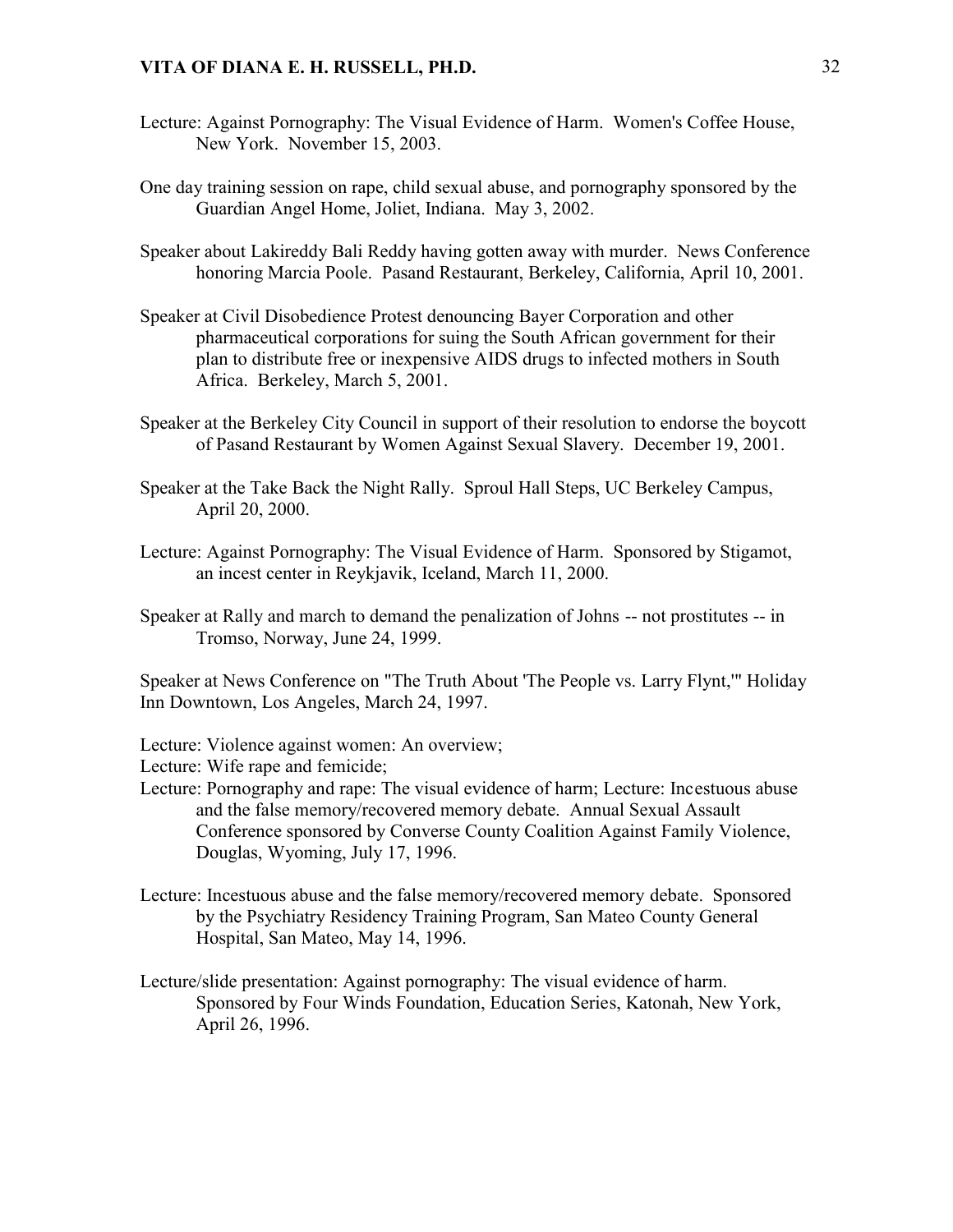- Speech: Femicide: The politics of woman killing. Demonstration to protest the murder of prostitutes in San Francisco, sponsored by local community groups, Capp Street, San Francisco, December 9, 1995.
- Lecture: Pornography and rape: The visual evidence. Liberia Papyrus (Bookstore), sponsored by local feminists, San Juan, Puerto Rico, June 29, 1995.
- Panelist: What Have We Learned, Anita Hill? Community Forum sponsored by Action Against Sexual Violence. San Francisco, April 25, 1992.
- Speech: In memory and in rage: Mass femicide in Montreal. Take Back the Night march, San Francisco, December 8, 1990.
- Speech: In memory and in rage: Mass femicide in Montreal. Take Back the Night march organized by the National Organization for Women, Northhampton, Massachusetts, December 6, 1990.
- Lecture: From bitches to witches: Sexual terrorism against women. Institute for the 12th National Coalition Against Sexual Assault Meetings, Denver, Colorado, July 14, 1990.
- Lecture: Lives of courage: Women for a new South Africa. The 4th International Congress on Women, Hunter College, New York, June 4, 1990.
- Lecture: Lives of courage: Women for a new South Africa. La Pena, Berkeley, May 23, 1990.
- Speech: Femicide. Speak-out on the massacre of 14 women students in Montreal. Sponsored by the Feminist Union, University of California, Berkeley, December 13, 1989.
- Workshop: Pornography and its relationship to child abuse. International Conference on Child Abuse: Prevention Connection. Sponsored by the Child Assault Prevention Training Center of Northern California, Oakland, California, May 15-16, 1989.
- Lecture: Pornography and rape: A causal model. Lecture for Conference on Trafficking in Women Internationally, organized by the Coalition Against Trafficking in Women, New York, October 22-23, 1988.
- Workshop: Incest in the lives of girls and women. Sponsored by the Women's Center, Waukesha, Wisconsin, May 17, 1988.
- Panelist: Feminist Writing. National Writers Union Conference, UC Berkeley, Berkeley, CA, January 30, 1988.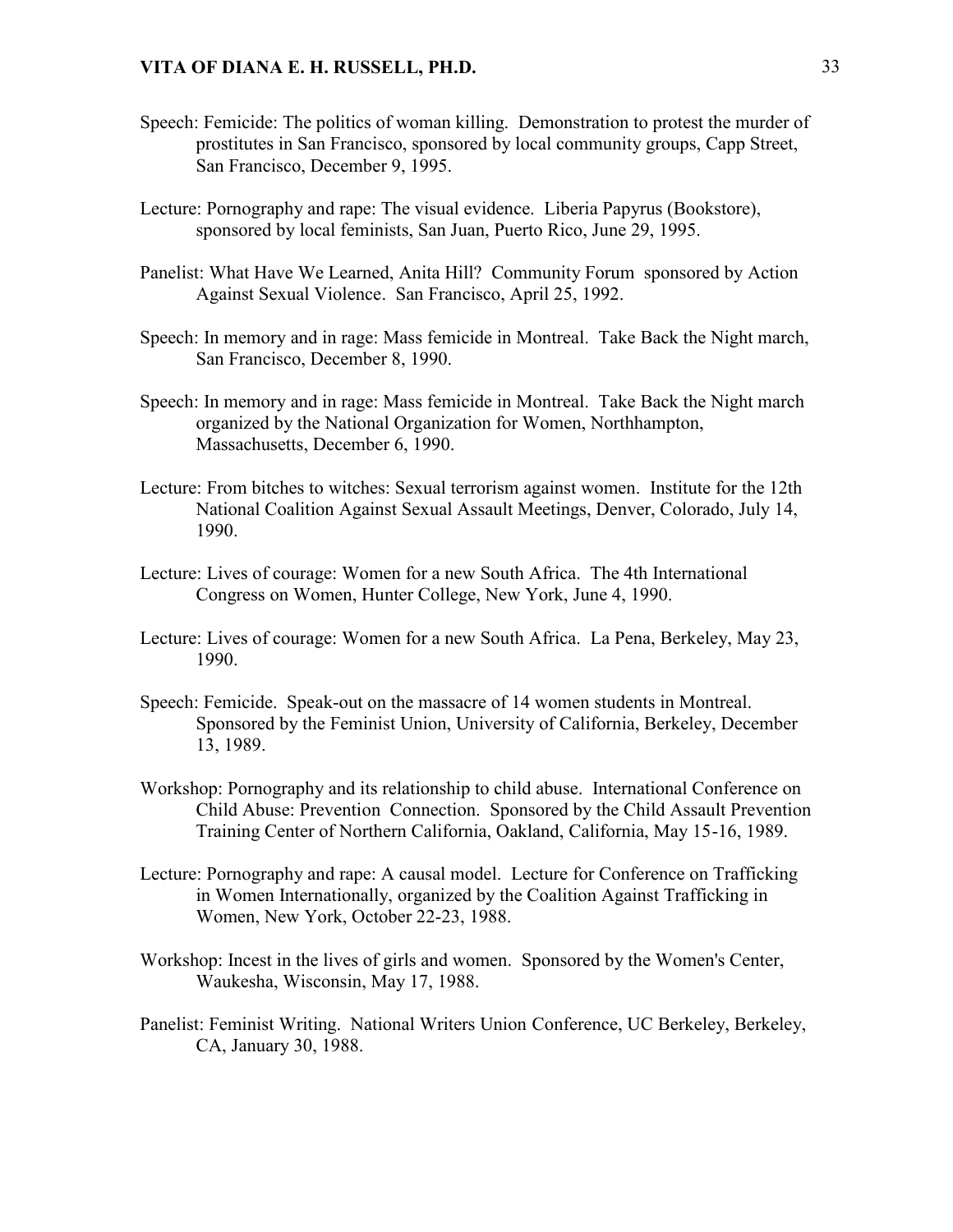Advanced training seminar: Current research on child sexual abuse and its implications. Sponsored by Children's Institute International, Los Angeles, November 14, 1986.

Lecture: Sexual assault: A national epidemic;

- Workshop: The secret trauma: Key new findings on incest. Sponsored by Albany County Rape Crisis Center, Albany, New York, September 4, 1986.
- Panelist: Pornography and violence. Sponsored by WAVPM and the East Bay Socialist School, Women's Building, San Francisco, March 25, 1983.
- Lecture: Pornography: A feminist perspective. Conference on Liberty, Decency, Feminism: Three Perspectives on Pornography, sponsored by the Women's Resource Center, University of Montana, Missoula, Montana, May 16-17, 1980.
- Lecture: Rape and the masculine mystique. East Bay Gynecological Society, Oakland, May 23, 1979.
- Lecture: Pornography and the women's liberation movement. Conference on Feminist Perspectives on Pornography, sponsored by Women Against Violence in Pornography and Media (WAVPM), San Francisco, November 17-19, 1978.
- Lecture: Philosophical overview of violence against women. Conference on Rape: Crime and Crisis, sponsored by the Center Against Sexual Assault, Phoenix, Arizona, September 23-24, 1977.
- Lecture: Crimes against women. The World of Criminal Justice and Violence, California International Women's Year Conference, Los Angeles, June 18, 1977.

Lecture: Pornography and sexual assault;

Lecture: Crimes against women. Second Annual Western Regional Conference on Sexual Assault, Salt Lake City, Utah, May 23-30, 1977.

# **INTERNATIONAL KEYNOTES, LECTURES, PANELS, WORKSHOPS, ETC.**

### **AUSTRALIA**

- Keynote speech: Pornography and sexual violence against women -- A lecture and slide presentation. Seeking Solutions: Australia's Inaugural Domestic Violence and Sexual Assault Conference. Goldcoast, Australia. September 6, 2001.
- Workshop: Pornography as a cause of sexual violence against women. September 6, 2001.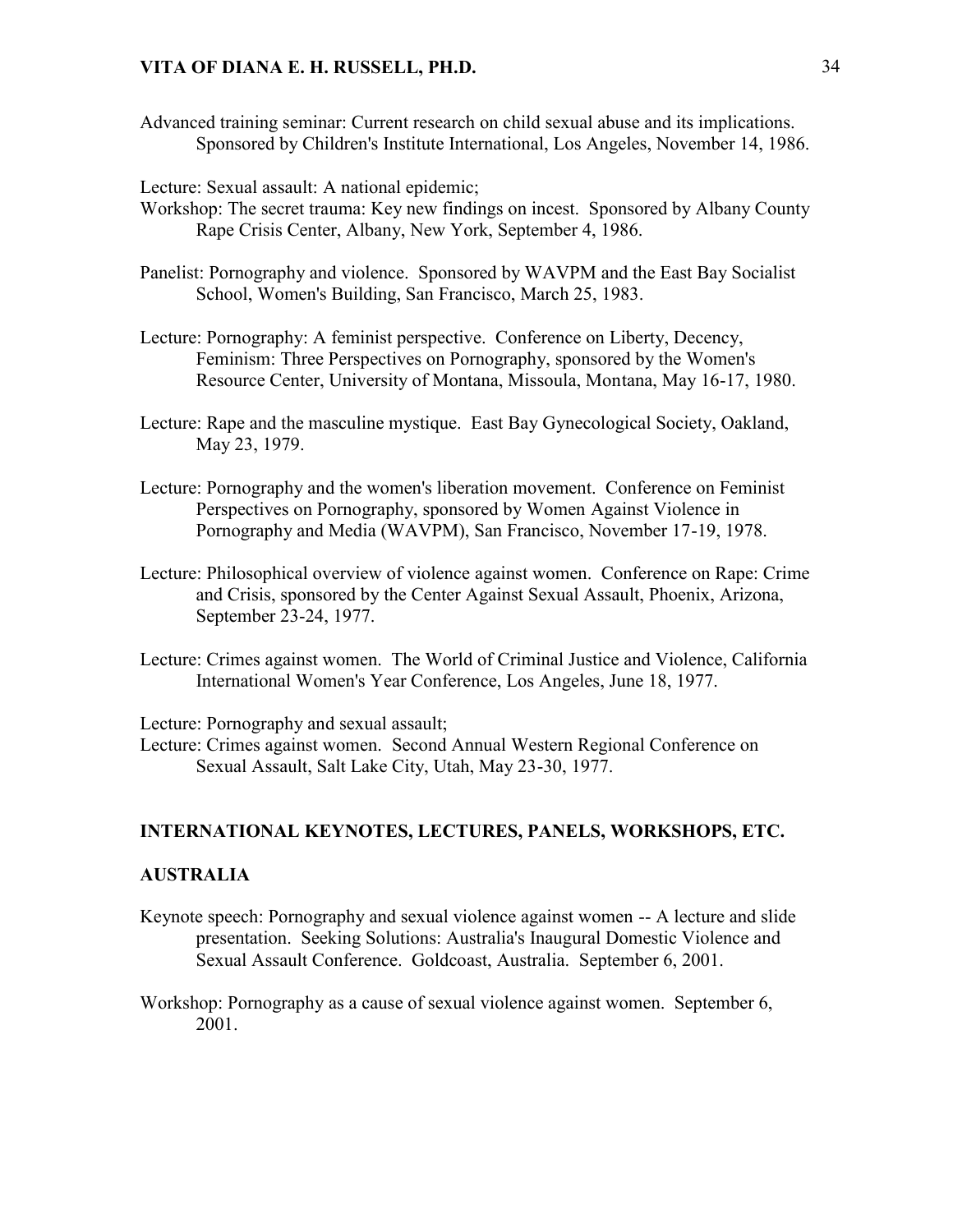Lecture: "Thirty years of activism: My actions against violence against women," sponsored by Casa House, Melbourne, Australia, held at the University of Melbourne, Australia. September 11, 2001.

# **BELGIUM**

- Introductory speech: The goals and organization of the International Tribunal. International Tribunal on Crimes Against Women, Brussels, March 4-8, 1976.
- Testimony: Femicide in the United States. International Tribunal on Crimes Against Women, Brussels, March 4-8, 1976.
- Lecture: The politics of rape. Women's Center, Brussels, November 1974.

### **CANADA**

- Opening speech: The impact of the 1976 International Tribunal on the women's struggle against male violence against females, and the culpability of the sex industry in women's oppression. The People's Tribunal on the Commercial Sex Trade. Sponsored by CLES (Concertation des luttes contre l'exploitation sexuelle), Montreal, Quebec, Canada, March 18-20, 2011.
- Keynote speech: Family violence. Conference on Family Violence: Toward a Gentler Future. Sponsored by the Department of Psychology, University of New Brunswick, Fredericton, Canada, May 21-22, 1992.
- Lecture: The role of pornography and the mass media in promoting family violence. May 21-22, 1992.
- Keynote speech: The secret trauma: Incest in the lives of girls and women. Conference on Child Abuse, sponsored by Community Resources and Initiatives in Toronto, May 25, 1988.
- Keynote speech: Research: Effective utilization in treatment and prevention. Conference on Child Abuse: Challenges and Achievements, sponsored by the Ontario Centre for the Prevention of Child Abuse, Toronto, June 16-17, 1987.

Lecture: The myth of value free research. June 16-17, 1987

- Keynote speech: New findings on incest. Conference on Counselling the Sexual Abuse Survivor. Sponsored by Klinic Community Health Centre, Winnipeg, February 20-22, 1985.
- Keynote speech: Crimes against women: An international perspective. Conference on Women in a Violent Society, sponsored by the Calgary Status of Women Action Committee, Calgary, April 21-23, 1978.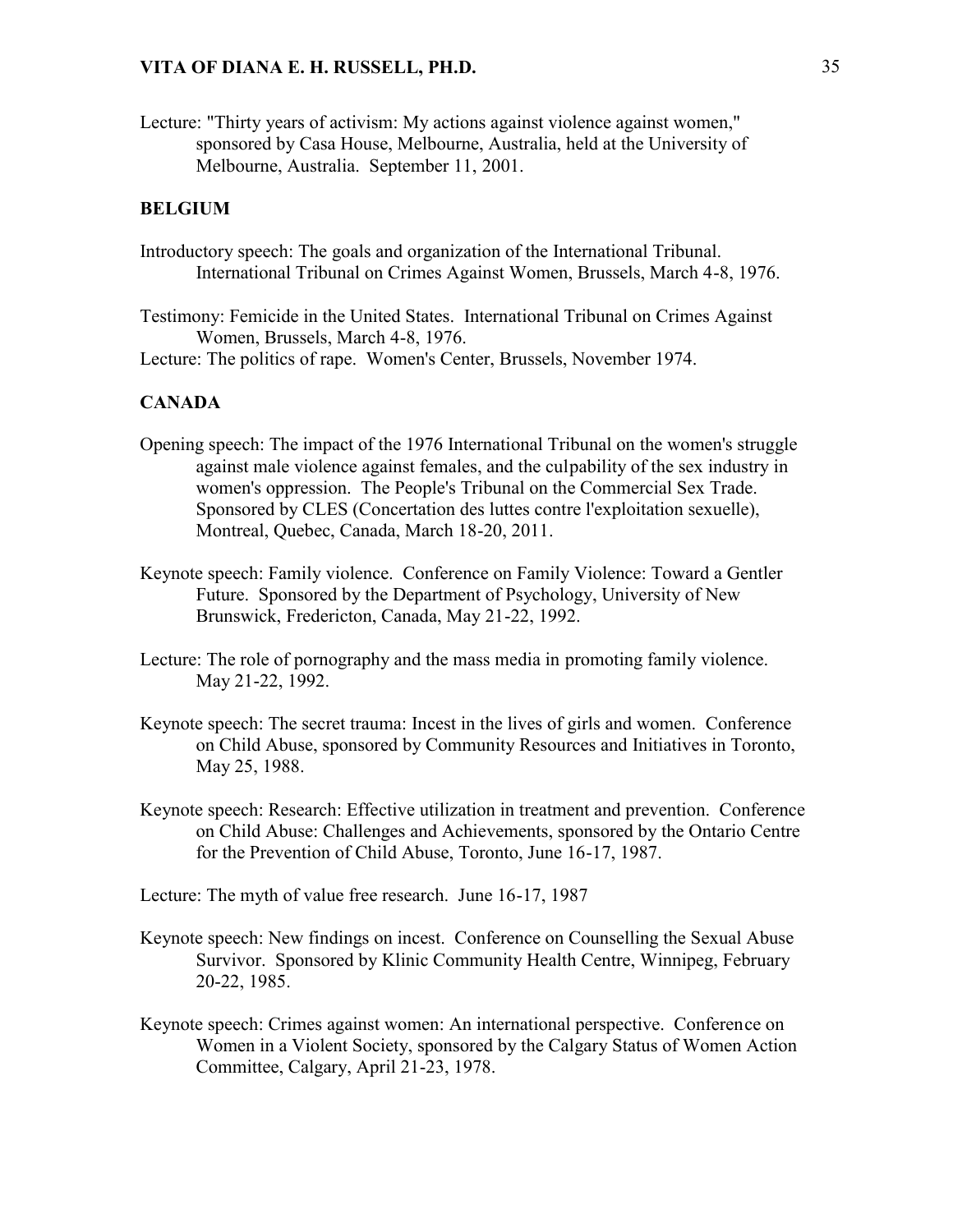Lecture: Pornography and violence against women. April 21-23, 1978.

# **CHINA**

Lecture: Sexual assault within the family. The Sino-United States Conference on Women's Issues. Sponsored by the All-China National Women's Federation and Global Interactions, Phoenix, Arizona; Beijing, China, June 26, 1990.

# **GERMANY**

- Lecture: Violence against women: An international scandal. The Women's Conference on Security and Cooperation in Europe, Berlin, November 14, 1990.
- Testimony: Sexual Violence in the Family. World Congress for International Women's Year, East Berlin, October 1975.

Lecture: The politics of rape. Women's Center, West Berlin. August 1974.

# **ICELAND**

Lecture: Against Pornography: The Visual Evidence of Harm. Sponsored by Stigamot, an incest center in Reykjavik, Iceland, March 11, 2000.

# **ISRAEL**

- Lecture: The secret trauma: Incest in the lives of girls and women. Sponsored by the Rape Crisis Center, Tel Aviv, May 22, 1986.
- Lecture: The secret trauma: Incest in the lives of girls and women. Sponsored by Women's Studies, Haifa University, May 15, 1986.
- Lecture: The secret trauma: Incest in the lives of girls and women. Sponsored by the Program for Sex Differences in Society, Hebrew University of Jerusalem, Jerusalem, May 8, 1986.

Lecture: Incest. Kibbutz Gezer, Nahal Ayalon, May 8, 1986.

## **KENYA**

Workshop 1: Feminist anti-nuclear work. NGO Forum, United Nations' End of the Decade on Women Conference, Nairobi, July 10-19, 1985.

Workshop 2: Incest. July 10-19, 1985.

#### **MEXICO**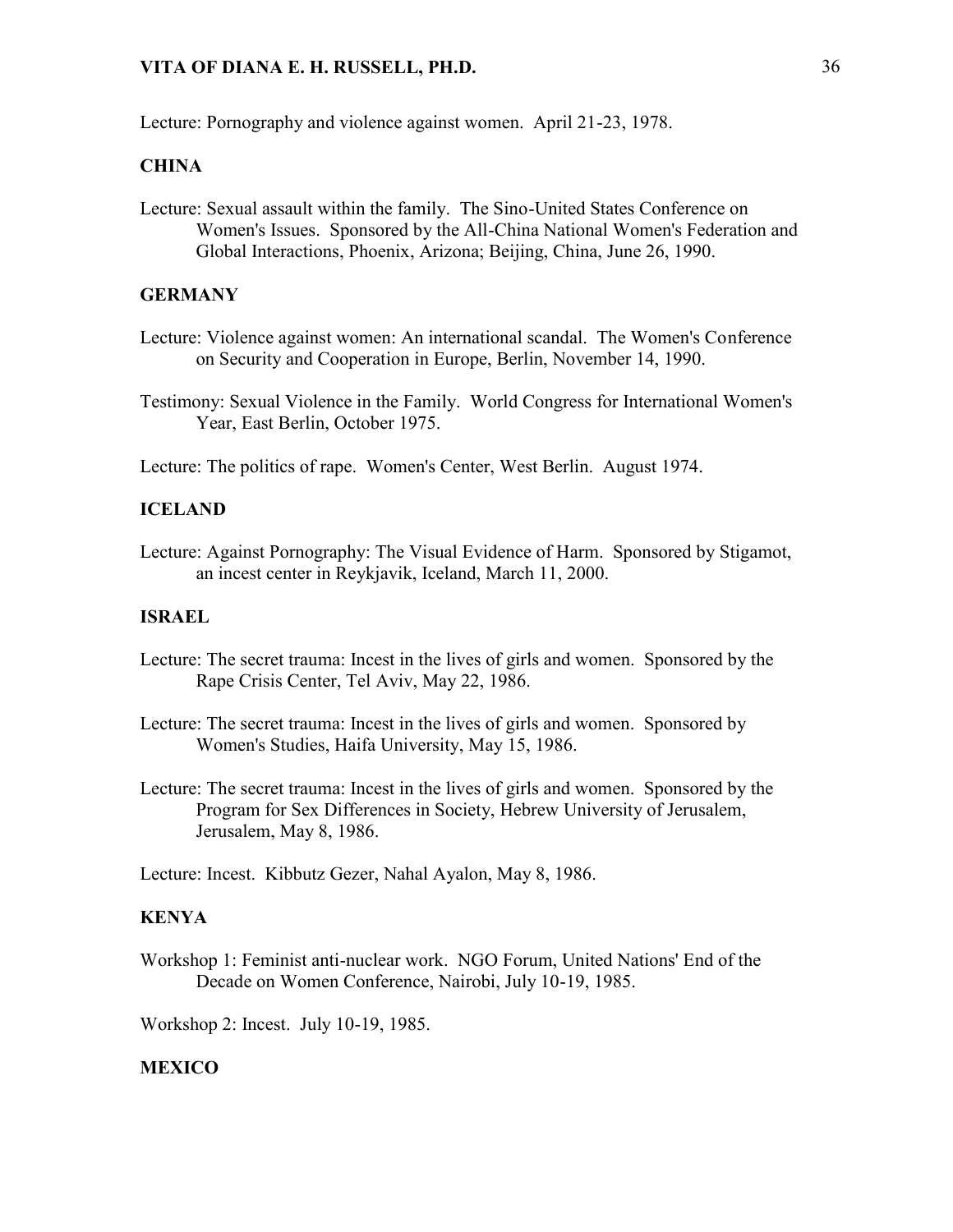- Presentation: Femicide in global perspective. International Seminar on Citizenship and Democracy. Xalapa, Mexico, November 6, 2006.
- Keynote Address: Femicide: A global perspective. International Seminar on Femicide Violence. July 13-14, 2006.
- Presentation: Torture-Femicide: The most extreme form of misogynistic violence against women and girls. The International Feminicide, Law and Justice Seminar, Sponsored by the Camara de Diputados' Special Commission to Inform and to Track the Investigations Related to the Feminicides in Mexico as well as the Procurement to resolve Linked Justice. Mexico City, December 8-9, 2004.
- Presentation: The International Tribunal on Crimes Against Women. International Women's Year Tribune, Mexico City, June-July, 1975.

## **THE NETHERLANDS**

Keynote speech: The prevalence and sociocultural causes of sexual assault. World Conference on Trauma and Tragedy, sponsored by the International Society for Traumatic Stress Studies, Amsterdam, June 21-26, 1992.

### **NORWAY**

- Presentation on "Against pornography: The visual evidence of harm." Women's Worlds 99: The 7th Interdisciplinary Congress on Women, Tromso, Norway, June 25, 1999.
- Speech on sexual assault research. Sponsored by the Crisis Center, Sarpsborg, June 15, 1992.
- Lecture: Methodology and the prevalence of child sexual abuse, for Norwegian workshop on methodology and sexual assault. Sponsored by the Centre of Feminist Studies, Oslo. June 12, 1992.

#### **SOUTH AFRICA**

- Lecture: Pornography and violence: A critique with visual presentation. Sponsored by the UCT Women's Movement, October 6, 1993.
- Lecture: Pornography: The visual evidence of harm. Lecture to class on Constitutional Law, Law School, University of Cape Town, September 14, 1993.
- Lecture: A political approach to incestuous abuse. Children for Africa: Southern Africa Conference, sponsored by South African Society for the Prevention of Child Abuse and Neglect, Cape Town, September 6-11, 1993.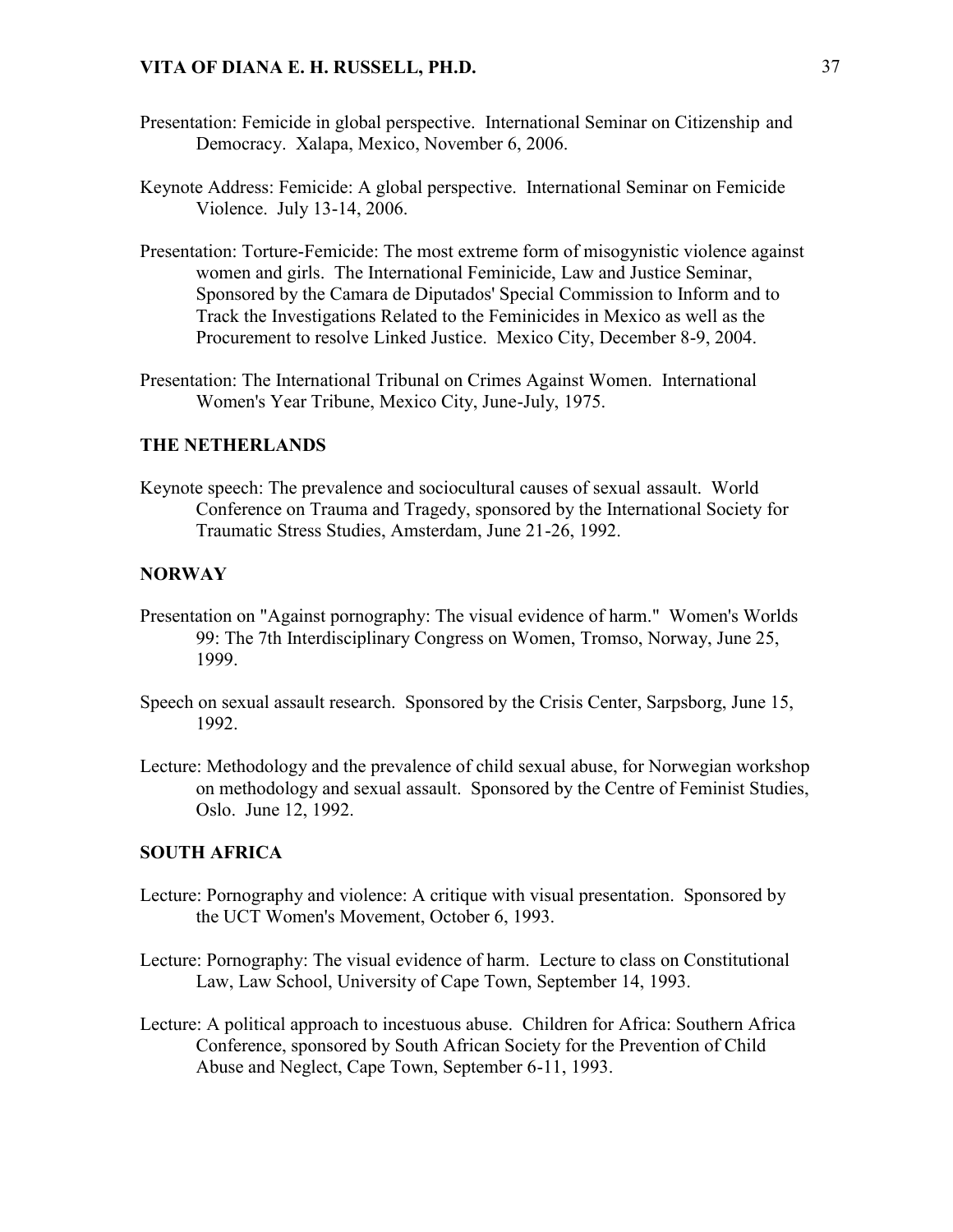Workshop: Pornography and sexual abuse. September 6-11, 1993.

Workshop: Incestuous abuse: An experiential workshop. September 6-11, 1993.

- Lecture/slide presentation: Playboy and Penthouse: US pornography invades South Africa. Sponsored by Rape Crisis, Stellenbosch, March 22, 1993.
- Lecture: Incestuous abuse. Sponsored by Safeline, Athlone, Cape Town, March 16, 1993.
- Lecture: Battery as torture. Conference on women under the criminal justice system. Sponsored by the Centre for Criminal Justice, Pietermaritzburg, February 4-7, 1993.
- Lecture: Pornography and violence against women: Some visual evidence. February 4-7, 1993.
- Pornography and violence against women. The Black Sash's Women's Group, October 14, 1993.
- Panel presentation: Marital rape. Sponsored by Women in Law, Cape Town, June 11, 1991.
- Panel presentation: Putting women on the agenda. Sponsored by Idasa, Cape Town, May 8, 1991.
- Seminar presentation: Rape and child sexual abuse: An interview with community leader Mary Mabaso. Centre for African Studies, University of Cape Town, March 26, 1991.
- Panel presentation: Feminist perspectives on Lives of Courage. Sponsored by The Bookshop, Observatory, Cape Town, March 21, 1991.
- Panel presentation: The politics of white feminists conducting research on black women in South Africa. Conference on Women and Gender in Southern Africa organized by the Gender Research Group, Durban, January 30-February 2, 1991.
- Lecture: Lives of courage: Women for a new South Africa. The Institute for a Democratic South Africa, Pretoria, May 9, 1990.
- Presentation: Lives of courage: Women for a new South Africa. The Black Sash (Women's organization), Rondebosch, Cape Town, May 2, 1990.

### **SPAIN**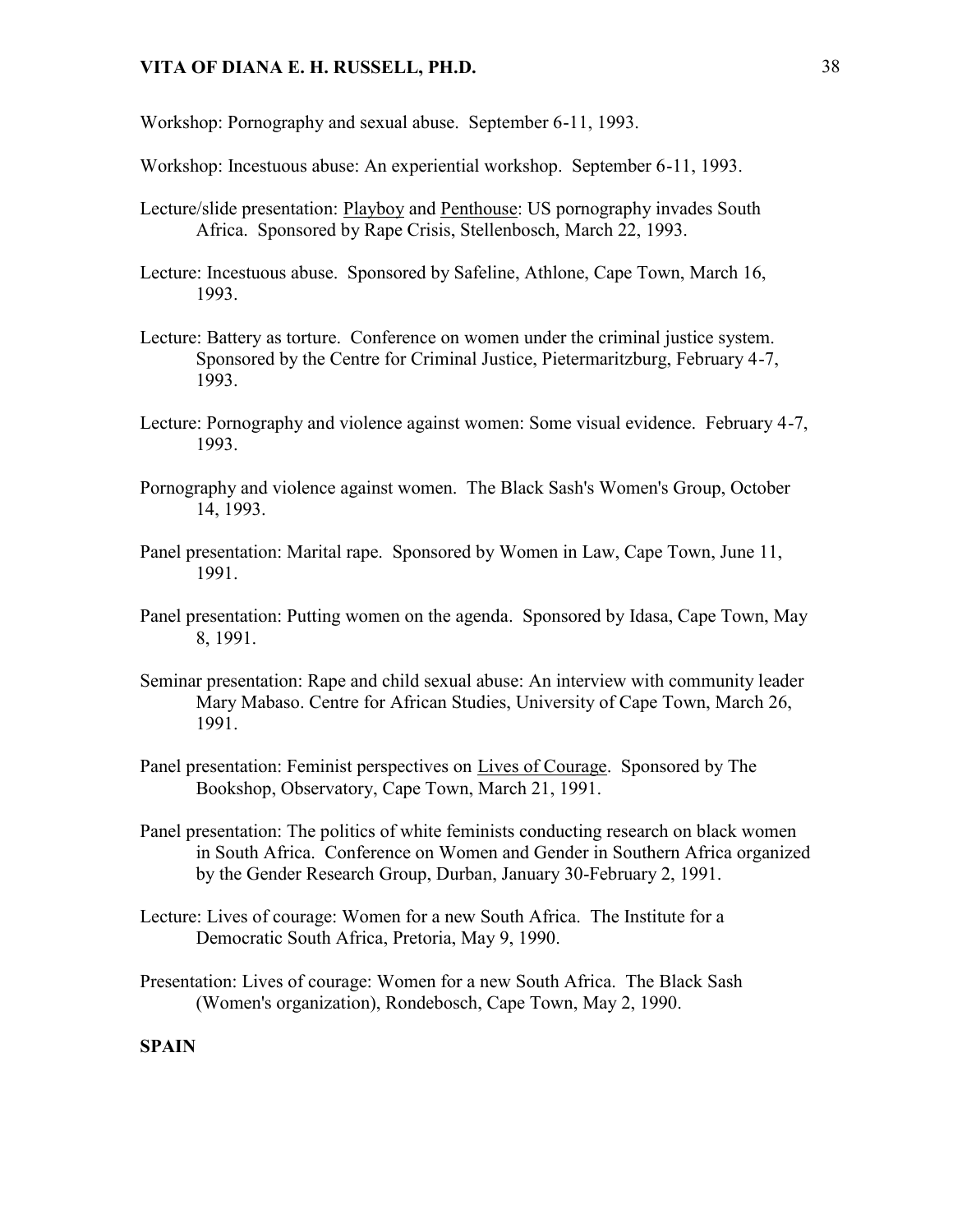Keynote speaker: Incest and its impact on the lives of women: A political perspective. Seminar on incest organized by Asociacion de Mujeres para la Salud, Madrid, January 17-18, 1991.

#### **SWEDEN**

- Lecture: Pornography and rape: The visual evidence of harm. International Conference on Våldtäkt - en politisk handling organized by ROKS, Stockholm, January 24- 25, 1997.
- Speech and workshop: The prevalence and sociocultural causes of sexual assault. International Congress on Psychosomatic Obstetrics and Gynaecology, Stockholm, June 14-17, 1992.

#### **UNITED KINGDOM**

- Keynote speech: The 1976 International Tribunal on Crimes Against Women. Violence, Abuse & Women's Citizenship: An International Conference, Brighton, UK, November 10-15, 1996.
- Lecture: Pornography as a cause of rape, sexual harassment, torture, and femicide: A visual presentation. November 10-15, 1996.

Lecture: Femicide, the politics of woman killing. November 10-15, 1996.

- Workshop: Women's experiences of pornography: An international speakout. November 10-15, 1996.
- Workshop: Women's experiences of femicide: An international speakout. November 10- 15, 1996.
- In conversation with Wendy Woods and Lauretta Ncgobo: Women in South Africa today. International Commonwealth Association, London, May 18, 1990.

### **INTERVIEWS BY THE MEDIA (SELECTED)**

Appearances on Television and Radio

Interviewed about rape, including wife rape, violence against women, incestuous abuse, child sexual abuse in general, the International Tribunal, South African politics, pornography, and it's relationship with sexual violence and abuse, child pornography, transsexualism and sadomasochism by over 200 TV and radio stations including:

The Oprah Winfrey Show;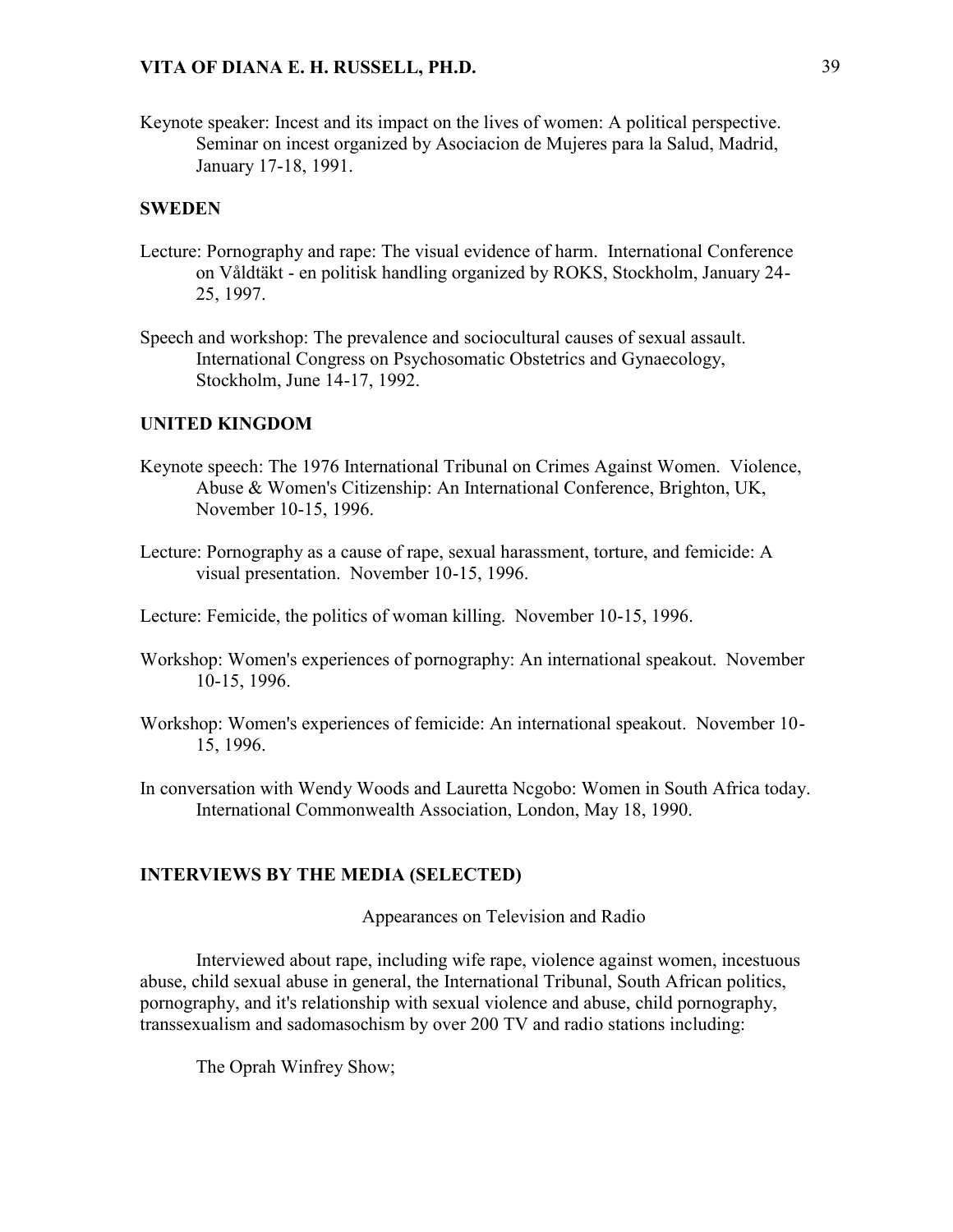The Geraldo Show (twice);

The Phil Donahue Show;

The Merv Griffin Show;

The Studs Terkel Show; and

"Woman" by Sandra Elkins for KNED-TV (syndicated nationally on 260 public broadcasting stations); Dennis Prager Show (nationally syndicated), CBS-TV; "Report on Women" CBS Radio (syndicated nationally); Womankind (radio show, syndicated nationally); PBS Latenight (syndicated nationally); Owen Span Show (syndicated nationally); Sky News, CNN Fox TV Network (International); All Things Considered (three times), National Public Radio, Fresh Air, National Public Radio, other National Public Radio shows (three times); Sally Jesse Rafael Show; Gloria Allred program, KABC-radio; Express, KQED-TV; Michael Jackson Show; Michael Krasny Talk Show (twice) KGO-Radio; Michael Krasny, Forum, KQED FM-Radio; Deidre English, Forum, KQED FM-Radio; Morning Edition, KQED-FM; Radio Talk Show, KQED-FM-Radio, and Penn & Teller's Showtime documentary TV series "Bullshit."

Interviewed on foreign programs, such as Gloria Live, BBC-TV, London; BBC Programme Services, London; TV News, Tromso, Norway; Yleisradio oy radio suomi, Helsinki, Finland.

#### **Newspapers**

Interviewed about rape, including wife rape, violence against women, incestuous abuse, child sexual abuse in general, the International Tribunal, South African politics, pornography, and it's relationship with sexual violence and abuse, and child pornography, by magazines, such as Time, Newsweek (twice), Glamour Magazine, Ladies Home Journal (twice); and by newspapers, such as New York Times, The Los Angeles Times (twice), USA Today, The Chicago Tribune, The Philadelphia Inquirer; Boston Globe; The Washington Post, The San Francisco Chronicle, San Jose Mercury News, The Oakland Tribune, Los Angeles Herald Examiner, San Diego Union, Sacramento Union, Seattle Post-Intelligencer, The Daily Texan, The San Juan Star.

I am also interviewed by foreign newspapers, such as The Toronto Sun, Sunday Times, Johannesburg, South Africa, The Mail & Guardian, Johannesburg, South Africa, The Cape Times, Cape Town, South Africa, The Cape Argus, Cape Town, South Africa, and other papers thoughout the United States, Europe, and South Africa. Also interviewed

At many of the conferences that I address, I participate in press conferences, and I am interviewed for news and other TV and/or radio programs as well as newspapers.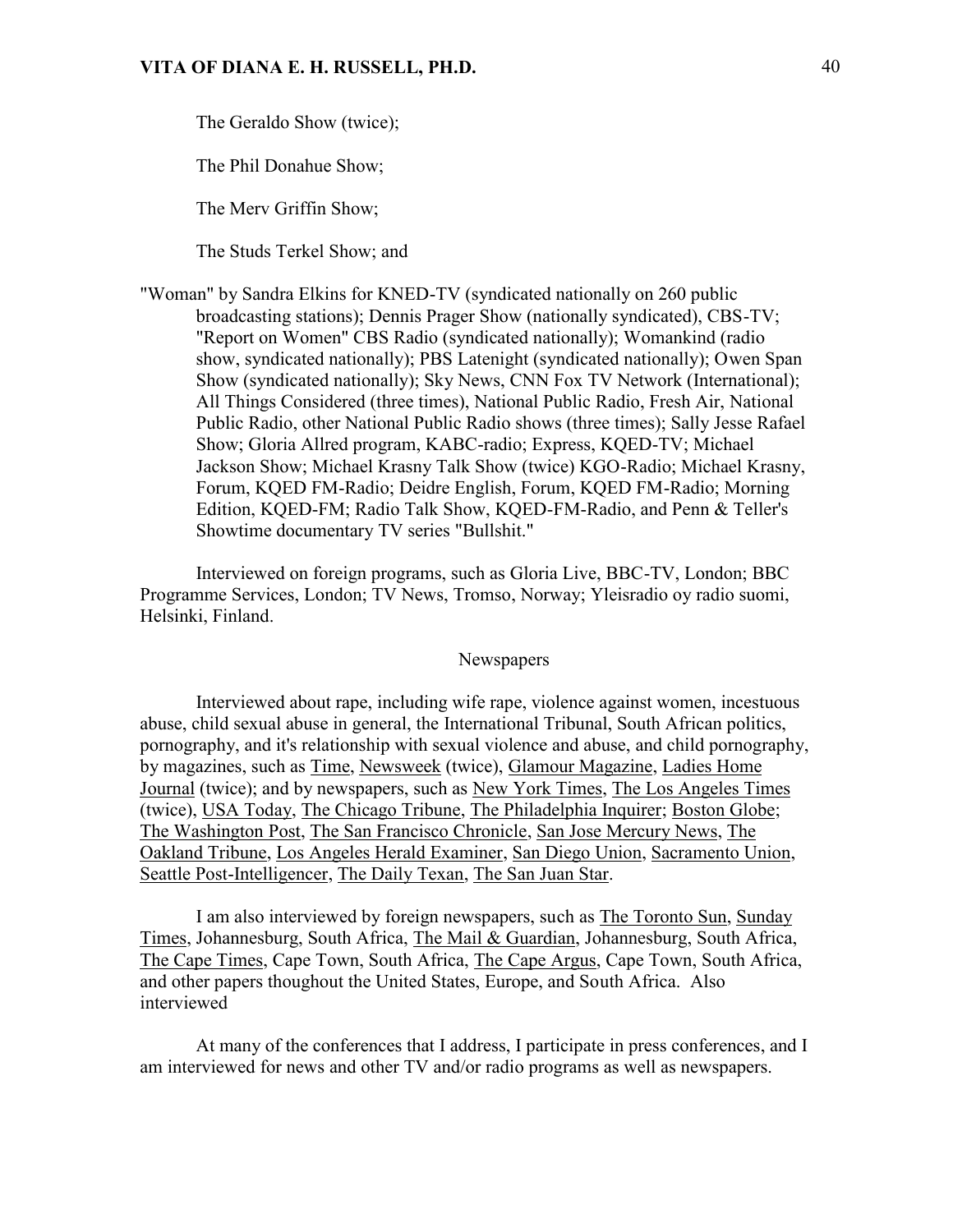#### **OFFICES HELD**

Editorial Board of Sexual Assault Report (SAR), 1997-

Editorial Board of Women's Studies in Umtata, Transkei, South Africa. Appointed in 1991.

Editorial Board of The Journal of Interpersonal Violence, 1985-1988.

Editorial Advisory Board of Violence and Victims. Appointed in 1985.

Contributing Editor for Sexual Coercion and Assault: Issues and Perspectives, 1985- 1986.

Advisory Board of National Family Life Education Network, 1985-1986.

Editorial Board of Response to the Victimization of Women and Children, published by the Center for Women Policy Studies, Washington, D.C. Appointed 1984.

Board of Directors, Bay Area Women Against Rape, Berkeley, 1982-1983.

Board of Directors, Women Against Violence in Pornography and Media (WAVPM), 1978-1983.

Contributing Editor, Chrysalis, A Magazine of Women's Culture, 1977-1980.

- U.S. Delegate at the World Congress for International Women's Year, East Berlin, October 1975.
- Member of Coordinating Committee of the International Tribunal on Crimes Against Women, and the national contact for the United States, 1974-1976.
- Secretary-Treasurer of the Section on the Sociology of Sex Roles, American Sociological Association, 1972-1974.

#### **CONSULTANT AND EXPERT WITNESS IN LEGAL CASES**

- Expert Consultant retained by Richard Marcus, Cliffe Dekker Attorneys, Cape Town, South Africa, for the plaintiff in Birgitta Weaving v. Dieter Schmidt, a case of incestuous abuse, in March 2005.
- Expert Consultant retained by the Department of Corrections in the State of Washington to review and evaluate the Department's revised policy regarding regulating the access of offenders to sexually explicit materials in prison. February 6, 2001.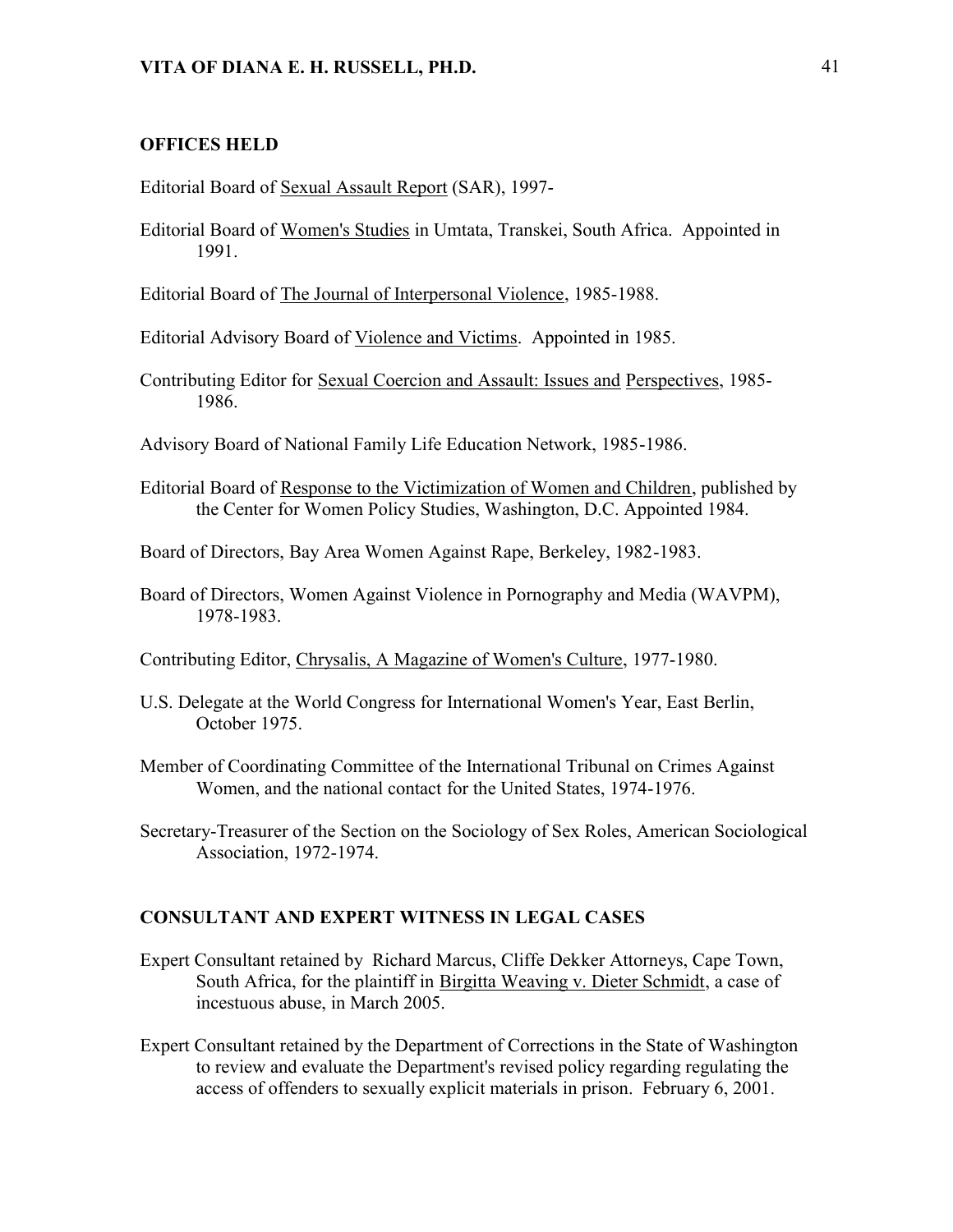- Expert Witness retained by Sandra Springs, Attorney-at-Law, Oakland, California, for the plaintiff in Doe v. Laguna Salada Union School District, et al., a case of sexual and homohobic harassment in 6th-8th grade. Successfully settled in 1998.
- Expert Consultant retained by Melvin Sacks, Attorney-at-Law, Los Angeles, California, for the defendant in The People v. Nicole Bradley; defendant charged with murder and carrying an illegal weapon (a sawed-off shot gun). Failure to be paid ended work after four months in 1997.
- Expert Witness retained by Sandra Springs, Attorney-at-Law, Oakland, California, for the plaintiff in Jane Doe v. Albany Unified School District, a case of sexual harassment at high school, 1996. Successfully settled in 1998.
- Expert Witness retained by Jeffrey Steinberg, Attorney-at-Law, Santa Rosa, for the plaintiff in Giblin v. Calprop, a rape trauma case against the construction company for giving a worker access to plaintiff's home, resulting in her being raped by him, 1995. Successfully settled mid-trial in 1995.
- Expert Witness retained by Kathleen Mahoney, Professor of Law, and Timothy Danson, Attorney, Counsel for the French and Mahaffy families in the proceedings of Her Majesty the Queen v. Paul Bernardo. Prepared an affidavit for a Hearing on the Canadian Media's request to have access to Bernardo's videotapes of his sexual tortures of several young girls in Ontario, Canada. In my affidavit I analyzed the contents of these videotapes and argued against the media having access to them. April 5-6, 1995.
- Expert Witness for Sandra Springs, Attorney-at-Law, Oakland, for Jane Doe v. Antioch Unified School District, a sexual harassment case, 1995. Outcome of trial resulted in a large sum for the plaintiff.
- Consultant for Kathryn Dickson, Attorney-at-Law, Oakland, for the plaintiffs in Vandell v. Chevron, a sexual harassment case, 1994/5. Settled out of court, 1995.
- Expert Witness for the Center for The Reproductive Law and Policy, New York, for the plaintiffs in The Women of the State of Minnesota vs. Haas-Steffen, a class action suit against the State of Minnesota's restrictive abortion law, 1993/4. Judge found that restrictions on medical assistance funding for abortion violated state constitutional guarantees of privacy and equal protection.
- Expert Witness for the ACLU, New York, for the plaintiff in Jane L. v. Bangerter, a reproductive freedom class action suit against the State of Utah's restrictive abortion law, 1991/2. My testimony on the implications for incest and rape survivors of anti-abortion legislation enacted in the state of Utah was published in Jane L. v. Bangerter, No. 91-C-345-G (D. Utah), 1992. Victory for plaintiff achieved in 1995.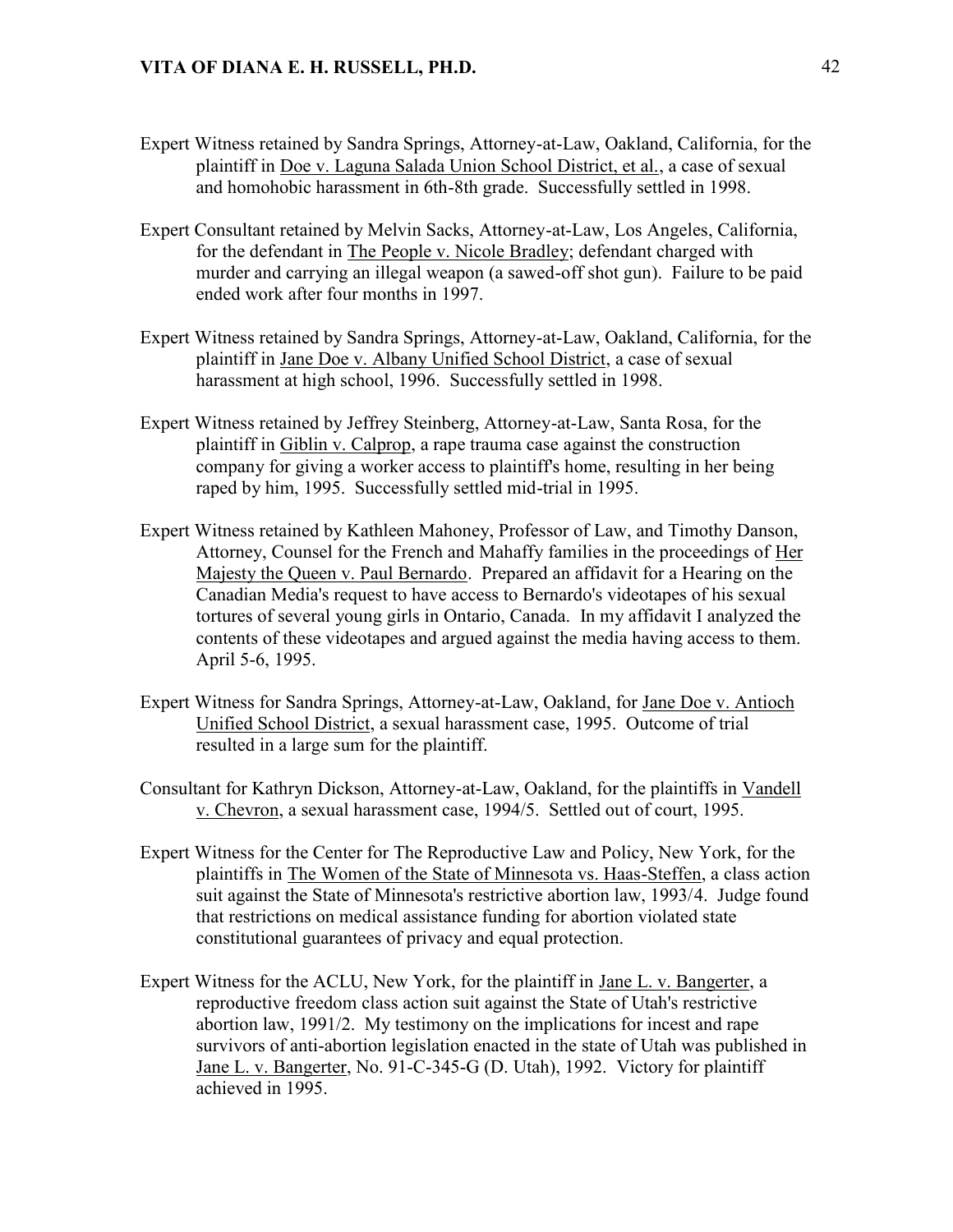- Expert Witness for Jed Somit, Attorney-at-Law, Oakland, for the plaintiff in Shirley v. Wong, a sexual harassment case, 1991/2. Settled out of court.
- Expert Witness for Deborah Moranville, Attorney-at-law, Seattle, Washington, for the plaintiff in Nikki Craft v. State of Washington. I testified on the role of the media in violence against women in defence of Craft's action of civil disobedience in tearing up 4 violence-promoting covers of Esquire Magazine in Bellingham, Washington, August 23, 1991. Plaintiff paid a small fine.
- Expert Witness for Robert Lubin of Goodman, Quintero, Lubin, Frederick, Bishop, Fontaine, Eastman & Jones, Redwood City, California, for the plaintiff in Oyster v. Cooney, et. al., a sexual harassment case, 1990. Settled out of court.
- Consultant to Sarah Lawrence, Attorney-at-law, Oakland, California, for the plaintiff in Gelfant v. Riley, who alleged she was raped by a policeman, 1990. Plaintiff sought a new attorney.
- Consultant to James Preston III of Lynch & Loofbourrow, Attorneys-at-Law, San Francisco. Prepared a report based on the analysis of my unpublished research data on rape in San Francisco to provide a prediction of the plaintiff's probable psychological and psychiatric responses to being raped, for Cook v. Ballena Apartments, 1980. Outcome unknown.

#### **OTHER COMMUNITY SERVICE**

- Board of Advisors to Take Back the Night Foundation, April 2010.
- Board member of AntiPornography.org, a website designed to prevent and combat the devastating harmes of pornography, prostitution, and sex trafficking, as well as all other forms of sexual exploitation, by engaging in public education and advocacy.
- Co-founder of Women Against Sexual Slavery (an action group) in Berkeley, California, March 2000.
- Founded Women United Against Incest (an action group) in Cape Town, South Africa, March 1993.
- Initiated first TV program in South Africa on which incest survivors talked in person about their abuse experiences -- MNET.
- Prepared testimony for Hearings on Hate Crimes sponsored by the Human Rights Commission held in San Francisco January 17-18, 1990.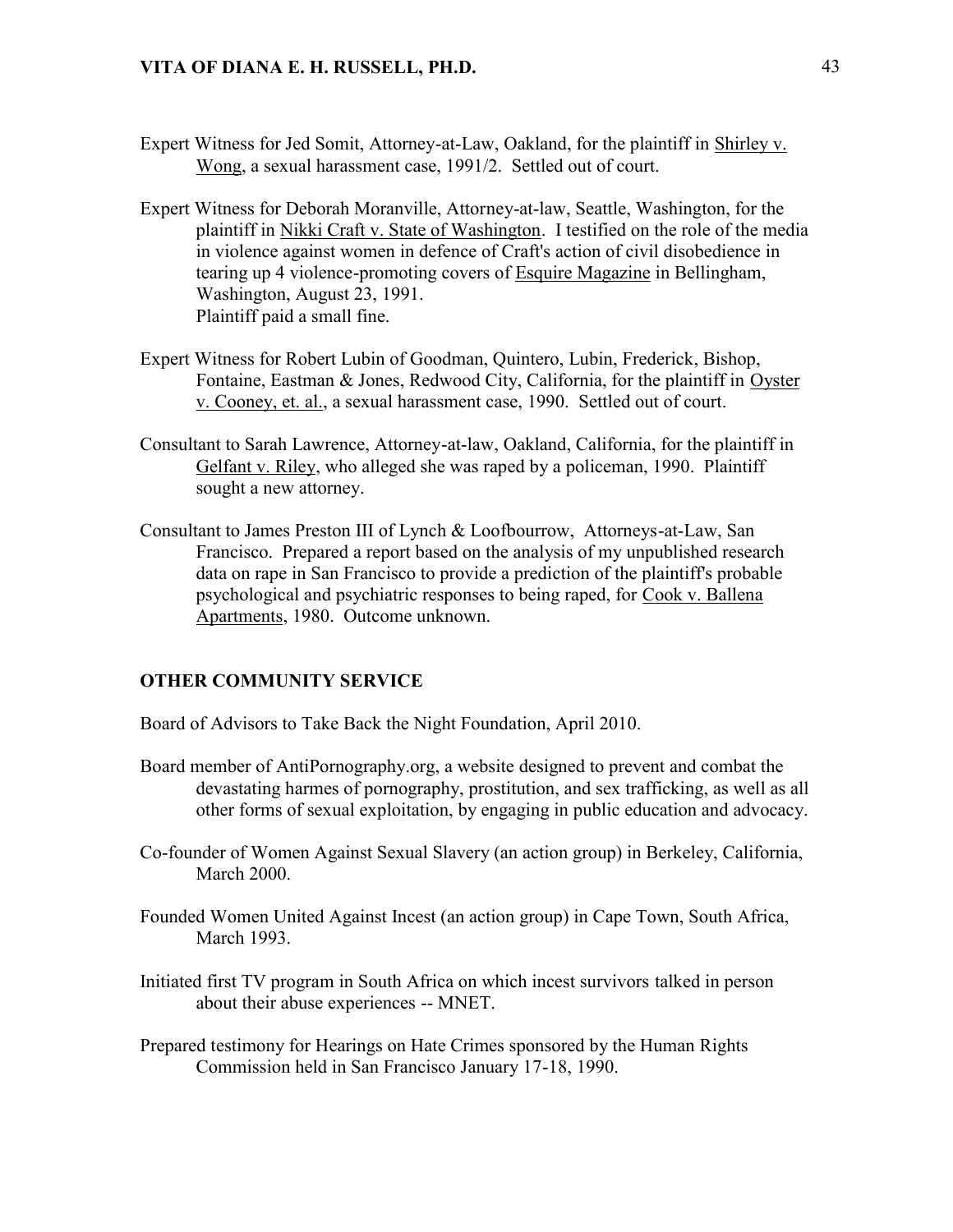- Photographed women in South Africa in 1987. Some selected by the International Defense & Aid Fund for Southern Africa, London, England, for their documents library used by media, writers etc., 1988.
- Delivered invited testimony on the impact of pornography on women. The Attorney General's Commission on Pornography, Houston, Texas, September 11, 1985.
- Manuscript referee for Child Abuse and Neglect: The International Journal, Signs: Journal of Women in Culture and Society, The Journal of Interpersonal Violence, Journal of Marriage and the Family, and Psychology of Women Quarterly.

Manuscript reviewer for Sage Publications.

- Prepared testimony in support of California Assemblyman Floyd Mori's bill on spousal rape, Sacramento, August 21, 1979.
- Wrote and edited text for dramatic readings from my book, Crimes Against Women. Served as the narrator for a production directed by Gilda Grillo, produced by Gloria Steinem, for the National International Women's Year Conference, Houston, Texas, November 18, 1977. (Audience: approximately 1,000). Founding member of Women Against Violence in Pornography and Media (WAVPM) in
- 1977.
- Initiated the International Feminist Network (IFN) in 1976. The headquarters of IFN are in Carouge, Switzerland. IFN was funded in the first few years by the royalties for Crimes Against Women.
- Co-organizer of two sessions entitled The International Tribunal on Crimes Against Women. International Women's Year Tribune. Mexico City, Mexico, June-July, 1975.
- Initiated the first course on Women's Studies at Mills College in 1969 and co-initiated a major in Women's Studies at Mills in 1975.

#### **WHO'S WHO VOLUMES LISTED IN (SELECTED)**

American Men and Women of Science: Social and Behavioral Sciences, 1978.

Contemporary Authors, 1979 and 1988.

Directory of American Scholars, 11th Edition, 2002.

International Authors and Writers Who's Who, 1977 and 1982.

International Directory of Distinguished Leadership, Fourth Edition.